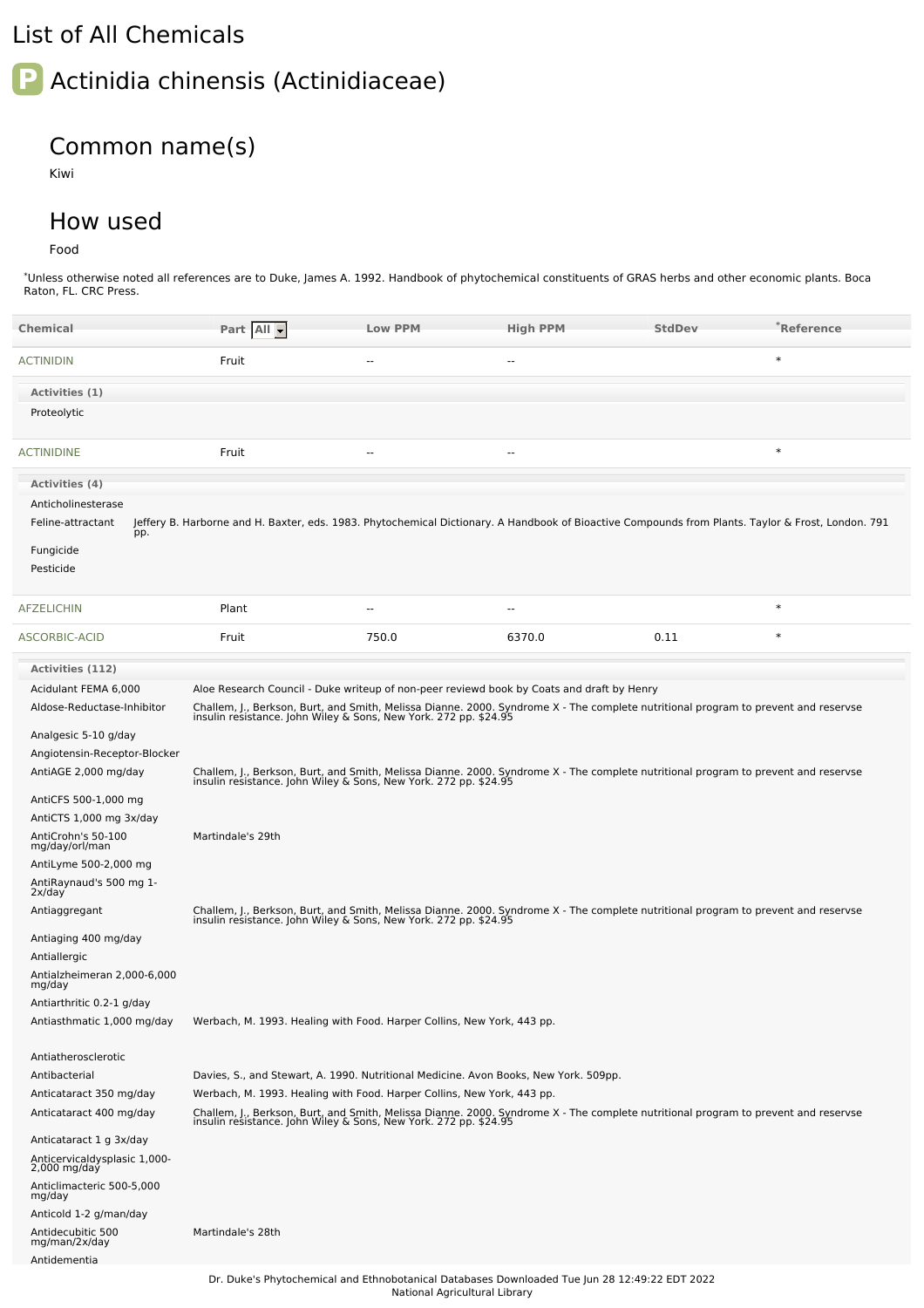| Antidepressant 2,000 mg/day                             | Werbach, M. 1993. Healing with Food. Harper Collins, New York, 443 pp.                                                                                                                                 |
|---------------------------------------------------------|--------------------------------------------------------------------------------------------------------------------------------------------------------------------------------------------------------|
| Antidiabetic                                            | Challem, J., Berkson, Burt, and Smith, Melissa Dianne. 2000. Syndrome X - The complete nutritional program to prevent and reservse<br>insulin resistance. John Wiley & Sons, New York. 272 pp. \$24.95 |
| Antidote (Aluminum)                                     | Economic & Medicinal Plant Research, 6: 189.                                                                                                                                                           |
| Antidote (Cadmium)                                      | Davies, S., and Stewart, A. 1990. Nutritional Medicine. Avon Books, New York. 509pp.                                                                                                                   |
| Antidote (Lead)                                         | Davies, S., and Stewart, A. 1990. Nutritional Medicine. Avon Books, New York. 509pp.                                                                                                                   |
| Antidote (Paraquat)                                     | Martindale's 28th                                                                                                                                                                                      |
| Antieczemic 3.5-5 g/day                                 | Werbach, M. 1993. Healing with Food. Harper Collins, New York, 443 pp.                                                                                                                                 |
| Antiedemic 1 g/man/day                                  | Davies, S., and Stewart, A. 1990. Nutritional Medicine. Avon Books, New York. 509pp.                                                                                                                   |
| Antiencephalitic                                        | Davies, S., and Stewart, A. 1990. Nutritional Medicine. Avon Books, New York. 509pp.                                                                                                                   |
| Antiendometriotic 2,000<br>mg/day                       |                                                                                                                                                                                                        |
| Antifatigue 500-1,000 mg<br>Antifibrotic 1,000-2,000 mg |                                                                                                                                                                                                        |
| Antigallstone 1,000-3,000<br>mg/day                     |                                                                                                                                                                                                        |
| Antigastritic                                           |                                                                                                                                                                                                        |
| Antigingivitic                                          |                                                                                                                                                                                                        |
| Antiglaucomic 2 g/day                                   | Werbach, M. 1993. Healing with Food. Harper Collins, New York, 443 pp.                                                                                                                                 |
| Antihangover 1,000 mg                                   |                                                                                                                                                                                                        |
| Antihemorrhagic 1 g/man/day                             | Davies, S., and Stewart, A. 1990. Nutritional Medicine. Avon Books, New York. 509pp.                                                                                                                   |
| Antihepatitic 2-6 g/man/day                             | Davies, S., and Stewart, A. 1990. Nutritional Medicine. Avon Books, New York. 509pp.                                                                                                                   |
| Antihepatotoxic                                         | Economic & Medicinal Plant Research, 6: 189.                                                                                                                                                           |
| Antiherpetic 1-5 g/day                                  |                                                                                                                                                                                                        |
| Antihistaminic 2 g/day orl<br>man                       |                                                                                                                                                                                                        |
| Antihypertensive                                        |                                                                                                                                                                                                        |
| Antiinfertility 1 g/day                                 | Werbach, M. 1993. Healing with Food. Harper Collins, New York, 443 pp.                                                                                                                                 |
| Antiinflammatory                                        | Pizzorno, J.E. and Murray, M.T. 1985. A Textbook of Natural Medicine. John Bastyr College Publications, Seattle, Washington (Looseleaf).                                                               |
| Antilepric 1.5 g/man/day                                | Martindale's 28th                                                                                                                                                                                      |
| Antilithic 1,000-3,000 mg/day                           |                                                                                                                                                                                                        |
| Antimaculitic                                           |                                                                                                                                                                                                        |
| Antimeasles<br>Antimenopausal 500-5,000                 | Davies, S., and Stewart, A. 1990. Nutritional Medicine. Avon Books, New York. 509pp.                                                                                                                   |
| mg/day                                                  |                                                                                                                                                                                                        |
| Antimigraine                                            | Martindale's 29th                                                                                                                                                                                      |
| Antimutagenic                                           | Economic & Medicinal Plant Research, 6: 235.                                                                                                                                                           |
| Antineuramidase                                         |                                                                                                                                                                                                        |
| Antinitrosic 1 g/man/day                                | Martindale's 28th                                                                                                                                                                                      |
| Antiobesity 1 g 3x/day                                  | Werbach, M. 1993. Healing with Food. Harper Collins, New York, 443 pp.                                                                                                                                 |
| Antiorchitic                                            | Davies, S., and Stewart, A. 1990. Nutritional Medicine. Avon Books, New York. 509pp.                                                                                                                   |
| Antiosteoarthritic 1 g 2x/day                           | Werbach, M. 1993. Healing with Food. Harper Collins, New York, 443 pp.                                                                                                                                 |
| Antiosteoporotic 500 mg/day<br>Antioxidant 100 ppm      |                                                                                                                                                                                                        |
| Antiparkinsonian 1 g 2-3x/day                           |                                                                                                                                                                                                        |
| Antiparotitic                                           | Davies, S., and Stewart, A. 1990. Nutritional Medicine. Avon Books, New York. 509pp.                                                                                                                   |
|                                                         |                                                                                                                                                                                                        |
| Antiperiodontitic 1 g 2x/day                            | Werbach, M. 1993. Healing with Food. Harper Collins, New York, 443 pp.                                                                                                                                 |
| Antipneumonic                                           | Pizzorno, J.E. and Murray, M.T. 1985. A Textbook of Natural Medicine. John Bastyr College Publications, Seattle, Washington (Looseleaf).                                                               |
| Antipodriac                                             | Davies, S., and Stewart, A. 1990. Nutritional Medicine. Avon Books, New York. 509pp.                                                                                                                   |
| Antipoliomyelitic                                       | Davies, S., and Stewart, A. 1990. Nutritional Medicine. Avon Books, New York. 509pp.                                                                                                                   |
| Antipyretic                                             | Economic & Medicinal Plant Research, 6: 189.                                                                                                                                                           |
| Antiradicular                                           | Challem, J., Berkson, Burt, and Smith, Melissa Dianne. 2000. Syndrome X - The complete nutritional program to prevent and reservse<br>insulin resistance. John Wiley & Sons, New York. 272 pp. \$24.95 |
| Antiretinotic                                           |                                                                                                                                                                                                        |
| Antirheumatic                                           |                                                                                                                                                                                                        |
| Antirhinitic 1,000 mg 3x/day                            |                                                                                                                                                                                                        |
| Antiscorbutic 10 mg/man/day                             | Martindale's 28th                                                                                                                                                                                      |
| Antiseptic MIC=3.3-217<br>mg/ml                         | Martindale's 28th                                                                                                                                                                                      |
| Antiseptic 4-8 g/day                                    | Challem, J., Berkson, Burt, and Smith, Melissa Dianne. 2000. Syndrome X - The complete nutritional program to prevent and reservse<br>insulin resistance. John Wiley & Sons, New York. 272 pp. \$24.95 |
| Antishingles                                            | Davies, S., and Stewart, A. 1990. Nutritional Medicine. Avon Books, New York. 509pp.                                                                                                                   |
| Antispasmodic 500-5,000                                 |                                                                                                                                                                                                        |
| mg/day                                                  |                                                                                                                                                                                                        |
| Antistress 500-1,000 mg                                 |                                                                                                                                                                                                        |
| Antisyndrome-X 1-4 g/day                                | Challem, J., Berkson, Burt, and Smith, Melissa Dianne. 2000. Syndrome X - The complete nutritional program to prevent and reservse<br>insulin resistance. John Wiley & Sons, New York. 272 pp. \$24.95 |
| Antitumor (Gastric)                                     |                                                                                                                                                                                                        |
| Antitumor (Lung)<br>Antiulcer                           |                                                                                                                                                                                                        |
| Antiviral 1-5 g/day                                     |                                                                                                                                                                                                        |
|                                                         |                                                                                                                                                                                                        |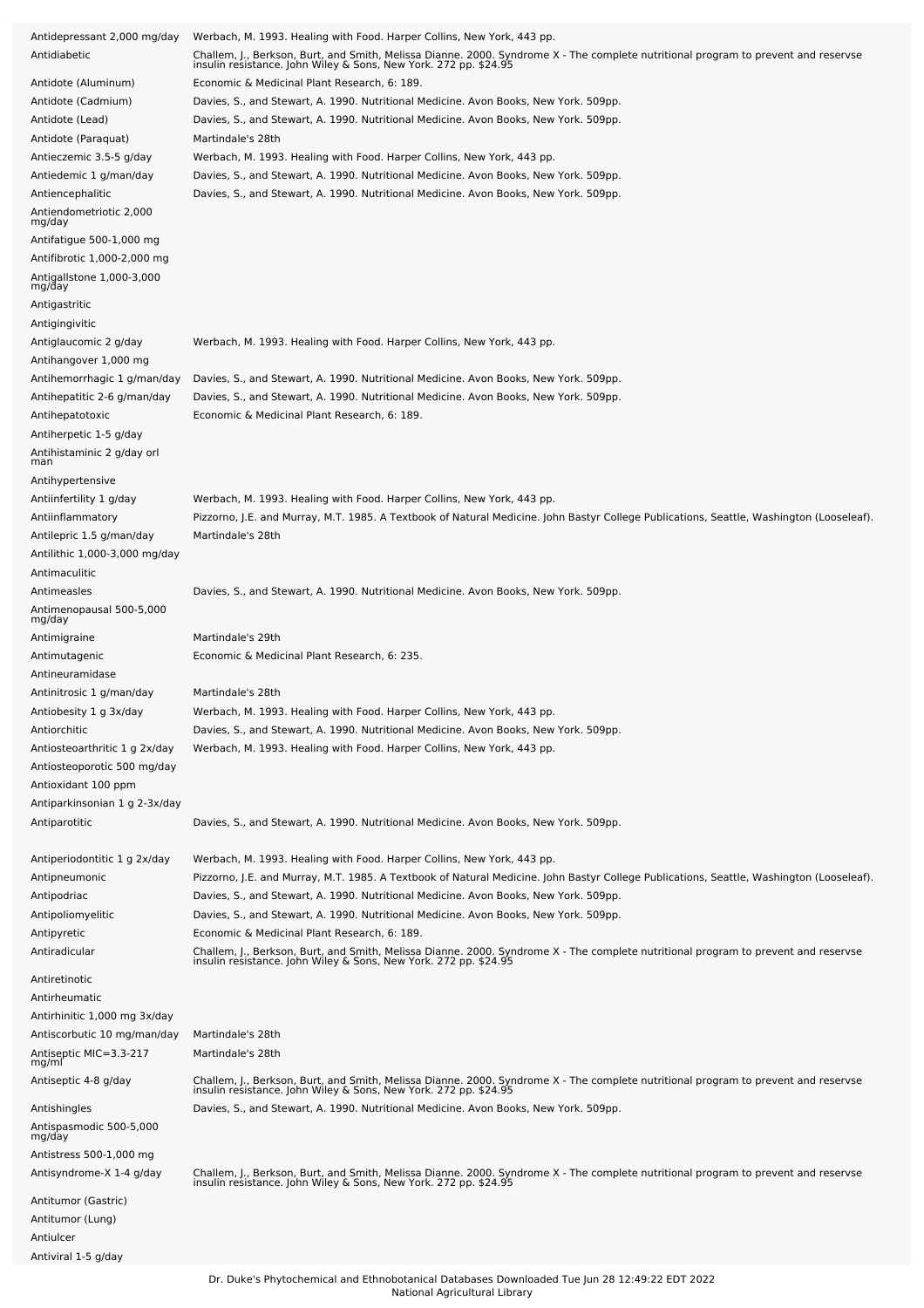| <b>BETA-CAROTENE</b>                            | Fruit             | 0.4                                                              | 6.0                                                                                                                                                                                                    | $-0.14$ | $\ast$ |  |
|-------------------------------------------------|-------------------|------------------------------------------------------------------|--------------------------------------------------------------------------------------------------------------------------------------------------------------------------------------------------------|---------|--------|--|
| <b>ASH</b>                                      | Fruit             | 4500.0                                                           | 41600.0                                                                                                                                                                                                | $-0.39$ | $\ast$ |  |
| Vulnerary                                       |                   |                                                                  | Pizzorno, J.E. and Murray, M.T. 1985. A Textbook of Natural Medicine. John Bastyr College Publications, Seattle, Washington (Looseleaf).                                                               |         |        |  |
| Vasodilator                                     |                   |                                                                  |                                                                                                                                                                                                        |         |        |  |
| Urinary-Acidulant                               | Martindale's 29th |                                                                  |                                                                                                                                                                                                        |         |        |  |
| Uricosuric 4 g/man/day                          |                   |                                                                  | Davies, S., and Stewart, A. 1990. Nutritional Medicine. Avon Books, New York. 509pp.                                                                                                                   |         |        |  |
| Pesticide                                       |                   |                                                                  |                                                                                                                                                                                                        |         |        |  |
| Mucolytic 1 g/woman/day                         | Martindale's 28th |                                                                  |                                                                                                                                                                                                        |         |        |  |
| Lithogenic                                      |                   |                                                                  | Davies, S., and Stewart, A. 1990. Nutritional Medicine. Avon Books, New York. 509pp.                                                                                                                   |         |        |  |
| Interferonogenic                                |                   |                                                                  | Pizzorno, J.E. and Murray, M.T. 1985. A Textbook of Natural Medicine. John Bastyr College Publications, Seattle, Washington (Looseleaf).                                                               |         |        |  |
| Immunostimulant                                 |                   | insulin resistance. John Wiley & Sons, New York. 272 pp. \$24.95 | Challem, J., Berkson, Burt, and Smith, Melissa Dianne. 2000. Syndrome X - The complete nutritional program to prevent and reservse                                                                     |         |        |  |
| Immunomodulator                                 |                   |                                                                  |                                                                                                                                                                                                        |         |        |  |
| Hypotensive 1,000<br>mg/man/day                 |                   |                                                                  |                                                                                                                                                                                                        |         |        |  |
| Hypoglycemic                                    |                   |                                                                  | Challem, J., Berkson, Burt, and Smith, Melissa Dianne. 2000. Syndrome X - The complete nutritional program to prevent and reservse<br>insulin resistance. John Wiley & Sons, New York. 272 pp. \$24.95 |         |        |  |
| Hypocholesterolemic 300-<br>$1,000$ mg/day      |                   |                                                                  | Davies, S., and Stewart, A. 1990. Nutritional Medicine. Avon Books, New York. 509pp.                                                                                                                   |         |        |  |
| Fistula-Preventive                              |                   |                                                                  | Pizzorno, J.E. and Murray, M.T. 1985. A Textbook of Natural Medicine. John Bastyr College Publications, Seattle, Washington (Looseleaf).                                                               |         |        |  |
| Diuretic 700 mg/man/orl                         |                   |                                                                  |                                                                                                                                                                                                        |         |        |  |
| Detoxicant                                      |                   |                                                                  |                                                                                                                                                                                                        |         |        |  |
| Collagenic                                      |                   |                                                                  |                                                                                                                                                                                                        |         |        |  |
| Cold-preventive 1-2 g/day                       |                   |                                                                  | Davies, S., and Stewart, A. 1990. Nutritional Medicine. Avon Books, New York. 509pp.                                                                                                                   |         |        |  |
| Cardioprotective                                |                   |                                                                  |                                                                                                                                                                                                        |         |        |  |
| Cancer-Preventive                               |                   |                                                                  | Stitt, P. A. Why George Should Eat Broccoli. Dougherty Co, Milwaukee, WI, 1990, 399 pp.                                                                                                                |         |        |  |
| Calcium-Antagonist                              |                   |                                                                  |                                                                                                                                                                                                        |         |        |  |
| Beta-Glucuronidase-Inhibitor<br>$1.5$ g/day/man |                   |                                                                  |                                                                                                                                                                                                        |         |        |  |
| Beta-Adrenergic Receptor<br><b>Blocker</b>      |                   |                                                                  |                                                                                                                                                                                                        |         |        |  |
| Asthma-preventive 1,000<br>mg/day/orl           |                   |                                                                  | Pizzorno, J.E. and Murray, M.T. 1985. A Textbook of Natural Medicine. John Bastyr College Publications, Seattle, Washington (Looseleaf).                                                               |         |        |  |
| Apoptotic 1-10 mM                               |                   |                                                                  |                                                                                                                                                                                                        |         |        |  |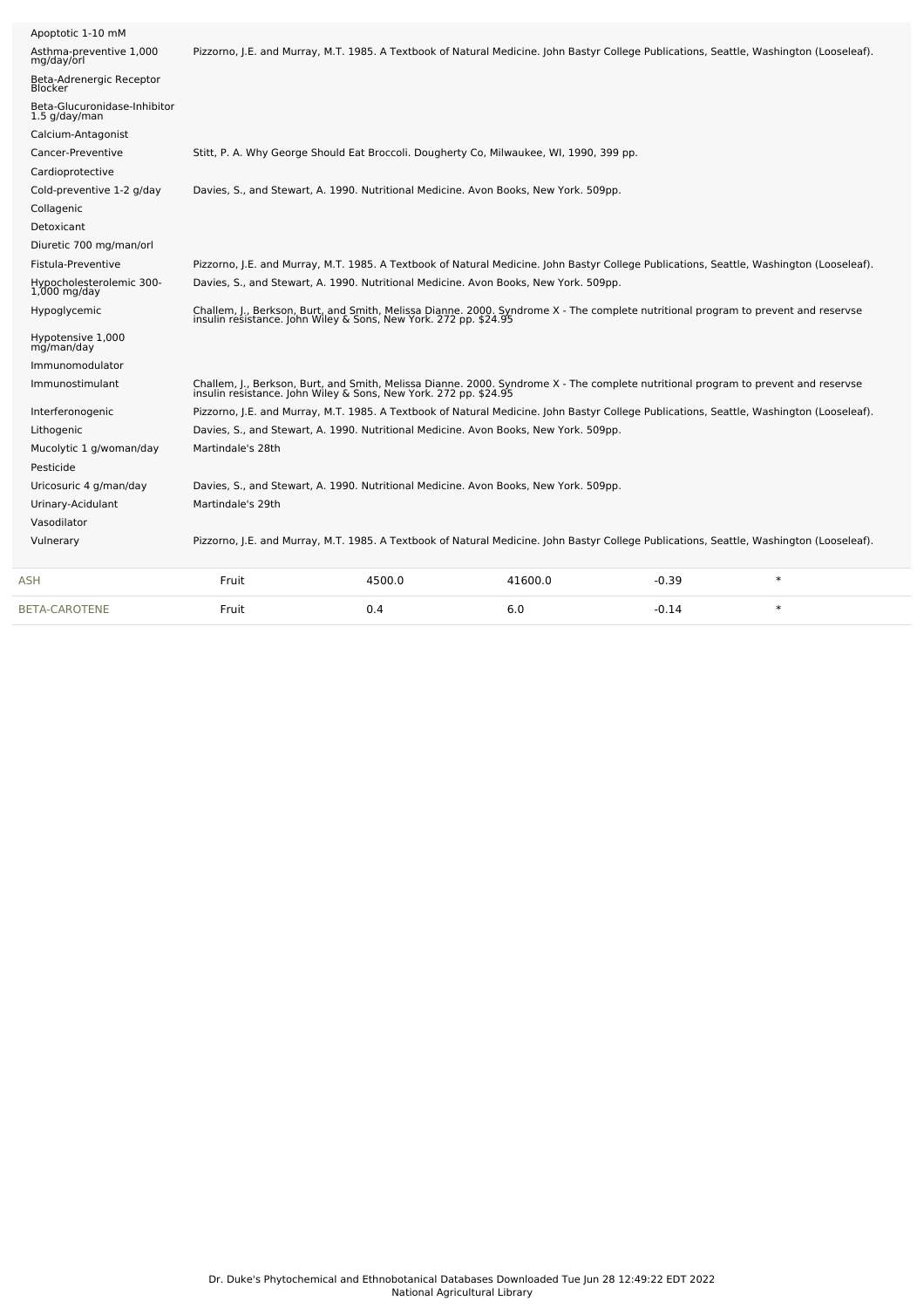| Allergenic<br>Androgenic?<br>AntiPMS<br>Antiacne<br>Antiaging<br>Antiarthritic<br>Antiasthmatic<br>Joseph, J., Nadeau, D. and Underwood, A. 2001. The Color Code. Hyperion, NY.<br>Anticancer<br>Anticarcinomic<br>Anticervicaldysplasic<br>Anticoronary 50 mg/man/2 days<br>Antihyperkeratotic<br>Antiichythyotic<br>Antileukoplakic<br>Antilipoperoxidant IC71=50<br>ug/ml<br>Antilupus 150 mg/man/day/2<br>Martindale's 28th<br>mos<br>Antimaculitic<br>Antimastitic<br>Pizzorno, J.E. and Murray, M.T. 1985. A Textbook of Natural Medicine. John Bastyr College Publications, Seattle, Washington (Looseleaf).<br>Economic & Medicinal Plant Research, 6: 235.<br>Antimutagenic<br>Antioxidant<br>Pizzorno, J.E. and Murray, M.T. 1985. A Textbook of Natural Medicine. John Bastyr College Publications, Seattle, Washington (Looseleaf).<br>Antiozenic<br>Antipapillomic<br>Antiphotophobic 30-300<br>Martindale's 29th<br>mg/man/day<br>Antipityriasic<br>Antiporphyric 30-300<br>Martindale's 28th<br>mg/man/day<br>Antiproliferant<br>Joseph, J., Nadeau, D. and Underwood, A. 2001. The Color Code. Hyperion, NY.<br>Pizzorno, J.E. and Murray, M.T. 1985. A Textbook of Natural Medicine. John Bastyr College Publications, Seattle, Washington (Looseleaf).<br>Antipsoriac<br>Antiradicular<br>Pizzorno, J.E. and Murray, M.T. 1985. A Textbook of Natural Medicine. John Bastyr College Publications, Seattle, Washington (Looseleaf).<br>Antirheumatic<br>Antistress<br>Davies, S., and Stewart, A. 1990. Nutritional Medicine. Avon Books, New York. 509pp.<br>Antitumor<br>Simon, P.W. Carrots and Other Horticultural Crops as a Source of Provitamin A Carotenes. HortScience, 25(12): 1495, 1990.<br>Antitumor (Breast) IC45=60<br>ug/ml<br>Antitumor (CNS) IC43=45 ug/ml<br>Antitumor (Colon) IC43=45 ug/ml<br>Antitumor (Lung) IC30=60 ug/ml<br>Antitumor (Prostate)<br>Antitumor (Stomach) IC26=45<br>ug/ml<br>Antiulcer 12 mg 3x/day/man/orl<br>Antiulcer 15,000-25,000 IU/day<br>Davies, S., and Stewart, A. 1990. Nutritional Medicine. Avon Books, New York. 509pp.<br>Antixerophthalmic<br>COX-1-Inhibitor IC78=50 ug/ml<br>COX-2-Inhibitor IC82=50 ug/ml<br>Cancer-Preventive 22 ppm<br>Jim Duke's personal files.<br>Chemopreventive<br>Jeffery B. Harborne and H. Baxter, eds. 1983. Phytochemical Dictionary. A Handbook of Bioactive Compounds from Plants. Taylor &<br>Colorant<br>Frost, London. 791 pp.<br>Gastroprotective<br>Immunostimulant 180<br>mg/man/day/orl<br>Interferon-Synergist<br>Pizzorno, J.E. and Murray, M.T. 1985. A Textbook of Natural Medicine. John Bastyr College Publications, Seattle, Washington (Looseleaf).<br>Mucogenic<br>Pizzorno, J.E. and Murray, M.T. 1985. A Textbook of Natural Medicine. John Bastyr College Publications, Seattle, Washington (Looseleaf).<br>Phagocytotic<br>Prooxidant 20 ug/g | <b>Activities (53)</b> |                                                                                                                                          |
|-----------------------------------------------------------------------------------------------------------------------------------------------------------------------------------------------------------------------------------------------------------------------------------------------------------------------------------------------------------------------------------------------------------------------------------------------------------------------------------------------------------------------------------------------------------------------------------------------------------------------------------------------------------------------------------------------------------------------------------------------------------------------------------------------------------------------------------------------------------------------------------------------------------------------------------------------------------------------------------------------------------------------------------------------------------------------------------------------------------------------------------------------------------------------------------------------------------------------------------------------------------------------------------------------------------------------------------------------------------------------------------------------------------------------------------------------------------------------------------------------------------------------------------------------------------------------------------------------------------------------------------------------------------------------------------------------------------------------------------------------------------------------------------------------------------------------------------------------------------------------------------------------------------------------------------------------------------------------------------------------------------------------------------------------------------------------------------------------------------------------------------------------------------------------------------------------------------------------------------------------------------------------------------------------------------------------------------------------------------------------------------------------------------------------------------------------------------------------------------------------------------------------------------------------------------------------------------------------------------------------------------------------------------------------------------------------------------------------------------------------------------------------------------------------------------------------------------------------------------------------------|------------------------|------------------------------------------------------------------------------------------------------------------------------------------|
|                                                                                                                                                                                                                                                                                                                                                                                                                                                                                                                                                                                                                                                                                                                                                                                                                                                                                                                                                                                                                                                                                                                                                                                                                                                                                                                                                                                                                                                                                                                                                                                                                                                                                                                                                                                                                                                                                                                                                                                                                                                                                                                                                                                                                                                                                                                                                                                                                                                                                                                                                                                                                                                                                                                                                                                                                                                                             |                        |                                                                                                                                          |
|                                                                                                                                                                                                                                                                                                                                                                                                                                                                                                                                                                                                                                                                                                                                                                                                                                                                                                                                                                                                                                                                                                                                                                                                                                                                                                                                                                                                                                                                                                                                                                                                                                                                                                                                                                                                                                                                                                                                                                                                                                                                                                                                                                                                                                                                                                                                                                                                                                                                                                                                                                                                                                                                                                                                                                                                                                                                             |                        | Pizzorno, J.E. and Murray, M.T. 1985. A Textbook of Natural Medicine. John Bastyr College Publications, Seattle, Washington (Looseleaf). |
|                                                                                                                                                                                                                                                                                                                                                                                                                                                                                                                                                                                                                                                                                                                                                                                                                                                                                                                                                                                                                                                                                                                                                                                                                                                                                                                                                                                                                                                                                                                                                                                                                                                                                                                                                                                                                                                                                                                                                                                                                                                                                                                                                                                                                                                                                                                                                                                                                                                                                                                                                                                                                                                                                                                                                                                                                                                                             |                        |                                                                                                                                          |
|                                                                                                                                                                                                                                                                                                                                                                                                                                                                                                                                                                                                                                                                                                                                                                                                                                                                                                                                                                                                                                                                                                                                                                                                                                                                                                                                                                                                                                                                                                                                                                                                                                                                                                                                                                                                                                                                                                                                                                                                                                                                                                                                                                                                                                                                                                                                                                                                                                                                                                                                                                                                                                                                                                                                                                                                                                                                             |                        | Pizzorno, J.E. and Murray, M.T. 1985. A Textbook of Natural Medicine. John Bastyr College Publications, Seattle, Washington (Looseleaf). |
|                                                                                                                                                                                                                                                                                                                                                                                                                                                                                                                                                                                                                                                                                                                                                                                                                                                                                                                                                                                                                                                                                                                                                                                                                                                                                                                                                                                                                                                                                                                                                                                                                                                                                                                                                                                                                                                                                                                                                                                                                                                                                                                                                                                                                                                                                                                                                                                                                                                                                                                                                                                                                                                                                                                                                                                                                                                                             |                        |                                                                                                                                          |
|                                                                                                                                                                                                                                                                                                                                                                                                                                                                                                                                                                                                                                                                                                                                                                                                                                                                                                                                                                                                                                                                                                                                                                                                                                                                                                                                                                                                                                                                                                                                                                                                                                                                                                                                                                                                                                                                                                                                                                                                                                                                                                                                                                                                                                                                                                                                                                                                                                                                                                                                                                                                                                                                                                                                                                                                                                                                             |                        |                                                                                                                                          |
|                                                                                                                                                                                                                                                                                                                                                                                                                                                                                                                                                                                                                                                                                                                                                                                                                                                                                                                                                                                                                                                                                                                                                                                                                                                                                                                                                                                                                                                                                                                                                                                                                                                                                                                                                                                                                                                                                                                                                                                                                                                                                                                                                                                                                                                                                                                                                                                                                                                                                                                                                                                                                                                                                                                                                                                                                                                                             |                        | Pizzorno, J.E. and Murray, M.T. 1985. A Textbook of Natural Medicine. John Bastyr College Publications, Seattle, Washington (Looseleaf). |
|                                                                                                                                                                                                                                                                                                                                                                                                                                                                                                                                                                                                                                                                                                                                                                                                                                                                                                                                                                                                                                                                                                                                                                                                                                                                                                                                                                                                                                                                                                                                                                                                                                                                                                                                                                                                                                                                                                                                                                                                                                                                                                                                                                                                                                                                                                                                                                                                                                                                                                                                                                                                                                                                                                                                                                                                                                                                             |                        |                                                                                                                                          |
|                                                                                                                                                                                                                                                                                                                                                                                                                                                                                                                                                                                                                                                                                                                                                                                                                                                                                                                                                                                                                                                                                                                                                                                                                                                                                                                                                                                                                                                                                                                                                                                                                                                                                                                                                                                                                                                                                                                                                                                                                                                                                                                                                                                                                                                                                                                                                                                                                                                                                                                                                                                                                                                                                                                                                                                                                                                                             |                        | Pizzorno, J.E. and Murray, M.T. 1985. A Textbook of Natural Medicine. John Bastyr College Publications, Seattle, Washington (Looseleaf). |
|                                                                                                                                                                                                                                                                                                                                                                                                                                                                                                                                                                                                                                                                                                                                                                                                                                                                                                                                                                                                                                                                                                                                                                                                                                                                                                                                                                                                                                                                                                                                                                                                                                                                                                                                                                                                                                                                                                                                                                                                                                                                                                                                                                                                                                                                                                                                                                                                                                                                                                                                                                                                                                                                                                                                                                                                                                                                             |                        |                                                                                                                                          |
|                                                                                                                                                                                                                                                                                                                                                                                                                                                                                                                                                                                                                                                                                                                                                                                                                                                                                                                                                                                                                                                                                                                                                                                                                                                                                                                                                                                                                                                                                                                                                                                                                                                                                                                                                                                                                                                                                                                                                                                                                                                                                                                                                                                                                                                                                                                                                                                                                                                                                                                                                                                                                                                                                                                                                                                                                                                                             |                        |                                                                                                                                          |
|                                                                                                                                                                                                                                                                                                                                                                                                                                                                                                                                                                                                                                                                                                                                                                                                                                                                                                                                                                                                                                                                                                                                                                                                                                                                                                                                                                                                                                                                                                                                                                                                                                                                                                                                                                                                                                                                                                                                                                                                                                                                                                                                                                                                                                                                                                                                                                                                                                                                                                                                                                                                                                                                                                                                                                                                                                                                             |                        |                                                                                                                                          |
|                                                                                                                                                                                                                                                                                                                                                                                                                                                                                                                                                                                                                                                                                                                                                                                                                                                                                                                                                                                                                                                                                                                                                                                                                                                                                                                                                                                                                                                                                                                                                                                                                                                                                                                                                                                                                                                                                                                                                                                                                                                                                                                                                                                                                                                                                                                                                                                                                                                                                                                                                                                                                                                                                                                                                                                                                                                                             |                        | Pizzorno, J.E. and Murray, M.T. 1985. A Textbook of Natural Medicine. John Bastyr College Publications, Seattle, Washington (Looseleaf). |
|                                                                                                                                                                                                                                                                                                                                                                                                                                                                                                                                                                                                                                                                                                                                                                                                                                                                                                                                                                                                                                                                                                                                                                                                                                                                                                                                                                                                                                                                                                                                                                                                                                                                                                                                                                                                                                                                                                                                                                                                                                                                                                                                                                                                                                                                                                                                                                                                                                                                                                                                                                                                                                                                                                                                                                                                                                                                             |                        |                                                                                                                                          |
|                                                                                                                                                                                                                                                                                                                                                                                                                                                                                                                                                                                                                                                                                                                                                                                                                                                                                                                                                                                                                                                                                                                                                                                                                                                                                                                                                                                                                                                                                                                                                                                                                                                                                                                                                                                                                                                                                                                                                                                                                                                                                                                                                                                                                                                                                                                                                                                                                                                                                                                                                                                                                                                                                                                                                                                                                                                                             |                        |                                                                                                                                          |
|                                                                                                                                                                                                                                                                                                                                                                                                                                                                                                                                                                                                                                                                                                                                                                                                                                                                                                                                                                                                                                                                                                                                                                                                                                                                                                                                                                                                                                                                                                                                                                                                                                                                                                                                                                                                                                                                                                                                                                                                                                                                                                                                                                                                                                                                                                                                                                                                                                                                                                                                                                                                                                                                                                                                                                                                                                                                             |                        |                                                                                                                                          |
|                                                                                                                                                                                                                                                                                                                                                                                                                                                                                                                                                                                                                                                                                                                                                                                                                                                                                                                                                                                                                                                                                                                                                                                                                                                                                                                                                                                                                                                                                                                                                                                                                                                                                                                                                                                                                                                                                                                                                                                                                                                                                                                                                                                                                                                                                                                                                                                                                                                                                                                                                                                                                                                                                                                                                                                                                                                                             |                        |                                                                                                                                          |
|                                                                                                                                                                                                                                                                                                                                                                                                                                                                                                                                                                                                                                                                                                                                                                                                                                                                                                                                                                                                                                                                                                                                                                                                                                                                                                                                                                                                                                                                                                                                                                                                                                                                                                                                                                                                                                                                                                                                                                                                                                                                                                                                                                                                                                                                                                                                                                                                                                                                                                                                                                                                                                                                                                                                                                                                                                                                             |                        |                                                                                                                                          |
|                                                                                                                                                                                                                                                                                                                                                                                                                                                                                                                                                                                                                                                                                                                                                                                                                                                                                                                                                                                                                                                                                                                                                                                                                                                                                                                                                                                                                                                                                                                                                                                                                                                                                                                                                                                                                                                                                                                                                                                                                                                                                                                                                                                                                                                                                                                                                                                                                                                                                                                                                                                                                                                                                                                                                                                                                                                                             |                        |                                                                                                                                          |
|                                                                                                                                                                                                                                                                                                                                                                                                                                                                                                                                                                                                                                                                                                                                                                                                                                                                                                                                                                                                                                                                                                                                                                                                                                                                                                                                                                                                                                                                                                                                                                                                                                                                                                                                                                                                                                                                                                                                                                                                                                                                                                                                                                                                                                                                                                                                                                                                                                                                                                                                                                                                                                                                                                                                                                                                                                                                             |                        |                                                                                                                                          |
|                                                                                                                                                                                                                                                                                                                                                                                                                                                                                                                                                                                                                                                                                                                                                                                                                                                                                                                                                                                                                                                                                                                                                                                                                                                                                                                                                                                                                                                                                                                                                                                                                                                                                                                                                                                                                                                                                                                                                                                                                                                                                                                                                                                                                                                                                                                                                                                                                                                                                                                                                                                                                                                                                                                                                                                                                                                                             |                        |                                                                                                                                          |
|                                                                                                                                                                                                                                                                                                                                                                                                                                                                                                                                                                                                                                                                                                                                                                                                                                                                                                                                                                                                                                                                                                                                                                                                                                                                                                                                                                                                                                                                                                                                                                                                                                                                                                                                                                                                                                                                                                                                                                                                                                                                                                                                                                                                                                                                                                                                                                                                                                                                                                                                                                                                                                                                                                                                                                                                                                                                             |                        |                                                                                                                                          |
|                                                                                                                                                                                                                                                                                                                                                                                                                                                                                                                                                                                                                                                                                                                                                                                                                                                                                                                                                                                                                                                                                                                                                                                                                                                                                                                                                                                                                                                                                                                                                                                                                                                                                                                                                                                                                                                                                                                                                                                                                                                                                                                                                                                                                                                                                                                                                                                                                                                                                                                                                                                                                                                                                                                                                                                                                                                                             |                        |                                                                                                                                          |
|                                                                                                                                                                                                                                                                                                                                                                                                                                                                                                                                                                                                                                                                                                                                                                                                                                                                                                                                                                                                                                                                                                                                                                                                                                                                                                                                                                                                                                                                                                                                                                                                                                                                                                                                                                                                                                                                                                                                                                                                                                                                                                                                                                                                                                                                                                                                                                                                                                                                                                                                                                                                                                                                                                                                                                                                                                                                             |                        | Pizzorno, J.E. and Murray, M.T. 1985. A Textbook of Natural Medicine. John Bastyr College Publications, Seattle, Washington (Looseleaf). |
|                                                                                                                                                                                                                                                                                                                                                                                                                                                                                                                                                                                                                                                                                                                                                                                                                                                                                                                                                                                                                                                                                                                                                                                                                                                                                                                                                                                                                                                                                                                                                                                                                                                                                                                                                                                                                                                                                                                                                                                                                                                                                                                                                                                                                                                                                                                                                                                                                                                                                                                                                                                                                                                                                                                                                                                                                                                                             |                        |                                                                                                                                          |
|                                                                                                                                                                                                                                                                                                                                                                                                                                                                                                                                                                                                                                                                                                                                                                                                                                                                                                                                                                                                                                                                                                                                                                                                                                                                                                                                                                                                                                                                                                                                                                                                                                                                                                                                                                                                                                                                                                                                                                                                                                                                                                                                                                                                                                                                                                                                                                                                                                                                                                                                                                                                                                                                                                                                                                                                                                                                             |                        |                                                                                                                                          |
|                                                                                                                                                                                                                                                                                                                                                                                                                                                                                                                                                                                                                                                                                                                                                                                                                                                                                                                                                                                                                                                                                                                                                                                                                                                                                                                                                                                                                                                                                                                                                                                                                                                                                                                                                                                                                                                                                                                                                                                                                                                                                                                                                                                                                                                                                                                                                                                                                                                                                                                                                                                                                                                                                                                                                                                                                                                                             |                        |                                                                                                                                          |
|                                                                                                                                                                                                                                                                                                                                                                                                                                                                                                                                                                                                                                                                                                                                                                                                                                                                                                                                                                                                                                                                                                                                                                                                                                                                                                                                                                                                                                                                                                                                                                                                                                                                                                                                                                                                                                                                                                                                                                                                                                                                                                                                                                                                                                                                                                                                                                                                                                                                                                                                                                                                                                                                                                                                                                                                                                                                             |                        |                                                                                                                                          |
|                                                                                                                                                                                                                                                                                                                                                                                                                                                                                                                                                                                                                                                                                                                                                                                                                                                                                                                                                                                                                                                                                                                                                                                                                                                                                                                                                                                                                                                                                                                                                                                                                                                                                                                                                                                                                                                                                                                                                                                                                                                                                                                                                                                                                                                                                                                                                                                                                                                                                                                                                                                                                                                                                                                                                                                                                                                                             |                        |                                                                                                                                          |
|                                                                                                                                                                                                                                                                                                                                                                                                                                                                                                                                                                                                                                                                                                                                                                                                                                                                                                                                                                                                                                                                                                                                                                                                                                                                                                                                                                                                                                                                                                                                                                                                                                                                                                                                                                                                                                                                                                                                                                                                                                                                                                                                                                                                                                                                                                                                                                                                                                                                                                                                                                                                                                                                                                                                                                                                                                                                             |                        |                                                                                                                                          |
|                                                                                                                                                                                                                                                                                                                                                                                                                                                                                                                                                                                                                                                                                                                                                                                                                                                                                                                                                                                                                                                                                                                                                                                                                                                                                                                                                                                                                                                                                                                                                                                                                                                                                                                                                                                                                                                                                                                                                                                                                                                                                                                                                                                                                                                                                                                                                                                                                                                                                                                                                                                                                                                                                                                                                                                                                                                                             |                        |                                                                                                                                          |
|                                                                                                                                                                                                                                                                                                                                                                                                                                                                                                                                                                                                                                                                                                                                                                                                                                                                                                                                                                                                                                                                                                                                                                                                                                                                                                                                                                                                                                                                                                                                                                                                                                                                                                                                                                                                                                                                                                                                                                                                                                                                                                                                                                                                                                                                                                                                                                                                                                                                                                                                                                                                                                                                                                                                                                                                                                                                             |                        |                                                                                                                                          |
|                                                                                                                                                                                                                                                                                                                                                                                                                                                                                                                                                                                                                                                                                                                                                                                                                                                                                                                                                                                                                                                                                                                                                                                                                                                                                                                                                                                                                                                                                                                                                                                                                                                                                                                                                                                                                                                                                                                                                                                                                                                                                                                                                                                                                                                                                                                                                                                                                                                                                                                                                                                                                                                                                                                                                                                                                                                                             |                        |                                                                                                                                          |
|                                                                                                                                                                                                                                                                                                                                                                                                                                                                                                                                                                                                                                                                                                                                                                                                                                                                                                                                                                                                                                                                                                                                                                                                                                                                                                                                                                                                                                                                                                                                                                                                                                                                                                                                                                                                                                                                                                                                                                                                                                                                                                                                                                                                                                                                                                                                                                                                                                                                                                                                                                                                                                                                                                                                                                                                                                                                             |                        |                                                                                                                                          |
|                                                                                                                                                                                                                                                                                                                                                                                                                                                                                                                                                                                                                                                                                                                                                                                                                                                                                                                                                                                                                                                                                                                                                                                                                                                                                                                                                                                                                                                                                                                                                                                                                                                                                                                                                                                                                                                                                                                                                                                                                                                                                                                                                                                                                                                                                                                                                                                                                                                                                                                                                                                                                                                                                                                                                                                                                                                                             |                        |                                                                                                                                          |
|                                                                                                                                                                                                                                                                                                                                                                                                                                                                                                                                                                                                                                                                                                                                                                                                                                                                                                                                                                                                                                                                                                                                                                                                                                                                                                                                                                                                                                                                                                                                                                                                                                                                                                                                                                                                                                                                                                                                                                                                                                                                                                                                                                                                                                                                                                                                                                                                                                                                                                                                                                                                                                                                                                                                                                                                                                                                             |                        |                                                                                                                                          |
|                                                                                                                                                                                                                                                                                                                                                                                                                                                                                                                                                                                                                                                                                                                                                                                                                                                                                                                                                                                                                                                                                                                                                                                                                                                                                                                                                                                                                                                                                                                                                                                                                                                                                                                                                                                                                                                                                                                                                                                                                                                                                                                                                                                                                                                                                                                                                                                                                                                                                                                                                                                                                                                                                                                                                                                                                                                                             |                        |                                                                                                                                          |
|                                                                                                                                                                                                                                                                                                                                                                                                                                                                                                                                                                                                                                                                                                                                                                                                                                                                                                                                                                                                                                                                                                                                                                                                                                                                                                                                                                                                                                                                                                                                                                                                                                                                                                                                                                                                                                                                                                                                                                                                                                                                                                                                                                                                                                                                                                                                                                                                                                                                                                                                                                                                                                                                                                                                                                                                                                                                             |                        |                                                                                                                                          |
|                                                                                                                                                                                                                                                                                                                                                                                                                                                                                                                                                                                                                                                                                                                                                                                                                                                                                                                                                                                                                                                                                                                                                                                                                                                                                                                                                                                                                                                                                                                                                                                                                                                                                                                                                                                                                                                                                                                                                                                                                                                                                                                                                                                                                                                                                                                                                                                                                                                                                                                                                                                                                                                                                                                                                                                                                                                                             |                        | Pizzorno, J.E. and Murray, M.T. 1985. A Textbook of Natural Medicine. John Bastyr College Publications, Seattle, Washington (Looseleaf). |
|                                                                                                                                                                                                                                                                                                                                                                                                                                                                                                                                                                                                                                                                                                                                                                                                                                                                                                                                                                                                                                                                                                                                                                                                                                                                                                                                                                                                                                                                                                                                                                                                                                                                                                                                                                                                                                                                                                                                                                                                                                                                                                                                                                                                                                                                                                                                                                                                                                                                                                                                                                                                                                                                                                                                                                                                                                                                             |                        |                                                                                                                                          |
|                                                                                                                                                                                                                                                                                                                                                                                                                                                                                                                                                                                                                                                                                                                                                                                                                                                                                                                                                                                                                                                                                                                                                                                                                                                                                                                                                                                                                                                                                                                                                                                                                                                                                                                                                                                                                                                                                                                                                                                                                                                                                                                                                                                                                                                                                                                                                                                                                                                                                                                                                                                                                                                                                                                                                                                                                                                                             |                        |                                                                                                                                          |
|                                                                                                                                                                                                                                                                                                                                                                                                                                                                                                                                                                                                                                                                                                                                                                                                                                                                                                                                                                                                                                                                                                                                                                                                                                                                                                                                                                                                                                                                                                                                                                                                                                                                                                                                                                                                                                                                                                                                                                                                                                                                                                                                                                                                                                                                                                                                                                                                                                                                                                                                                                                                                                                                                                                                                                                                                                                                             |                        |                                                                                                                                          |
|                                                                                                                                                                                                                                                                                                                                                                                                                                                                                                                                                                                                                                                                                                                                                                                                                                                                                                                                                                                                                                                                                                                                                                                                                                                                                                                                                                                                                                                                                                                                                                                                                                                                                                                                                                                                                                                                                                                                                                                                                                                                                                                                                                                                                                                                                                                                                                                                                                                                                                                                                                                                                                                                                                                                                                                                                                                                             |                        |                                                                                                                                          |
|                                                                                                                                                                                                                                                                                                                                                                                                                                                                                                                                                                                                                                                                                                                                                                                                                                                                                                                                                                                                                                                                                                                                                                                                                                                                                                                                                                                                                                                                                                                                                                                                                                                                                                                                                                                                                                                                                                                                                                                                                                                                                                                                                                                                                                                                                                                                                                                                                                                                                                                                                                                                                                                                                                                                                                                                                                                                             |                        |                                                                                                                                          |
|                                                                                                                                                                                                                                                                                                                                                                                                                                                                                                                                                                                                                                                                                                                                                                                                                                                                                                                                                                                                                                                                                                                                                                                                                                                                                                                                                                                                                                                                                                                                                                                                                                                                                                                                                                                                                                                                                                                                                                                                                                                                                                                                                                                                                                                                                                                                                                                                                                                                                                                                                                                                                                                                                                                                                                                                                                                                             |                        |                                                                                                                                          |
|                                                                                                                                                                                                                                                                                                                                                                                                                                                                                                                                                                                                                                                                                                                                                                                                                                                                                                                                                                                                                                                                                                                                                                                                                                                                                                                                                                                                                                                                                                                                                                                                                                                                                                                                                                                                                                                                                                                                                                                                                                                                                                                                                                                                                                                                                                                                                                                                                                                                                                                                                                                                                                                                                                                                                                                                                                                                             |                        |                                                                                                                                          |
|                                                                                                                                                                                                                                                                                                                                                                                                                                                                                                                                                                                                                                                                                                                                                                                                                                                                                                                                                                                                                                                                                                                                                                                                                                                                                                                                                                                                                                                                                                                                                                                                                                                                                                                                                                                                                                                                                                                                                                                                                                                                                                                                                                                                                                                                                                                                                                                                                                                                                                                                                                                                                                                                                                                                                                                                                                                                             |                        |                                                                                                                                          |
|                                                                                                                                                                                                                                                                                                                                                                                                                                                                                                                                                                                                                                                                                                                                                                                                                                                                                                                                                                                                                                                                                                                                                                                                                                                                                                                                                                                                                                                                                                                                                                                                                                                                                                                                                                                                                                                                                                                                                                                                                                                                                                                                                                                                                                                                                                                                                                                                                                                                                                                                                                                                                                                                                                                                                                                                                                                                             |                        | Pizzorno, J.E. and Murray, M.T. 1985. A Textbook of Natural Medicine. John Bastyr College Publications, Seattle, Washington (Looseleaf). |
|                                                                                                                                                                                                                                                                                                                                                                                                                                                                                                                                                                                                                                                                                                                                                                                                                                                                                                                                                                                                                                                                                                                                                                                                                                                                                                                                                                                                                                                                                                                                                                                                                                                                                                                                                                                                                                                                                                                                                                                                                                                                                                                                                                                                                                                                                                                                                                                                                                                                                                                                                                                                                                                                                                                                                                                                                                                                             |                        |                                                                                                                                          |
|                                                                                                                                                                                                                                                                                                                                                                                                                                                                                                                                                                                                                                                                                                                                                                                                                                                                                                                                                                                                                                                                                                                                                                                                                                                                                                                                                                                                                                                                                                                                                                                                                                                                                                                                                                                                                                                                                                                                                                                                                                                                                                                                                                                                                                                                                                                                                                                                                                                                                                                                                                                                                                                                                                                                                                                                                                                                             |                        |                                                                                                                                          |
|                                                                                                                                                                                                                                                                                                                                                                                                                                                                                                                                                                                                                                                                                                                                                                                                                                                                                                                                                                                                                                                                                                                                                                                                                                                                                                                                                                                                                                                                                                                                                                                                                                                                                                                                                                                                                                                                                                                                                                                                                                                                                                                                                                                                                                                                                                                                                                                                                                                                                                                                                                                                                                                                                                                                                                                                                                                                             |                        |                                                                                                                                          |
|                                                                                                                                                                                                                                                                                                                                                                                                                                                                                                                                                                                                                                                                                                                                                                                                                                                                                                                                                                                                                                                                                                                                                                                                                                                                                                                                                                                                                                                                                                                                                                                                                                                                                                                                                                                                                                                                                                                                                                                                                                                                                                                                                                                                                                                                                                                                                                                                                                                                                                                                                                                                                                                                                                                                                                                                                                                                             |                        |                                                                                                                                          |
| Thymoprotective                                                                                                                                                                                                                                                                                                                                                                                                                                                                                                                                                                                                                                                                                                                                                                                                                                                                                                                                                                                                                                                                                                                                                                                                                                                                                                                                                                                                                                                                                                                                                                                                                                                                                                                                                                                                                                                                                                                                                                                                                                                                                                                                                                                                                                                                                                                                                                                                                                                                                                                                                                                                                                                                                                                                                                                                                                                             |                        | Pizzorno, J.E. and Murray, M.T. 1985. A Textbook of Natural Medicine. John Bastyr College Publications, Seattle, Washington (Looseleaf). |
|                                                                                                                                                                                                                                                                                                                                                                                                                                                                                                                                                                                                                                                                                                                                                                                                                                                                                                                                                                                                                                                                                                                                                                                                                                                                                                                                                                                                                                                                                                                                                                                                                                                                                                                                                                                                                                                                                                                                                                                                                                                                                                                                                                                                                                                                                                                                                                                                                                                                                                                                                                                                                                                                                                                                                                                                                                                                             |                        |                                                                                                                                          |
| Jeffery B. Harborne and H. Baxter, eds. 1983. Phytochemical Dictionary. A Handbook of Bioactive Compounds from Plants. Taylor &<br>Frost, London. 791 pp.<br>Ubiquiot                                                                                                                                                                                                                                                                                                                                                                                                                                                                                                                                                                                                                                                                                                                                                                                                                                                                                                                                                                                                                                                                                                                                                                                                                                                                                                                                                                                                                                                                                                                                                                                                                                                                                                                                                                                                                                                                                                                                                                                                                                                                                                                                                                                                                                                                                                                                                                                                                                                                                                                                                                                                                                                                                                       |                        |                                                                                                                                          |
| $\ast$<br>BETA-SITOSTEROL<br>Plant                                                                                                                                                                                                                                                                                                                                                                                                                                                                                                                                                                                                                                                                                                                                                                                                                                                                                                                                                                                                                                                                                                                                                                                                                                                                                                                                                                                                                                                                                                                                                                                                                                                                                                                                                                                                                                                                                                                                                                                                                                                                                                                                                                                                                                                                                                                                                                                                                                                                                                                                                                                                                                                                                                                                                                                                                                          |                        |                                                                                                                                          |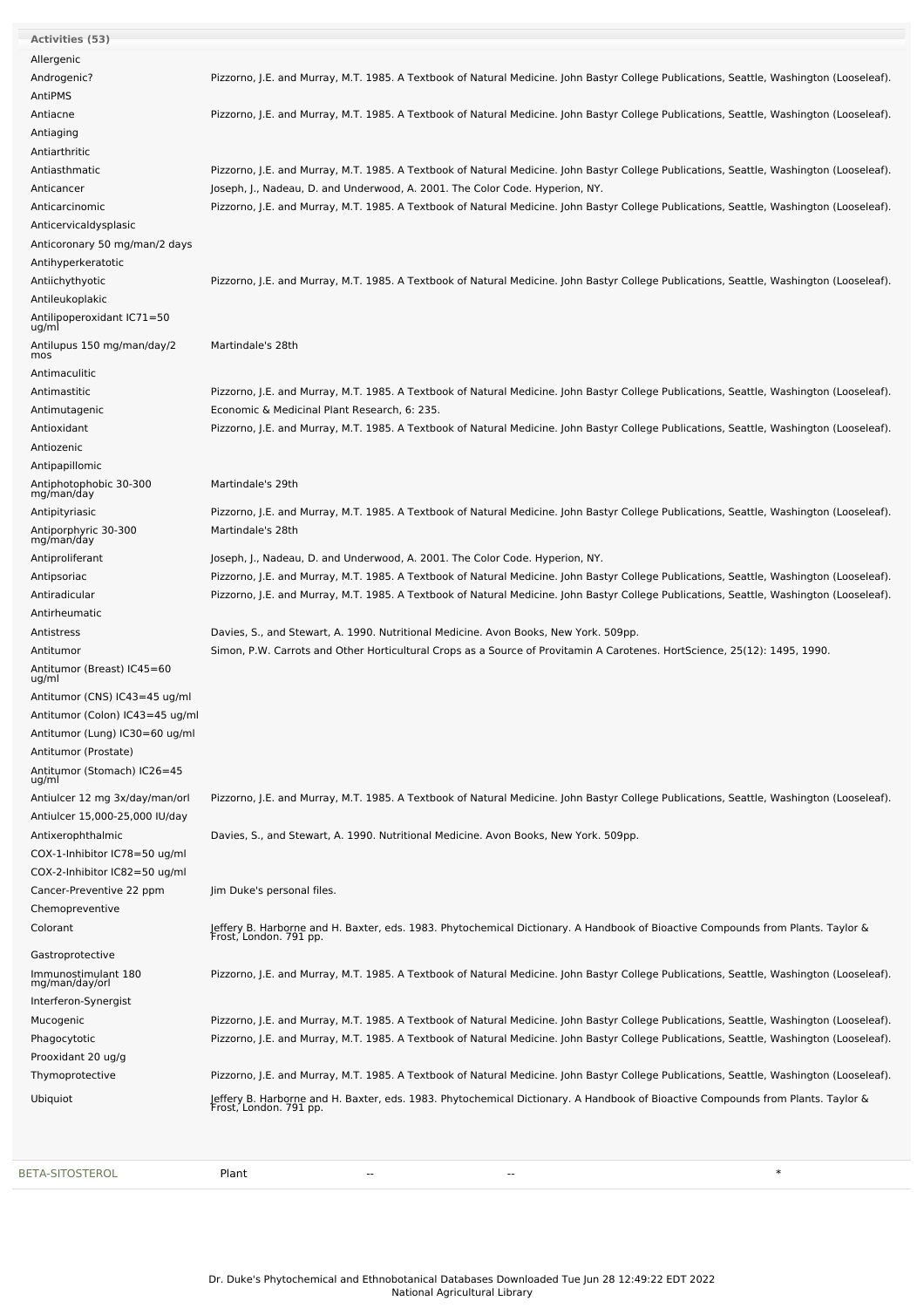| <b>Activities (47)</b>                           |                                              |       |                                                                                                                                                                                              |         |        |
|--------------------------------------------------|----------------------------------------------|-------|----------------------------------------------------------------------------------------------------------------------------------------------------------------------------------------------|---------|--------|
| Androgenic                                       |                                              |       |                                                                                                                                                                                              |         |        |
| Angiogenic                                       |                                              |       |                                                                                                                                                                                              |         |        |
| Anorexic                                         | Martindale's 28th                            |       |                                                                                                                                                                                              |         |        |
| Antiadenomic                                     | Merck 11th Edition                           |       |                                                                                                                                                                                              |         |        |
| Antiandrogenic                                   |                                              |       | Malini, T. and Vanithakumari, G. 1989. Rat Toxicity Studies With B-Sitosterol. Journal of Ethnopharmacology, 28: 221-234, 1990.                                                              |         |        |
| Antibacterial                                    |                                              |       | Recently became Internat. J. Crude Drug Res. 28(1,2,3,4):1990, page 155.                                                                                                                     |         |        |
| Anticancer (Breast)                              |                                              |       | Madhavi, D. L., Bomser, J., Smith, M., Singletary, K. 1998. Isolation of Bioactive Constituents from Vaccinium myrtillus (Bilberry) Fruits<br>and Cell Cultures. Plant Sci., 131(1): 95-103. |         |        |
| Anticancer (Cervix)                              |                                              |       |                                                                                                                                                                                              |         |        |
| Anticancer (Lung)                                |                                              |       |                                                                                                                                                                                              |         |        |
| Antiedemic IC54=320 mg/kg orl                    |                                              |       |                                                                                                                                                                                              |         |        |
| Antiestrogenic                                   |                                              |       | Malini, T. and Vanithakumari, G. 1989. Rat Toxicity Studies With B-Sitosterol. Journal of Ethnopharmacology, 28: 221-234, 1990.                                                              |         |        |
| Antifeedant                                      |                                              |       | Jacobson, M., Glossary of Plant-Derived Insect Deterrents, CRC Press, Inc., Boca Raton, FL, 213 p, 1990.                                                                                     |         |        |
| Antifertility                                    |                                              |       | Malini, T. and Vanithakumari, G. 1989. Rat Toxicity Studies With B-Sitosterol. Journal of Ethnopharmacology, 28: 221-234, 1990.                                                              |         |        |
| Antigonadotrophic                                |                                              |       | Malini, T. and Vanithakumari, G. 1989. Rat Toxicity Studies With B-Sitosterol. Journal of Ethnopharmacology, 28: 221-234, 1990.                                                              |         |        |
| Antihyperlipoproteinaemic                        |                                              |       | Jeffery B. Harborne and H. Baxter, eds. 1983. Phytochemical Dictionary. A Handbook of Bioactive Compounds from Plants. Taylor &<br>Frost, London. 791 pp.                                    |         |        |
| Antiinflammatory                                 |                                              |       |                                                                                                                                                                                              |         |        |
| Antileukemic                                     |                                              |       |                                                                                                                                                                                              |         |        |
| Antilymphomic                                    |                                              |       |                                                                                                                                                                                              |         |        |
| Antimutagenic 250 ug/ml                          |                                              |       |                                                                                                                                                                                              |         |        |
| Antiophidic 2.3 mg mus<br>Antioxidant IC44=10 uM | Economic & Medicinal Plant Research, 5: 363. |       |                                                                                                                                                                                              |         |        |
| Antiprogestational                               |                                              |       |                                                                                                                                                                                              |         |        |
| Antiprostaglandin 30 mg/day/12                   |                                              |       | Malini, T. and Vanithakumari, G. 1989. Rat Toxicity Studies With B-Sitosterol. Journal of Ethnopharmacology, 28: 221-234, 1990.                                                              |         |        |
| wks <sup>'</sup>                                 |                                              |       |                                                                                                                                                                                              |         |        |
| Antiprostatadenomic                              | Merck 11th Edition                           |       |                                                                                                                                                                                              |         |        |
| Antiprostatitic 10-20 mg 3<br>x/day/orl man      |                                              |       |                                                                                                                                                                                              |         |        |
| Antipyretic                                      |                                              |       | Neuwinger, H. D. 1996. African Ethnobotany - Poisons and Drugs. Chapman & Hall, New York. 941 pp.                                                                                            |         |        |
| Antitumor (Breast)                               |                                              |       | Madhavi, D. L., Bomser, J., Smith, M., Singletary, K. 1998. Isolation of Bioactive Constituents from Vaccinium myrtillus (Bilberry) Fruits<br>and Cell Cultures. Plant Sci., 131(1): 95-103. |         |        |
| Antitumor (Cervix)                               |                                              |       |                                                                                                                                                                                              |         |        |
| Antitumor (Lung)                                 |                                              |       |                                                                                                                                                                                              |         |        |
| Antiviral                                        |                                              |       | Abid Ali Khan, M.M., Jain, D.C., Bhakuni, R.S., Zaim, M., and Thakur, R.S. 1991. Occurrence of some antiviral sterols in Artemisia annua.<br>Plant Science, 75: 161-165, 1991.               |         |        |
| Apoptotic                                        |                                              |       |                                                                                                                                                                                              |         |        |
| Artemicide LC50=110 ppm                          |                                              |       | Jung, J.H., Pummangura, S., Chaichantipyuth, c., Patarapanich, C., and McLaughlin, J.L. 1989. Bioactive Constituents of Melodorum<br>fruticosum. Phytochemistry. 29(5): 1667-1670. 1990.     |         |        |
| Cancer-Preventive                                |                                              |       | Stitt, P. A. Why George Should Eat Broccoli. Dougherty Co, Milwaukee, WI, 1990, 399 pp.                                                                                                      |         |        |
| Candidicide                                      |                                              |       | Recently became Internat. J. Crude Drug Res. 28(1,2,3,4):1990, page 155.                                                                                                                     |         |        |
| Caspase-8-Inducer                                |                                              |       |                                                                                                                                                                                              |         |        |
| Estrogenic                                       |                                              |       |                                                                                                                                                                                              |         |        |
| Febrifuge                                        |                                              |       | Neuwinger, H. D. 1996. African Ethnobotany - Poisons and Drugs. Chapman & Hall, New York. 941 pp.                                                                                            |         |        |
| Gonadotrophic                                    |                                              |       | Malini, T. and Vanithakumari, G. 1989. Rat Toxicity Studies With B-Sitosterol. Journal of Ethnopharmacology, 28: 221-234, 1990.                                                              |         |        |
| Hepatoprotective                                 |                                              |       |                                                                                                                                                                                              |         |        |
| Hypocholesterolemic 2-6<br>g/man/day/orl         | Martindale's 30th                            |       |                                                                                                                                                                                              |         |        |
| Hypocholesterolemic 9-3,330<br>mg/man/day/orl    | Martindale's 28th                            |       |                                                                                                                                                                                              |         |        |
| Hypoglycemic                                     |                                              |       | Ivorra, M.D., Paya, M., and Villar, A. 1989. A Review of Natural Products and Plants as Potential Antidiabetic Drugs. Journal of<br>Ethnopharmacology, 27: 243-275, 1989.                    |         |        |
| Hypolipidemic 2-6 g/day                          |                                              |       |                                                                                                                                                                                              |         |        |
| Pesticide                                        |                                              |       |                                                                                                                                                                                              |         |        |
| Spermicide                                       |                                              |       | Malini, T. and Vanithakumari, G. 1989. Rat Toxicity Studies With B-Sitosterol. Journal of Ethnopharmacology, 28: 221-234, 1990.                                                              |         |        |
|                                                  |                                              |       |                                                                                                                                                                                              |         |        |
| Ubiquiot                                         |                                              |       | Jeffery B. Harborne and H. Baxter, eds. 1983. Phytochemical Dictionary. A Handbook of Bioactive Compounds from Plants. Taylor &<br>Frost, London. 791 pp.                                    |         |        |
| Ulcerogenic 500 mg/kg ipr rat                    |                                              |       |                                                                                                                                                                                              |         |        |
|                                                  |                                              |       |                                                                                                                                                                                              |         |        |
| CALCIUM                                          | Fruit                                        | 160.0 | 1910.0                                                                                                                                                                                       | $-0.45$ | $\ast$ |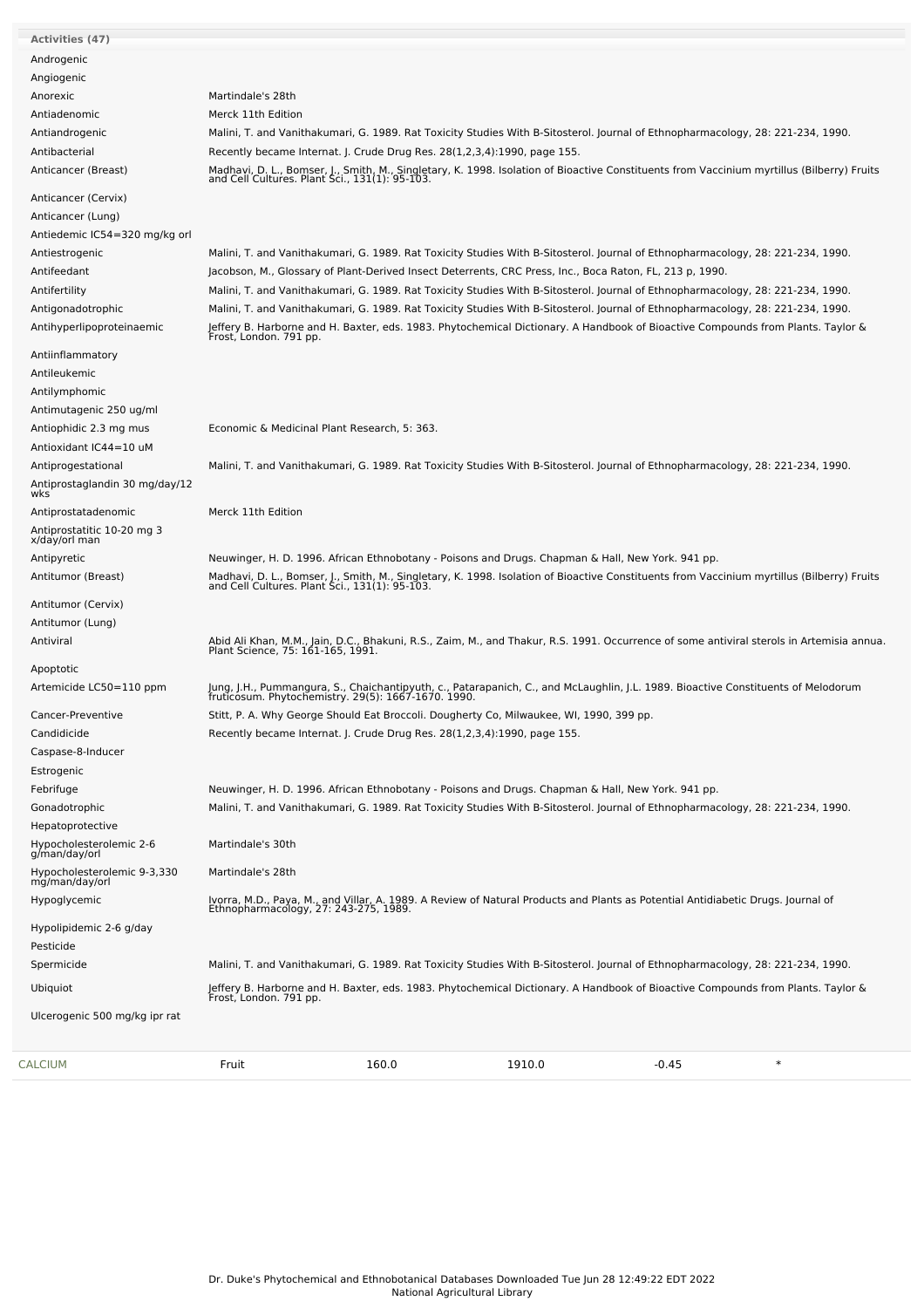| <b>Activities (28)</b>             |       |                                                                                      |          |        |        |  |  |
|------------------------------------|-------|--------------------------------------------------------------------------------------|----------|--------|--------|--|--|
| AntiPMS 1 g/day                    |       |                                                                                      |          |        |        |  |  |
| Antiallergic 500 mg/day            |       |                                                                                      |          |        |        |  |  |
| Antianxiety                        |       | Davies, S., and Stewart, A. 1990. Nutritional Medicine. Avon Books, New York. 509pp. |          |        |        |  |  |
| Antiarrhythmic 500-1,500 mg        |       |                                                                                      |          |        |        |  |  |
| Antiarthritic 1,000 mg/day         |       |                                                                                      |          |        |        |  |  |
| Antiatherosclerotic 500 mg/day     |       | Werbach, M. 1993. Healing with Food. Harper Collins, New York, 443 pp.               |          |        |        |  |  |
| Anticlimacteric 1,000-1,500 mg/day |       |                                                                                      |          |        |        |  |  |
| Antidepressant                     |       | Davies, S., and Stewart, A. 1990. Nutritional Medicine. Avon Books, New York. 509pp. |          |        |        |  |  |
| Antidote (Aluminum)                |       | Davies, S., and Stewart, A. 1990. Nutritional Medicine. Avon Books, New York. 509pp. |          |        |        |  |  |
| Antidote (Lead)                    |       | Davies, S., and Stewart, A. 1990. Nutritional Medicine. Avon Books, New York. 509pp. |          |        |        |  |  |
| Antihyperkinetic                   |       | Davies, S., and Stewart, A. 1990. Nutritional Medicine. Avon Books, New York. 509pp. |          |        |        |  |  |
| Antihypertensive                   |       |                                                                                      |          |        |        |  |  |
| Antiinsomniac                      |       | Davies, S., and Stewart, A. 1990. Nutritional Medicine. Avon Books, New York. 509pp. |          |        |        |  |  |
| Antimenopausal 1,000-1,500 mg/day  |       |                                                                                      |          |        |        |  |  |
| Antiobesity                        |       |                                                                                      |          |        |        |  |  |
| Antiosteoporotic 500-2,000 mg/day  |       |                                                                                      |          |        |        |  |  |
| Antiperiodontitic 750 mg/day       |       | Werbach, M. 1993. Healing with Food. Harper Collins, New York, 443 pp.               |          |        |        |  |  |
| Antirheumatic 1,000 mg/day         |       |                                                                                      |          |        |        |  |  |
| Antistress 500-1,500 mg/day        |       |                                                                                      |          |        |        |  |  |
| Antitic                            |       | Davies, S., and Stewart, A. 1990. Nutritional Medicine. Avon Books, New York. 509pp. |          |        |        |  |  |
| Anxiolytic 500-1,500 mg/day        |       |                                                                                      |          |        |        |  |  |
| Calcium-Channel-Blocker            |       |                                                                                      |          |        |        |  |  |
| Diuretic                           |       |                                                                                      |          |        |        |  |  |
| Hypocholesterolemic 500 mg/day     |       | Werbach, M. 1993. Healing with Food. Harper Collins, New York, 443 pp.               |          |        |        |  |  |
| Hypotensive 1 g/day                |       | Werbach, M. 1993. Healing with Food. Harper Collins, New York, 443 pp.               |          |        |        |  |  |
| Laxative 1,000-1,200 mg            |       |                                                                                      |          |        |        |  |  |
| Tranquilizer 500-1,500 mg/day      |       |                                                                                      |          |        |        |  |  |
| Vasodilator                        |       |                                                                                      |          |        |        |  |  |
| <b>CARBOHYDRATES</b>               | Fruit | 148800.0                                                                             | 877900.0 | 0.51   | $\ast$ |  |  |
| <b>CAROTENOIDS</b>                 | Fruit | 5.0                                                                                  | 42.0     | $-0.5$ | $\ast$ |  |  |
| CHROMIUM                           | Fruit | $\overline{a}$                                                                       | $-$      |        | $\ast$ |  |  |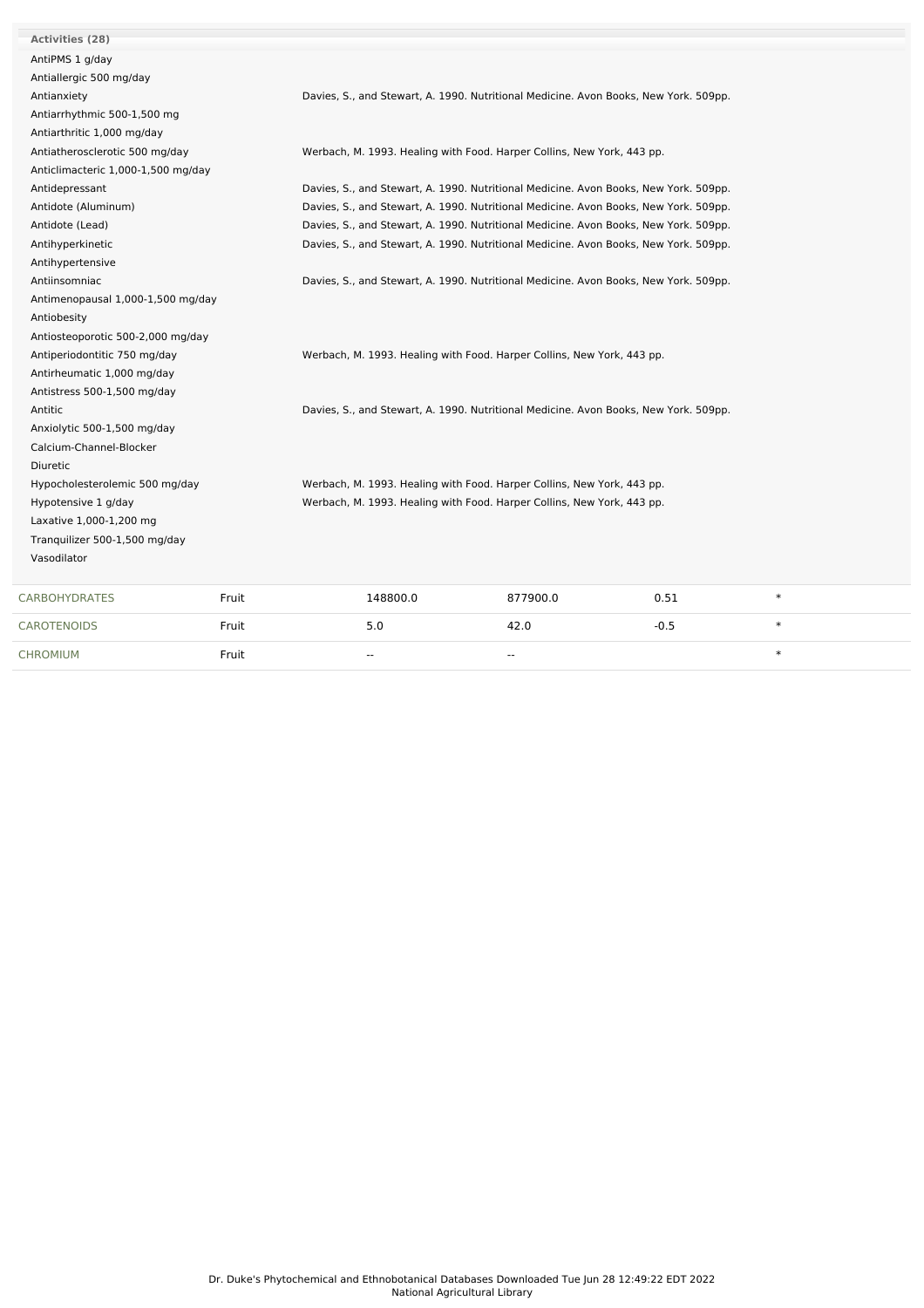| Activities (24)                                          |                                                                                                                                                                                                                                  |                                              |       |                                                                                                                                            |        |
|----------------------------------------------------------|----------------------------------------------------------------------------------------------------------------------------------------------------------------------------------------------------------------------------------|----------------------------------------------|-------|--------------------------------------------------------------------------------------------------------------------------------------------|--------|
| Amphiglycemic?<br>AntiAGE 200-1,000 ug                   | Davies, S., and Stewart, A. 1990. Nutritional Medicine. Avon Books, New York. 509pp.                                                                                                                                             |                                              |       | Challem, J., Berkson, Burt, and Smith, Melissa Dianne. 2000. Syndrome X - The complete nutritional program to prevent and reservse insulin |        |
|                                                          | resistance. John Wiley & Sons, New York. 272 pp. \$24.95                                                                                                                                                                         |                                              |       |                                                                                                                                            |        |
| AntiCFS 200 ug<br>Antiacne                               |                                                                                                                                                                                                                                  |                                              |       |                                                                                                                                            |        |
| Antiaging 200-1,000 ug                                   |                                                                                                                                                                                                                                  |                                              |       | Challem, J., Berkson, Burt, and Smith, Melissa Dianne. 2000. Syndrome X - The complete nutritional program to prevent and reservse insulin |        |
|                                                          | resistance. John Wiley & Sons, New York. 272 pp. \$24.95                                                                                                                                                                         |                                              |       |                                                                                                                                            |        |
| Antiatherosclerotic 20<br>ug/day                         |                                                                                                                                                                                                                                  |                                              |       |                                                                                                                                            |        |
| Anticorneotic                                            | Davies, S., and Stewart, A. 1990. Nutritional Medicine. Avon Books, New York. 509pp.                                                                                                                                             |                                              |       |                                                                                                                                            |        |
| Antidiabetic 200-1,000<br>ug                             |                                                                                                                                                                                                                                  |                                              |       |                                                                                                                                            |        |
| Antidote (Lead)                                          | Davies, S., and Stewart, A. 1990. Nutritional Medicine. Avon Books, New York. 509pp.                                                                                                                                             |                                              |       |                                                                                                                                            |        |
| Antifatigue 200 ug<br>Antiglycosuric 200-                |                                                                                                                                                                                                                                  |                                              |       |                                                                                                                                            |        |
| $1,000$ ug                                               |                                                                                                                                                                                                                                  |                                              |       |                                                                                                                                            |        |
| Antiobesity 200-1,000<br>ug                              | resistance. John Wiley & Sons, New York. 272 pp. \$24.95                                                                                                                                                                         |                                              |       | Challem, J., Berkson, Burt, and Smith, Melissa Dianne. 2000. Syndrome X - The complete nutritional program to prevent and reservse insulin |        |
| Antisyndrome-X 200-<br>800 ug                            | resistance. John Wiley & Sons, New York. 272 pp. \$24.95                                                                                                                                                                         |                                              |       | Challem, J., Berkson, Burt, and Smith, Melissa Dianne. 2000. Syndrome X - The complete nutritional program to prevent and reservse insulin |        |
| Antitriglyceride 20                                      | Werbach, M. 1993. Healing with Food. Harper Collins, New York, 443 pp.                                                                                                                                                           |                                              |       |                                                                                                                                            |        |
| ug/day<br>Antitriglyceride 200-                          |                                                                                                                                                                                                                                  |                                              |       | Challem, J., Berkson, Burt, and Smith, Melissa Dianne. 2000. Syndrome X - The complete nutritional program to prevent and reservse insulin |        |
| $1,000$ $\bar{u}\dot{q}$                                 | resistance. John Wiley & Sons, New York. 272 pp. \$24.95                                                                                                                                                                         |                                              |       |                                                                                                                                            |        |
| Cardioprotective<br>Energizer                            |                                                                                                                                                                                                                                  |                                              |       |                                                                                                                                            |        |
| Hypocholesterolemic 20                                   | Werbach, M. 1993. Healing with Food. Harper Collins, New York, 443 pp.                                                                                                                                                           |                                              |       |                                                                                                                                            |        |
| ug/day                                                   |                                                                                                                                                                                                                                  |                                              |       | Challem, J., Berkson, Burt, and Smith, Melissa Dianne. 2000. Syndrome X - The complete nutritional program to prevent and reservse insulin |        |
| Hypocholesterolemic<br>200-1,000 ug<br>Hypoglycemic 200- | resistance. John Wiley & Sons, New York. 272 pp. \$24.95                                                                                                                                                                         |                                              |       | Challem, J., Berkson, Burt, and Smith, Melissa Dianne. 2000. Syndrome X - The complete nutritional program to prevent and reservse insulin |        |
| $1,000$ ug                                               | resistance. John Wiley & Sons, New York. 272 pp. \$24.95                                                                                                                                                                         |                                              |       |                                                                                                                                            |        |
| Hypotensive 200-1,000<br>ug                              | resistance. John Wiley & Sons, New York. 272 pp. \$24.95                                                                                                                                                                         |                                              |       | Challem, J., Berkson, Burt, and Smith, Melissa Dianne. 2000. Syndrome X - The complete nutritional program to prevent and reservse insulin |        |
| Immunomodulator                                          |                                                                                                                                                                                                                                  |                                              |       |                                                                                                                                            |        |
| Insulinogenic                                            |                                                                                                                                                                                                                                  |                                              |       |                                                                                                                                            |        |
| Memorigenic                                              |                                                                                                                                                                                                                                  |                                              |       |                                                                                                                                            |        |
|                                                          |                                                                                                                                                                                                                                  |                                              |       |                                                                                                                                            |        |
| <b>CRYPTOXANTHIN</b>                                     | Fruit                                                                                                                                                                                                                            | 0.037                                        | 0.185 | $-0.78$                                                                                                                                    | $\ast$ |
| <b>Activities (2)</b>                                    |                                                                                                                                                                                                                                  |                                              |       |                                                                                                                                            |        |
| Antimutagenic                                            |                                                                                                                                                                                                                                  | Economic & Medicinal Plant Research, 6: 235. |       |                                                                                                                                            |        |
| Vitamin-A-Activity                                       |                                                                                                                                                                                                                                  |                                              |       |                                                                                                                                            |        |
| <b>CYANIDIN</b>                                          | Plant                                                                                                                                                                                                                            |                                              | ۵.    |                                                                                                                                            | $\ast$ |
|                                                          |                                                                                                                                                                                                                                  |                                              |       |                                                                                                                                            |        |
| <b>Activities (7)</b><br>Allelochemic                    |                                                                                                                                                                                                                                  |                                              |       |                                                                                                                                            |        |
| $IC90=1$ mM                                              | Lydon, J. & Duke, S., The potential of pesticides from plants, pp. 1-41 in Craker, L. & Simon, J., eds, Herbs, Spices & Medicinal Plants: Recent Advances<br>in Botany, Horticulture, & Pharmacology, v. 4, Oryx Press, Phoenix, |                                              |       |                                                                                                                                            |        |
| Antioxidant<br>ID50=3.5-22 uM                            |                                                                                                                                                                                                                                  |                                              |       |                                                                                                                                            |        |
| Antioxidant 4.4 x<br>Vit. E                              |                                                                                                                                                                                                                                  |                                              |       |                                                                                                                                            |        |
| Metal-Chelator<br>(Copper)                               |                                                                                                                                                                                                                                  |                                              |       |                                                                                                                                            |        |
| Pesticide                                                |                                                                                                                                                                                                                                  |                                              |       |                                                                                                                                            |        |
| Pigment<br>pp.                                           | Jeffery B. Harborne and H. Baxter, eds. 1983. Phytochemical Dictionary. A Handbook of Bioactive Compounds from Plants. Taylor & Frost, London. 791                                                                               |                                              |       |                                                                                                                                            |        |
| Prooxidant                                               |                                                                                                                                                                                                                                  |                                              |       |                                                                                                                                            |        |
|                                                          |                                                                                                                                                                                                                                  |                                              |       |                                                                                                                                            |        |
| <b>DELPHINIDIN</b>                                       | Plant                                                                                                                                                                                                                            | $\overline{\phantom{a}}$                     | --    |                                                                                                                                            | $\ast$ |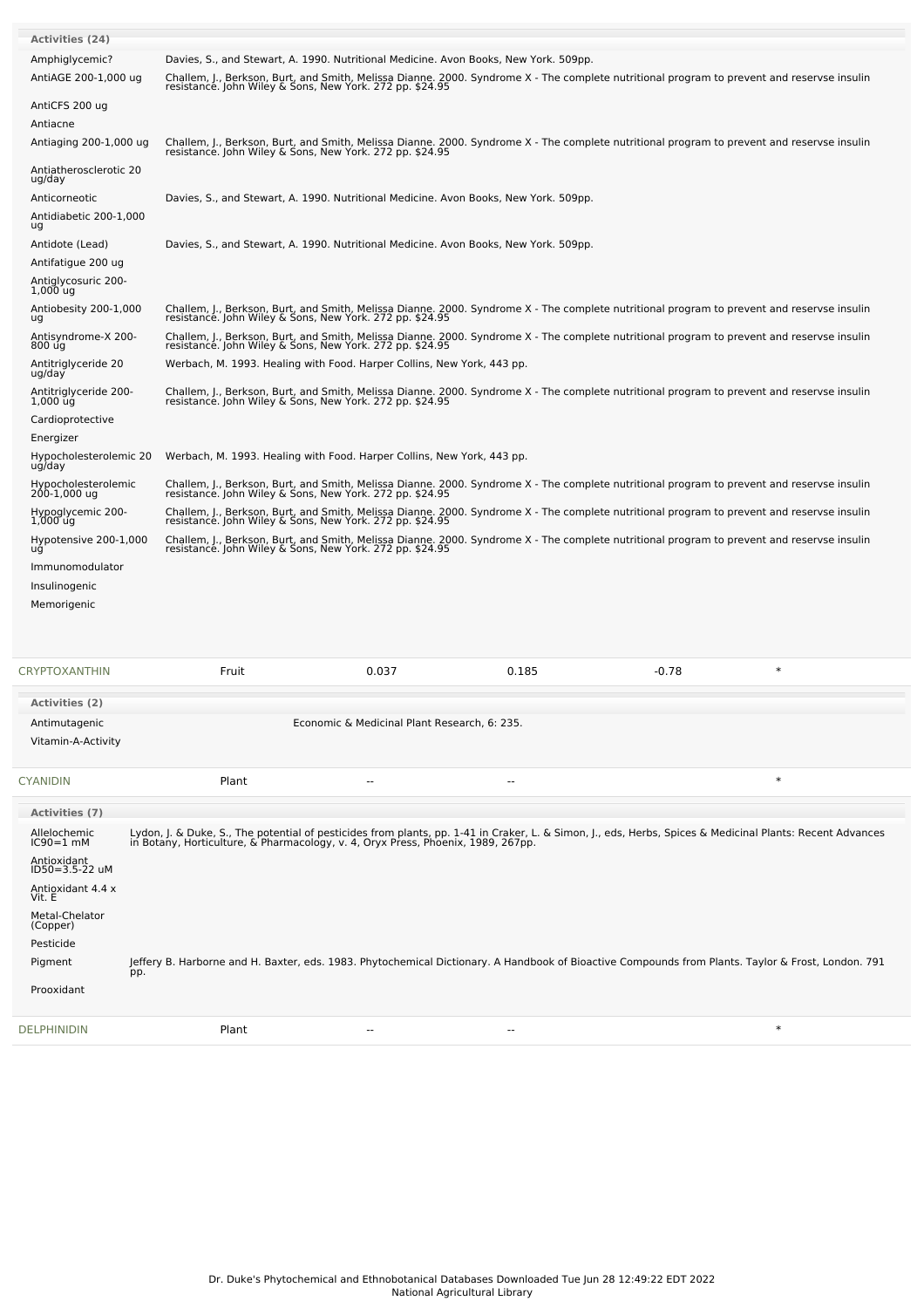| Activities (9)                 |     |       |                                                                                         |                          |         |                                                                                                                                                                                                                                  |
|--------------------------------|-----|-------|-----------------------------------------------------------------------------------------|--------------------------|---------|----------------------------------------------------------------------------------------------------------------------------------------------------------------------------------------------------------------------------------|
| Allelochemic<br>$IC81 = 1$ mM  |     |       |                                                                                         |                          |         | Lydon, J. & Duke, S., The potential of pesticides from plants, pp. 1-41 in Craker, L. & Simon, J., eds, Herbs, Spices & Medicinal Plants: Recent Advances<br>in Botany, Horticulture, & Pharmacology, v. 4, Oryx Press, Phoenix, |
| Allergenic                     |     |       |                                                                                         |                          |         |                                                                                                                                                                                                                                  |
| Antioxidant<br>ID50=0.7-2.4 uM |     |       |                                                                                         |                          |         |                                                                                                                                                                                                                                  |
| Cancer-<br>Preventive          |     |       | Stitt, P. A. Why George Should Eat Broccoli. Dougherty Co, Milwaukee, WI, 1990, 399 pp. |                          |         |                                                                                                                                                                                                                                  |
| Metal-Chelator<br>(Copper)     |     |       |                                                                                         |                          |         |                                                                                                                                                                                                                                  |
| NO-Inhibitor<br>IC78=250 uM    |     |       |                                                                                         |                          |         |                                                                                                                                                                                                                                  |
| Pesticide                      |     |       |                                                                                         |                          |         |                                                                                                                                                                                                                                  |
| Pigment                        | pp. |       |                                                                                         |                          |         | Jeffery B. Harborne and H. Baxter, eds. 1983. Phytochemical Dictionary. A Handbook of Bioactive Compounds from Plants. Taylor & Frost, London. 791                                                                               |
| Prooxidant                     |     |       |                                                                                         |                          |         |                                                                                                                                                                                                                                  |
| FAT                            |     | Fruit | 700.0                                                                                   | 38400.0                  | $-0.35$ | $\ast$                                                                                                                                                                                                                           |
| <b>FIBER</b>                   |     | Fruit | 11000.0                                                                                 | 64900.0                  | $-0.72$ | $\ast$                                                                                                                                                                                                                           |
| Activities (15)                |     |       |                                                                                         |                          |         |                                                                                                                                                                                                                                  |
| Angiotensin-Receptor-Blocker   |     |       |                                                                                         |                          |         |                                                                                                                                                                                                                                  |
| Antidiabetic                   |     |       |                                                                                         |                          |         |                                                                                                                                                                                                                                  |
| Antihypertensive               |     |       |                                                                                         |                          |         |                                                                                                                                                                                                                                  |
| Antiobesity                    |     |       |                                                                                         |                          |         |                                                                                                                                                                                                                                  |
| Antitumor                      |     |       |                                                                                         |                          |         | Pizzorno, J.E. and Murray, M.T. 1985. A Textbook of Natural Medicine. John Bastyr College Publications, Seattle, Washington (Looseleaf).                                                                                         |
| Antiulcer                      |     |       |                                                                                         |                          |         | Pizzorno, J.E. and Murray, M.T. 1985. A Textbook of Natural Medicine. John Bastyr College Publications, Seattle, Washington (Looseleaf).                                                                                         |
| Beta-Blocker                   |     |       |                                                                                         |                          |         |                                                                                                                                                                                                                                  |
| Cancer-Preventive              |     |       | Stitt, P. A. Why George Should Eat Broccoli. Dougherty Co, Milwaukee, WI, 1990, 399 pp. |                          |         |                                                                                                                                                                                                                                  |
| Cardioprotective               |     |       |                                                                                         |                          |         |                                                                                                                                                                                                                                  |
| <b>Diuretic</b>                |     |       |                                                                                         |                          |         |                                                                                                                                                                                                                                  |
| Hypocholesterolemic            |     |       |                                                                                         |                          |         |                                                                                                                                                                                                                                  |
| Hypotensive 10 g/man/day/orl   |     |       |                                                                                         |                          |         | Pizzorno, J.E. and Murray, M.T. 1985. A Textbook of Natural Medicine. John Bastyr College Publications, Seattle, Washington (Looseleaf).                                                                                         |
| Hypouricemic                   |     |       |                                                                                         |                          |         |                                                                                                                                                                                                                                  |
| Laxative                       |     |       |                                                                                         |                          |         |                                                                                                                                                                                                                                  |
| Vasodilator                    |     |       |                                                                                         |                          |         |                                                                                                                                                                                                                                  |
| <b>FOLACIN</b>                 |     | Fruit | $\overline{\phantom{a}}$                                                                | $\overline{\phantom{a}}$ |         | $\ast$                                                                                                                                                                                                                           |
| <b>Activities (15)</b>         |     |       |                                                                                         |                          |         |                                                                                                                                                                                                                                  |
| AntiSpina-Bifida               |     |       | Davies, S., and Stewart, A. 1990. Nutritional Medicine. Avon Books, New York. 509pp.    |                          |         |                                                                                                                                                                                                                                  |
| Antianemic 5-20 mg/man/day     |     |       |                                                                                         |                          |         |                                                                                                                                                                                                                                  |

| Antianemic 5-20 mg/man/day                   |                                                                                                                                             |
|----------------------------------------------|---------------------------------------------------------------------------------------------------------------------------------------------|
| Anticervicaldysplasic 8-30<br>mg/wmn/day/orl | Pizzorno, J.E. and Murray, M.T. 1985. A Textbook of Natural Medicine. John Bastyr College Publications, Seattle, Washington<br>(Looseleaf). |
| Anticheilitic                                | Davies, S., and Stewart, A. 1990. Nutritional Medicine. Avon Books, New York. 509pp.                                                        |
| Antidepressant                               | Davies, S., and Stewart, A. 1990. Nutritional Medicine. Avon Books, New York. 509pp.                                                        |
| Antigingivitic 2-5 mg/day/man                | Pizzorno, J.E. and Murray, M.T. 1985. A Textbook of Natural Medicine. John Bastyr College Publications, Seattle, Washington<br>(Looseleaf). |
| Antiglossitic                                | Davies, S., and Stewart, A. 1990. Nutritional Medicine. Avon Books, New York. 509pp.                                                        |
| Antimyelotoxic 5 mg/day/orl/man              | Martindale's 29th                                                                                                                           |
| Antineuropathic                              | Davies, S., and Stewart, A. 1990. Nutritional Medicine. Avon Books, New York. 509pp.                                                        |
| Antiperiodontitic                            | Pizzorno, J.E. and Murray, M.T. 1985. A Textbook of Natural Medicine. John Bastyr College Publications, Seattle, Washington<br>(Looseleaf). |
| Antiplaque                                   | Pizzorno, J.E. and Murray, M.T. 1985. A Textbook of Natural Medicine. John Bastyr College Publications, Seattle, Washington<br>(Looseleaf). |
| Antipsychotic                                | Martindale's 29th                                                                                                                           |
| Hematopoietic                                | Merck 11th Edition                                                                                                                          |
| <b>Uricosuric</b>                            | Pizzorno, J.E. and Murray, M.T. 1985. A Textbook of Natural Medicine. John Bastyr College Publications, Seattle, Washington<br>(Looseleaf). |
| Xanthine-Oxidase-Inhibitor                   | Pizzorno, J.E. and Murray, M.T. 1985. A Textbook of Natural Medicine. John Bastyr College Publications, Seattle, Washington<br>(Looseleaf). |
| GLUCOSE                                      | $\ast$<br>Fruit<br>--                                                                                                                       |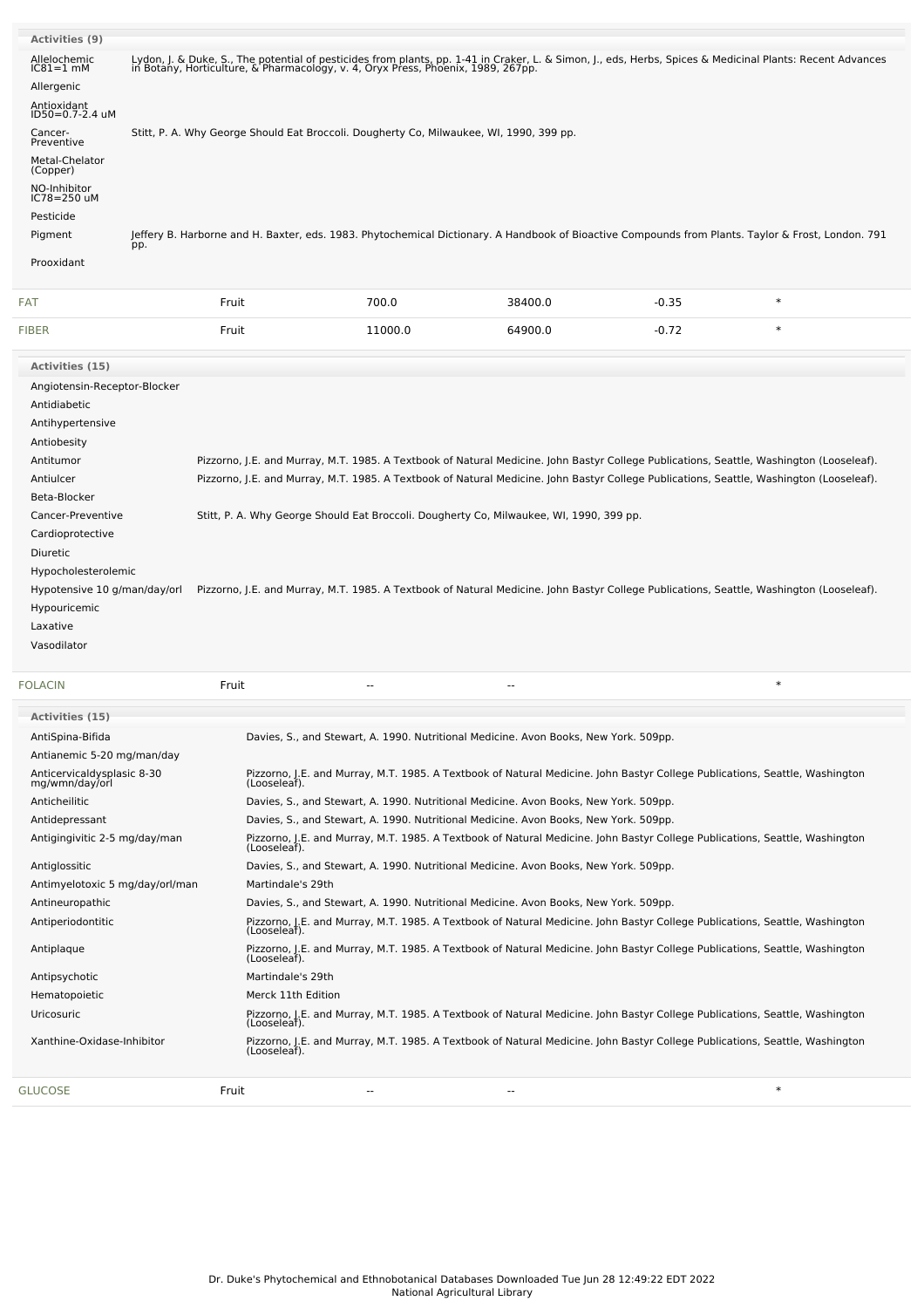| <b>Activities (7)</b><br>Acetylcholinergic<br>Antiedemic                                                                                                                                                                                                                                                                        | Jeffery B. Harborne and H. Baxter, eds. 1983. Phytochemical Dictionary. A Handbook of Bioactive Compounds from Plants. Taylor & Frost, London. 791<br>pp. |                                                                                                                                                                                                                                                                                                                                                                                                                                                                                                                                                                                                                                                                                                                                                                                                                                                                                                                                                                                                                                                                                                                                  |                                                                                                                                                                                                                     |         |        |  |
|---------------------------------------------------------------------------------------------------------------------------------------------------------------------------------------------------------------------------------------------------------------------------------------------------------------------------------|-----------------------------------------------------------------------------------------------------------------------------------------------------------|----------------------------------------------------------------------------------------------------------------------------------------------------------------------------------------------------------------------------------------------------------------------------------------------------------------------------------------------------------------------------------------------------------------------------------------------------------------------------------------------------------------------------------------------------------------------------------------------------------------------------------------------------------------------------------------------------------------------------------------------------------------------------------------------------------------------------------------------------------------------------------------------------------------------------------------------------------------------------------------------------------------------------------------------------------------------------------------------------------------------------------|---------------------------------------------------------------------------------------------------------------------------------------------------------------------------------------------------------------------|---------|--------|--|
| Antihepatotoxic<br>Antiketotic                                                                                                                                                                                                                                                                                                  | Merck 11th Edition<br>Merck 11th Edition                                                                                                                  |                                                                                                                                                                                                                                                                                                                                                                                                                                                                                                                                                                                                                                                                                                                                                                                                                                                                                                                                                                                                                                                                                                                                  |                                                                                                                                                                                                                     |         |        |  |
| Antivaricose                                                                                                                                                                                                                                                                                                                    | Jeffery B. Harborne and H. Baxter, eds. 1983. Phytochemical Dictionary. A Handbook of Bioactive Compounds from Plants. Taylor & Frost, London. 791<br>pp. |                                                                                                                                                                                                                                                                                                                                                                                                                                                                                                                                                                                                                                                                                                                                                                                                                                                                                                                                                                                                                                                                                                                                  |                                                                                                                                                                                                                     |         |        |  |
| Hyperglycemic<br>Memory-<br>Enhancer                                                                                                                                                                                                                                                                                            | Merck 11th Edition<br>Science News, 138: 189, 1990.                                                                                                       |                                                                                                                                                                                                                                                                                                                                                                                                                                                                                                                                                                                                                                                                                                                                                                                                                                                                                                                                                                                                                                                                                                                                  |                                                                                                                                                                                                                     |         |        |  |
| <b>IRON</b>                                                                                                                                                                                                                                                                                                                     | Fruit                                                                                                                                                     | 3.0                                                                                                                                                                                                                                                                                                                                                                                                                                                                                                                                                                                                                                                                                                                                                                                                                                                                                                                                                                                                                                                                                                                              | 30.0                                                                                                                                                                                                                | $-0.41$ | $\ast$ |  |
| Activities (6)                                                                                                                                                                                                                                                                                                                  |                                                                                                                                                           |                                                                                                                                                                                                                                                                                                                                                                                                                                                                                                                                                                                                                                                                                                                                                                                                                                                                                                                                                                                                                                                                                                                                  |                                                                                                                                                                                                                     |         |        |  |
| Antiakathisic<br>Antianemic<br>Anticanker<br>Anticheilitic<br>Antimenorrhagic 100<br>mg/day/wmn/orl<br>Prooxidant                                                                                                                                                                                                               | Martindale's 29th<br>Martindale's 29th<br>(Looseleaf).                                                                                                    |                                                                                                                                                                                                                                                                                                                                                                                                                                                                                                                                                                                                                                                                                                                                                                                                                                                                                                                                                                                                                                                                                                                                  | Davies, S., and Stewart, A. 1990. Nutritional Medicine. Avon Books, New York. 509pp.<br>Pizzorno, J.E. and Murray, M.T. 1985. A Textbook of Natural Medicine. John Bastyr College Publications, Seattle, Washington |         |        |  |
| <b>KILOCALORIES</b>                                                                                                                                                                                                                                                                                                             | Fruit                                                                                                                                                     | 610.0                                                                                                                                                                                                                                                                                                                                                                                                                                                                                                                                                                                                                                                                                                                                                                                                                                                                                                                                                                                                                                                                                                                            | 3600.0                                                                                                                                                                                                              | $-0.09$ | $\ast$ |  |
| LEVULOSE                                                                                                                                                                                                                                                                                                                        | Fruit                                                                                                                                                     | $\overline{a}$                                                                                                                                                                                                                                                                                                                                                                                                                                                                                                                                                                                                                                                                                                                                                                                                                                                                                                                                                                                                                                                                                                                   | $\sim$                                                                                                                                                                                                              |         | $\ast$ |  |
| Activities (1)                                                                                                                                                                                                                                                                                                                  |                                                                                                                                                           |                                                                                                                                                                                                                                                                                                                                                                                                                                                                                                                                                                                                                                                                                                                                                                                                                                                                                                                                                                                                                                                                                                                                  |                                                                                                                                                                                                                     |         |        |  |
| Sweetener 1.73 x sucrose                                                                                                                                                                                                                                                                                                        |                                                                                                                                                           |                                                                                                                                                                                                                                                                                                                                                                                                                                                                                                                                                                                                                                                                                                                                                                                                                                                                                                                                                                                                                                                                                                                                  | Martindale's 28th                                                                                                                                                                                                   |         |        |  |
| LUTEIN                                                                                                                                                                                                                                                                                                                          | Fruit                                                                                                                                                     | 1.8                                                                                                                                                                                                                                                                                                                                                                                                                                                                                                                                                                                                                                                                                                                                                                                                                                                                                                                                                                                                                                                                                                                              | 9.0                                                                                                                                                                                                                 | $-0.06$ | $\ast$ |  |
| Antiatherosclerotic<br>Anticancer (Breast)<br>Antimaculitic<br>Antinyctalopic<br>Antioxidant<br>Antiproliferant<br>Antiradicular<br>Antiretinitic Optometry<br>Antitumor (Breast)<br>Antitumor (Colon)<br>Colorant<br>Prooxidant 5-40 ug/g<br>Quinone-Reductase-<br>Inducer 2.5 ug<br>Retinoprotectant<br>Optometry<br>Ubiquiot | Londón. 791 pp.<br>Londón. 791 pp.                                                                                                                        | Madhavi, D. L., Bomser, J., Smith, M., Singletary, K. 1998. Isolation of Bioactive Constituents from Vaccinium myrtillus (Bilberry) Fruits and<br>Cell Cultures. Plant Sci., 131(1): 95-103.<br>Joseph, J., Nadeau, D. and Underwood, A. 2001. The Color Code. Hyperion, NY.<br>Joseph, J., Nadeau, D. and Underwood, A. 2001. The Color Code. Hyperion, NY.<br>Joseph, J., Nadeau, D. and Underwood, A. 2001. The Color Code. Hyperion, NY.<br>Madhavi, D. L., Bomser, J., Smith, M., Singletary, K. 1998. Isolation of Bioactive Constituents from Vaccinium myrtillus (Bilberry) Fruits and<br>Cell Cultures. Plant Sci., 131(1): 95-103.<br>Jeffery B. Harborne and H. Baxter, eds. 1983. Phytochemical Dictionary. A Handbook of Bioactive Compounds from Plants. Taylor & Frost,<br>Madhavi, D. L., Bomser, J., Smith, M., Singletary, K. 1998. Isolation of Bioactive Constituents from Vaccinium myrtillus (Bilberry) Fruits and<br>Cell Cultures. Plant Sci., 131(1): 95-103.<br>Jeffery B. Harborne and H. Baxter, eds. 1983. Phytochemical Dictionary. A Handbook of Bioactive Compounds from Plants. Taylor & Frost, |                                                                                                                                                                                                                     |         |        |  |
| <b>MAGNESIUM</b>                                                                                                                                                                                                                                                                                                                | Fruit                                                                                                                                                     | 300.0                                                                                                                                                                                                                                                                                                                                                                                                                                                                                                                                                                                                                                                                                                                                                                                                                                                                                                                                                                                                                                                                                                                            | 1770.0                                                                                                                                                                                                              | $-0.17$ | $\ast$ |  |
| Activities (65)<br>AntiCFS<br>AntiLyme 400-1,000 mg<br>AntiMS<br>AntiPMS 400-800<br>mg/day/wmn/orl<br>AntiPMS 400-800<br>mg/day/wmn orl<br>AntiRaynaud's 280-350<br>mg/day<br>Antiaggregant 400 mg/day<br>Antialcoholic<br>Antianginal 400 mg/day<br>Antianorectic<br>Antianxiety 400 mg/day                                    |                                                                                                                                                           | Werbach, M. 1993. Healing with Food. Harper Collins, New York, 443 pp.<br>Werbach, M. 1993. Healing with Food. Harper Collins, New York, 443 pp.                                                                                                                                                                                                                                                                                                                                                                                                                                                                                                                                                                                                                                                                                                                                                                                                                                                                                                                                                                                 | Davies, S., and Stewart, A. 1990. Nutritional Medicine. Avon Books, New York. 509pp.                                                                                                                                |         |        |  |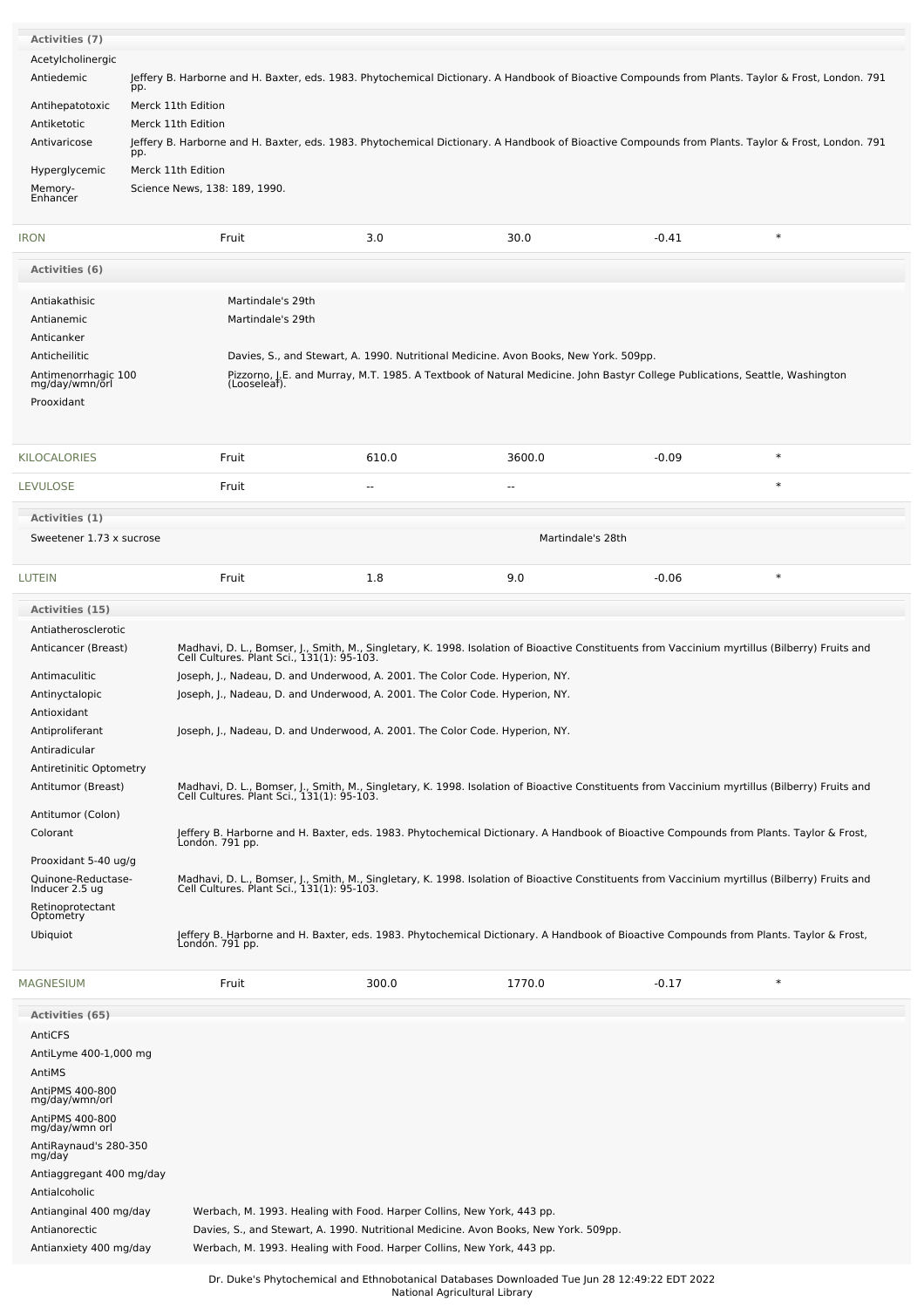| Antiarrhythmic 400 mg/day                    |                                                                                                                                                                                                        |
|----------------------------------------------|--------------------------------------------------------------------------------------------------------------------------------------------------------------------------------------------------------|
| Antiarthritic                                | Davies, S., and Stewart, A. 1990. Nutritional Medicine. Avon Books, New York. 509pp.                                                                                                                   |
| Antiasthmatic                                | Pizzorno, J.E. and Murray, M.T. 1985. A Textbook of Natural Medicine. John Bastyr College Publications, Seattle, Washington (Looseleaf).                                                               |
| Antiatherosclerotic 400<br>mg/day            |                                                                                                                                                                                                        |
| Anticephalagic                               |                                                                                                                                                                                                        |
| Anticlimacteric 500-750                      |                                                                                                                                                                                                        |
| mg/day                                       |                                                                                                                                                                                                        |
| Anticonvulsant                               | Facciola, S. 1998. Cornucopia - A Source Book of Edible Plants. Kampong Publications, Vista CA. 713 pp.                                                                                                |
| Anticoronary 400 mg/day                      | Challem, J., Berkson, Burt, and Smith, Melissa Dianne. 2000. Syndrome X - The complete nutritional program to prevent and reservse<br>insulin resistance. John Wiley & Sons, New York. 272 pp. \$24.95 |
| Antidepressant                               | Davies, S., and Stewart, A. 1990. Nutritional Medicine. Avon Books, New York. 509pp.                                                                                                                   |
| Antidiabetic 400-800<br>mg/man/day           |                                                                                                                                                                                                        |
| Antidysmenorrheic 100 mg 4<br>x/day          | Werbach, M. 1993. Healing with Food. Harper Collins, New York, 443 pp.                                                                                                                                 |
| Antiendometriotic 500                        |                                                                                                                                                                                                        |
| mg/day                                       |                                                                                                                                                                                                        |
| Antienterotic                                |                                                                                                                                                                                                        |
| Antiepileptic 450 mg/day                     |                                                                                                                                                                                                        |
| Antifatigue                                  |                                                                                                                                                                                                        |
| Antifibromyalgic 200-300 mg<br>3x/day        |                                                                                                                                                                                                        |
| Antigastrotic                                |                                                                                                                                                                                                        |
| Antiglaucomic                                |                                                                                                                                                                                                        |
| Antihyperkinetic                             | Davies, S., and Stewart, A. 1990. Nutritional Medicine. Avon Books, New York. 509pp.                                                                                                                   |
| Antihypertensive                             |                                                                                                                                                                                                        |
| Antihypoglycemic                             | Davies, S., and Stewart, A. 1990. Nutritional Medicine. Avon Books, New York. 509pp.                                                                                                                   |
| Antiinflammatory 100 mg 4<br>x/day           | Werbach, M. 1993. Healing with Food. Harper Collins, New York, 443 pp.                                                                                                                                 |
| Antiinsomniac                                | Davies, S., and Stewart, A. 1990. Nutritional Medicine. Avon Books, New York. 509pp.                                                                                                                   |
| Antilithic                                   | Pizzorno, J.E. and Murray, M.T. 1985. A Textbook of Natural Medicine. John Bastyr College Publications, Seattle, Washington (Looseleaf)                                                                |
| Antimastalgic                                | Pizzorno, J.E. and Murray, M.T. 1985. A Textbook of Natural Medicine. John Bastyr College Publications, Seattle, Washington (Looseleaf).                                                               |
| Antimenopausal 500-750                       |                                                                                                                                                                                                        |
| mg/day<br>Antimigraine 200                   | Werbach, M. 1993. Healing with Food. Harper Collins, New York, 443 pp.                                                                                                                                 |
| mg/day/man                                   |                                                                                                                                                                                                        |
| Antimitral-valve-prolapse                    |                                                                                                                                                                                                        |
| Antinephrolytic                              |                                                                                                                                                                                                        |
| Antineurotic                                 | Davies, S., and Stewart, A. 1990. Nutritional Medicine. Avon Books, New York. 509pp.                                                                                                                   |
| Antiosteoporotic 500-1,000<br>mg/day/wmn/orl |                                                                                                                                                                                                        |
| Antiplaque 500-1.000 mg/day                  |                                                                                                                                                                                                        |
| Antiretinopathic 400 mg/day                  | Challem, J., Berkson, Burt, and Smith, Melissa Dianne. 2000. Syndrome X - The complete nutritional program to prevent and reservse<br>insulin resistance. John Wiley & Sons, New York. 272 pp. \$24.95 |
| Antispasmodic                                |                                                                                                                                                                                                        |
| Antispasmophilic 500 mg/day                  | Werbach, M. 1993. Healing with Food. Harper Collins, New York, 443 pp.                                                                                                                                 |
| Antistress 500-750 mg/day                    |                                                                                                                                                                                                        |
| Antistroke 400 mg/day                        |                                                                                                                                                                                                        |
|                                              | Challem, J., Berkson, Burt, and Smith, Melissa Dianne. 2000. Syndrome X - The complete nutritional program to prevent and reservse<br>insulin resistance. John Wiley & Sons, New York. 272 pp. \$24.95 |
| Antisyndrome-X 400<br>mg/man/day             | Challem, J., Berkson, Burt, and Smith, Melissa Dianne. 2000. Syndrome X - The complete nutritional program to prevent and reservse<br>insulin resistance. John Wiley & Sons, New York. 272 pp. \$24.95 |
| Anxiolytic 500-750 mg/day                    |                                                                                                                                                                                                        |
| <b>CNS-Depressant</b>                        | Facciola, S. 1998. Cornucopia - A Source Book of Edible Plants. Kampong Publications, Vista CA. 713 pp.                                                                                                |
| Calcium-Antagonist                           |                                                                                                                                                                                                        |
| Cardioprotective                             |                                                                                                                                                                                                        |
| Diuretic                                     |                                                                                                                                                                                                        |
| Hypocholesterolemic 400<br>mg/day            | Werbach, M. 1993. Healing with Food. Harper Collins, New York, 443 pp.                                                                                                                                 |
| Hypotensive 260-500 mg/day                   |                                                                                                                                                                                                        |
| Immunomodulator                              |                                                                                                                                                                                                        |
| Insulinogenic 400 mg/day                     | Challem, J., Berkson, Burt, and Smith, Melissa Dianne. 2000. Syndrome X - The complete nutritional program to prevent and reservse<br>insulin resistance. John Wiley & Sons, New York. 272 pp. \$24.95 |
| Laxative 300-500 mg/day                      |                                                                                                                                                                                                        |
| Litholytic                                   |                                                                                                                                                                                                        |
| Myorelaxant 100 mg 4 x/day                   | Werbach, M. 1993. Healing with Food. Harper Collins, New York, 443 pp.                                                                                                                                 |
| Neurotransmitter                             |                                                                                                                                                                                                        |
| Tranquilizer 500-750 mg/day                  |                                                                                                                                                                                                        |
| Uterorelaxant 100 mg 4 x/day                 | Werbach, M. 1993. Healing with Food. Harper Collins, New York, 443 pp.                                                                                                                                 |
| Vasodilator                                  |                                                                                                                                                                                                        |
|                                              |                                                                                                                                                                                                        |
|                                              |                                                                                                                                                                                                        |
|                                              |                                                                                                                                                                                                        |

Dr. Duke's Phytochemical and Ethnobotanical Databases Downloaded Tue Jun 28 12:49:22 EDT 2022

National Agricultural Library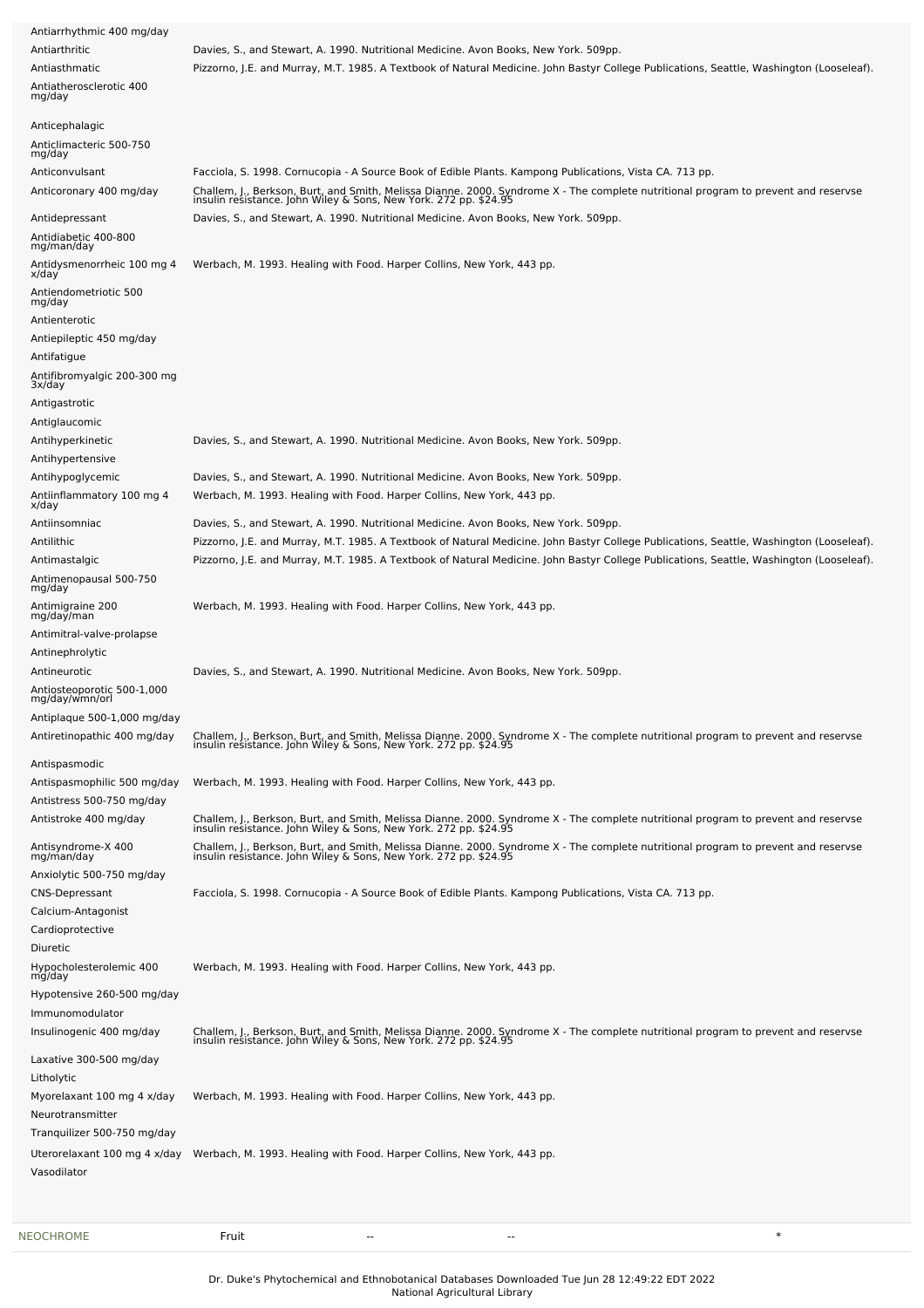**Activities (2)** Colorant Jeffery B. Harborne and H. Baxter, eds. 1983. Phytochemical Dictionary. A Handbook of Bioactive Compounds from Plants. Taylor & Frost, London. 791 pp. Ubiquiot Jeffery B. Harborne and H. Baxter, eds. 1983. Phytochemical Dictionary. A Handbook of Bioactive Compounds from Plants. Taylor & Frost, London. 791 pp.

| <b>NIACIN</b>                                | Fruit             | 5.0 | 30.0                                                                                                                                                      | $-0.41$ | $\ast$ |
|----------------------------------------------|-------------------|-----|-----------------------------------------------------------------------------------------------------------------------------------------------------------|---------|--------|
| Activities (39)                              |                   |     |                                                                                                                                                           |         |        |
| Allergenic                                   |                   |     | Werbach, M. 1993. Healing with Food. Harper Collins, New York, 443 pp.                                                                                    |         |        |
| AntiLyme 50 mg/day                           |                   |     |                                                                                                                                                           |         |        |
| AntiMeniere's                                |                   |     | Duke, J. A. Writeups or information summaries on approximately 2,000 economic plants, USDA, ARS, Beltsville, MD 20705.                                    |         |        |
| AntiRaynaud's 1,500-4,000                    |                   |     |                                                                                                                                                           |         |        |
| mg/day                                       |                   |     |                                                                                                                                                           |         |        |
| Antiacrodynic                                |                   |     |                                                                                                                                                           |         |        |
| Antiallergic 50 mg/2x/day<br>Antialzheimeran |                   |     | Werbach, M. 1993. Healing with Food. Harper Collins, New York, 443 pp.                                                                                    |         |        |
| Antiamblyopic                                |                   |     |                                                                                                                                                           |         |        |
| Antianginal                                  |                   |     |                                                                                                                                                           |         |        |
| Anticataract                                 |                   |     |                                                                                                                                                           |         |        |
| Antichilblain                                |                   |     |                                                                                                                                                           |         |        |
|                                              |                   |     | Jeffery B. Harborne and H. Baxter, eds. 1983. Phytochemical Dictionary. A Handbook of Bioactive Compounds from Plants. Taylor &<br>Frost, London. 791 pp. |         |        |
| Anticonvulsant 3 g/day                       |                   |     | Werbach, M. 1993. Healing with Food. Harper Collins, New York, 443 pp.                                                                                    |         |        |
| Antidementia                                 |                   |     |                                                                                                                                                           |         |        |
| Antidermatitic                               |                   |     | Davies, S., and Stewart, A. 1990. Nutritional Medicine. Avon Books, New York. 509pp.                                                                      |         |        |
| Antidiabetic                                 |                   |     |                                                                                                                                                           |         |        |
| Antidysphagic                                |                   |     |                                                                                                                                                           |         |        |
| Antiepileptic 3 g/day                        |                   |     | Werbach, M. 1993. Healing with Food. Harper Collins, New York, 443 pp.                                                                                    |         |        |
| Antihangover 50 mg                           |                   |     |                                                                                                                                                           |         |        |
| Antihistaminic 50 mg 2x/day                  |                   |     | Werbach, M. 1993. Healing with Food. Harper Collins, New York, 443 pp.                                                                                    |         |        |
| Antihyperactivity 1.5-6 g/day                |                   |     | Werbach, M. 1993. Healing with Food. Harper Collins, New York, 443 pp.                                                                                    |         |        |
| Antiinsomnic 1 g/day                         |                   |     | Werbach, M. 1993. Healing with Food. Harper Collins, New York, 443 pp.                                                                                    |         |        |
| Antineuralgic                                |                   |     |                                                                                                                                                           |         |        |
| Antiparkinsonian 100 mg/day                  |                   |     | Werbach, M. 1993. Healing with Food. Harper Collins, New York, 443 pp.                                                                                    |         |        |
| Antipellagric                                |                   |     | Davies, S., and Stewart, A. 1990. Nutritional Medicine. Avon Books, New York. 509pp.                                                                      |         |        |
| Antiscotomic                                 |                   |     |                                                                                                                                                           |         |        |
| Antispasmodic 100 mg 2x/day                  |                   |     | Werbach, M. 1993. Healing with Food. Harper Collins, New York, 443 pp.                                                                                    |         |        |
| Antivertigo                                  |                   |     |                                                                                                                                                           |         |        |
| Cancer-Preventive                            |                   |     | Stitt, P. A. Why George Should Eat Broccoli. Dougherty Co, Milwaukee, WI, 1990, 399 pp.                                                                   |         |        |
| Cardioprotective                             |                   |     |                                                                                                                                                           |         |        |
| Circulotonic                                 |                   |     |                                                                                                                                                           |         |        |
| Fibrinolytic                                 |                   |     |                                                                                                                                                           |         |        |
| Hepatoprotective                             |                   |     |                                                                                                                                                           |         |        |
| Hepatotoxic                                  |                   |     |                                                                                                                                                           |         |        |
| Hypocholesterolemic 50-100 mg<br>3x/day      |                   |     |                                                                                                                                                           |         |        |
| Hypoglycemic                                 |                   |     |                                                                                                                                                           |         |        |
| Hypolipidemic                                |                   |     |                                                                                                                                                           |         |        |
| Sedative                                     | (Looseleaf).      |     | Pizzorno, J.E. and Murray, M.T. 1985. A Textbook of Natural Medicine. John Bastyr College Publications, Seattle, Washington                               |         |        |
| Serotoninergic                               | (Looseleaf).      |     | Pizzorno, J.E. and Murray, M.T. 1985. A Textbook of Natural Medicine. John Bastyr College Publications, Seattle, Washington                               |         |        |
| Vasodilator                                  | Martindale's 29th |     |                                                                                                                                                           |         |        |
|                                              |                   |     |                                                                                                                                                           |         |        |
| P-COUMARIC-ACID                              | Plant             |     |                                                                                                                                                           |         | $\ast$ |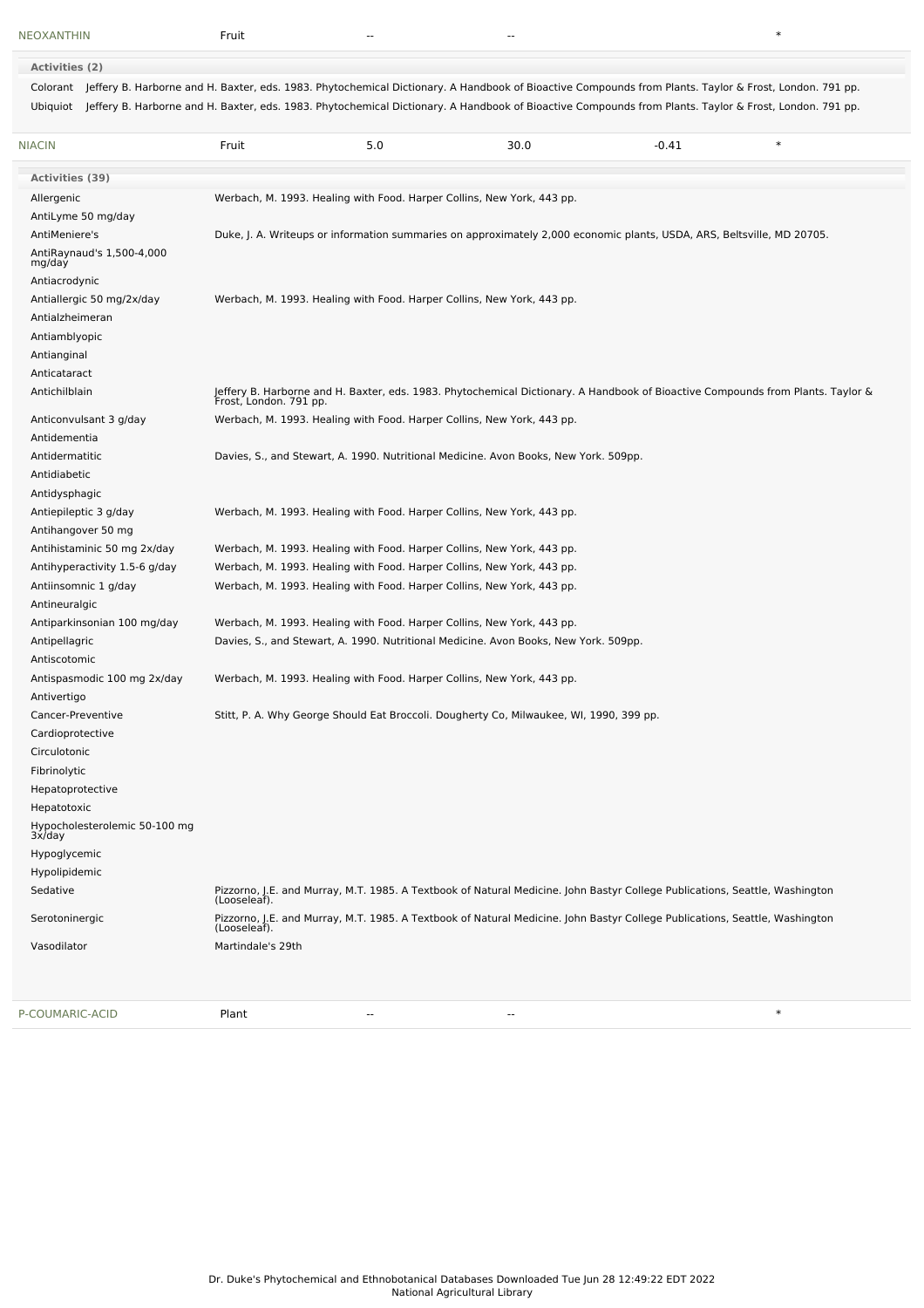| <b>Activities (25)</b>                                |                                                                                         |        |         |                                                                                                                                                                                                            |                                                                                                                                                                   |
|-------------------------------------------------------|-----------------------------------------------------------------------------------------|--------|---------|------------------------------------------------------------------------------------------------------------------------------------------------------------------------------------------------------------|-------------------------------------------------------------------------------------------------------------------------------------------------------------------|
| Aldose-Reductase-Inhibitor 4<br>ug/ml (weak activity) |                                                                                         |        |         | Ichikawa, K., et al. 1991. Isolation and Structure Determination of Aldose Reductase Inhibitors from Traditional Thai Medicine, and<br>Syntheses of Their Derivatives. Sankyo Kenkyusho Nempo, 43: 99-110. |                                                                                                                                                                   |
| Allelopathic                                          | Frost, London. 791 pp.                                                                  |        |         | Jeffery B. Harborne and H. Baxter, eds. 1983. Phytochemical Dictionary. A Handbook of Bioactive Compounds from Plants. Taylor &                                                                            |                                                                                                                                                                   |
| Antibacterial                                         | Pharmazie, 46: 156, 1991.                                                               |        |         |                                                                                                                                                                                                            |                                                                                                                                                                   |
| Anticlastogen                                         |                                                                                         |        |         |                                                                                                                                                                                                            |                                                                                                                                                                   |
| Antifertility                                         |                                                                                         |        |         |                                                                                                                                                                                                            |                                                                                                                                                                   |
| Antihepatotoxic                                       | Frost, London. 791 pp.                                                                  |        |         | Jeffery B. Harborne and H. Baxter, eds. 1983. Phytochemical Dictionary. A Handbook of Bioactive Compounds from Plants. Taylor &                                                                            |                                                                                                                                                                   |
| Antileukemic IC50=25-56 ug/ml                         |                                                                                         |        |         |                                                                                                                                                                                                            | Chiang, L. C., Chiang, W., Chang, M. Y., Ng, L. T., Lin, C. C. 2003. Antileukemic activity of selected natural products in Taiwan. Am J Chin<br>Med, 31(1):37-46. |
| Antinitrosaminic                                      | Joseph, J., Nadeau, D. and Underwood, A. 2001. The Color Code. Hyperion, NY.            |        |         |                                                                                                                                                                                                            |                                                                                                                                                                   |
| Antioxidant IC24=30 ppm                               |                                                                                         |        |         |                                                                                                                                                                                                            |                                                                                                                                                                   |
| Antioxidant 1/3 BHA                                   |                                                                                         |        |         |                                                                                                                                                                                                            |                                                                                                                                                                   |
| Antiperoxidant IC50=>100 uM                           | Planta Medica, 57: A54, 1991.                                                           |        |         |                                                                                                                                                                                                            |                                                                                                                                                                   |
| Antiseptic                                            |                                                                                         |        |         |                                                                                                                                                                                                            |                                                                                                                                                                   |
| Antispasmodic                                         | Press, London. 296pp.                                                                   |        |         | Newall, C. A., Anderson, L. A. and Phillipson, J. D. 1996. Herbal Medicine - A Guide for Health-care Professionals. The Pharmaceutical                                                                     |                                                                                                                                                                   |
| Antitumor                                             |                                                                                         |        |         |                                                                                                                                                                                                            |                                                                                                                                                                   |
| Cancer-Preventive                                     |                                                                                         |        |         |                                                                                                                                                                                                            |                                                                                                                                                                   |
| Chemopreventive                                       |                                                                                         |        |         |                                                                                                                                                                                                            |                                                                                                                                                                   |
| Choleretic                                            |                                                                                         |        |         |                                                                                                                                                                                                            |                                                                                                                                                                   |
| Cytotoxic                                             |                                                                                         |        |         | Jeffery B. Harborne and H. Baxter, eds. 1983. Phytochemical Dictionary. A Handbook of Bioactive Compounds from Plants. Taylor &<br>Frost, London. 791 pp.                                                  |                                                                                                                                                                   |
| Diaphoretic?                                          | Lawrence Review of Natural Products, Dec-90.                                            |        |         |                                                                                                                                                                                                            |                                                                                                                                                                   |
| Fungicide                                             |                                                                                         |        |         | Nigg, H.N. and Seigler, D.S., eds. 1992. Phytochemical Resources for Medicine and Agriculture. Plenum Press, New York. 445 pp.                                                                             |                                                                                                                                                                   |
| Lipoxygenase-Inhibitor IC11=5<br>mM                   |                                                                                         |        |         |                                                                                                                                                                                                            | Oszmianski, J. and Lee, C.Y. 1990. Inhibitory Effect of Phenolics on Carotene Bleaching in Vegetables. J. Agric. Food Chem. 38: 688-690.                          |
| Pesticide                                             |                                                                                         |        |         |                                                                                                                                                                                                            |                                                                                                                                                                   |
| Prostaglandigenic                                     |                                                                                         |        |         |                                                                                                                                                                                                            |                                                                                                                                                                   |
| Prostaglandin-Synthesis-Inhibitor                     |                                                                                         |        |         |                                                                                                                                                                                                            |                                                                                                                                                                   |
| Tyrosinase-Inhibitor ID50=3,650                       |                                                                                         |        |         |                                                                                                                                                                                                            |                                                                                                                                                                   |
| uМ                                                    |                                                                                         |        |         |                                                                                                                                                                                                            |                                                                                                                                                                   |
| PECTIN                                                | Fruit                                                                                   | 4200.0 | 24800.0 | $-0.34$                                                                                                                                                                                                    | $\ast$                                                                                                                                                            |
| <b>Activities (24)</b>                                |                                                                                         |        |         |                                                                                                                                                                                                            |                                                                                                                                                                   |
| Antiatheromic 15 g/man/day                            | Cerda, J.J. Pectin in Health and Disease. HortScience, 25(12): 1485, 1990.              |        |         |                                                                                                                                                                                                            |                                                                                                                                                                   |
| Antibacterial                                         |                                                                                         |        |         |                                                                                                                                                                                                            |                                                                                                                                                                   |
| Antidiabetic 10 g/man/day/orl                         |                                                                                         |        |         |                                                                                                                                                                                                            |                                                                                                                                                                   |
| Antidiarrheic                                         | Merck 11th Edition                                                                      |        |         |                                                                                                                                                                                                            |                                                                                                                                                                   |
| Antienteritic                                         |                                                                                         |        |         |                                                                                                                                                                                                            |                                                                                                                                                                   |
| Antigallstone                                         |                                                                                         |        |         |                                                                                                                                                                                                            |                                                                                                                                                                   |
| Antigastritic                                         |                                                                                         |        |         |                                                                                                                                                                                                            |                                                                                                                                                                   |
| Antilithic                                            |                                                                                         |        |         |                                                                                                                                                                                                            |                                                                                                                                                                   |
| Antimetastatic                                        |                                                                                         |        |         |                                                                                                                                                                                                            |                                                                                                                                                                   |
| Antimutagenic                                         |                                                                                         |        |         |                                                                                                                                                                                                            |                                                                                                                                                                   |
| Antiobesity                                           | Joseph, J., Nadeau, D. and Underwood, A. 2001. The Color Code. Hyperion, NY.            |        |         |                                                                                                                                                                                                            |                                                                                                                                                                   |
| Antitumor (Colon)                                     |                                                                                         |        |         |                                                                                                                                                                                                            |                                                                                                                                                                   |
| Antitumor (Prostate)                                  |                                                                                         |        |         |                                                                                                                                                                                                            |                                                                                                                                                                   |
| Antitussive                                           |                                                                                         |        |         |                                                                                                                                                                                                            |                                                                                                                                                                   |
| Antiulcer                                             |                                                                                         |        |         |                                                                                                                                                                                                            |                                                                                                                                                                   |
| Cancer-Preventive                                     | Stitt, P. A. Why George Should Eat Broccoli. Dougherty Co, Milwaukee, WI, 1990, 399 pp. |        |         |                                                                                                                                                                                                            |                                                                                                                                                                   |

Fungicide Leung, A. Y. and Foster, S. 1995. Encyclopedia of Common Natural Ingredients 2nd Ed. John Wiley & Sons, New York. 649 pp.

Hemostat Hypocholesterolemic Hypoglycemic Joseph, J., Nadeau, D. and Underwood, A. 2001. The Color Code. Hyperion, NY. Peristaltic Pesticide

Chemopreventive Demulcent

[PHOSPHORUS](file:///phytochem/chemicals/show/14516) Fruit 300.0 3060.0 -0.05 \*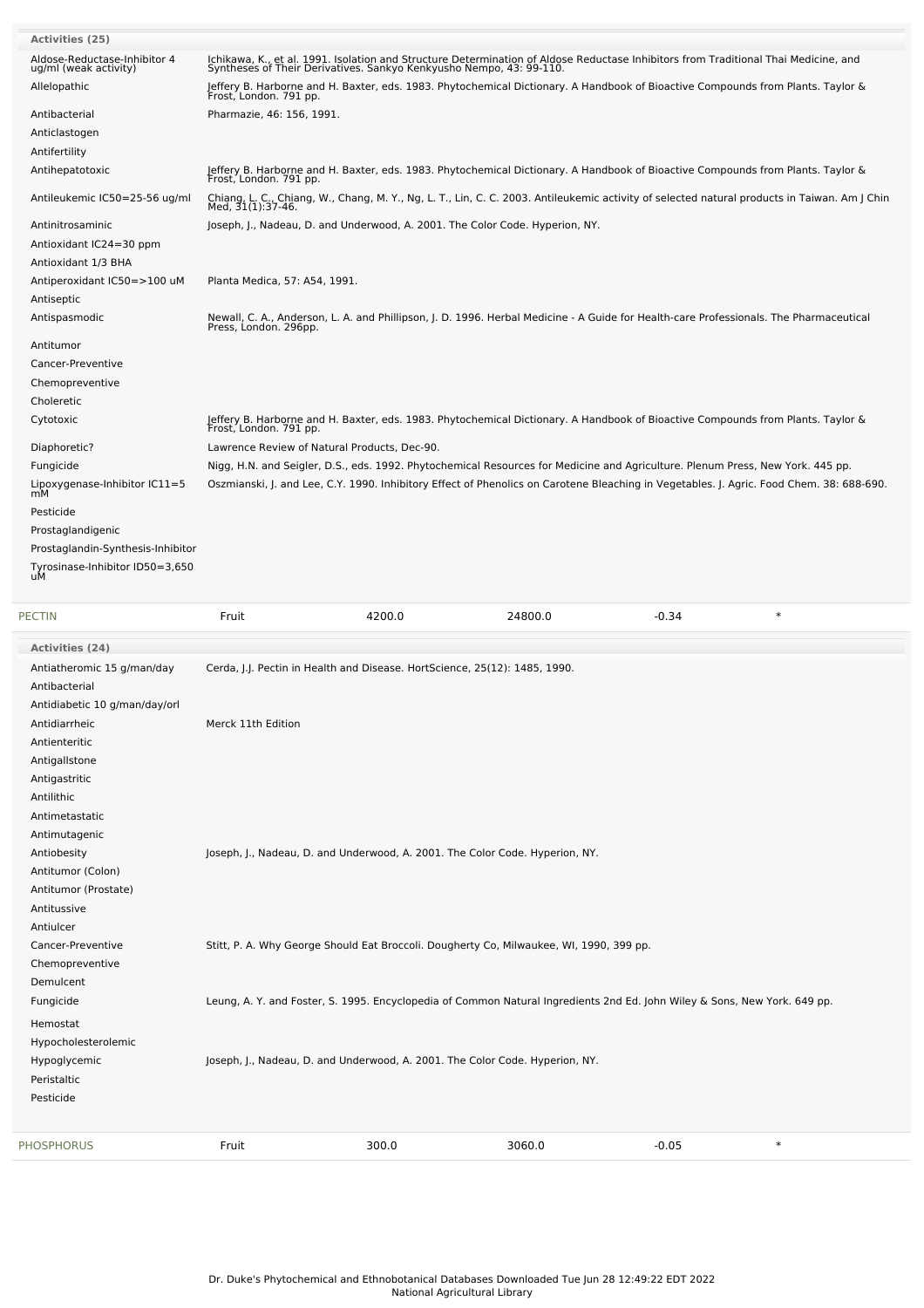| <b>Activities (4)</b>                        |                                                   |                                                                                                                                                                                                                                  |         |         |                                                                                                                                                                                                            |
|----------------------------------------------|---------------------------------------------------|----------------------------------------------------------------------------------------------------------------------------------------------------------------------------------------------------------------------------------|---------|---------|------------------------------------------------------------------------------------------------------------------------------------------------------------------------------------------------------------|
| Antiosteoporotic                             |                                                   | Davies, S., and Stewart, A. 1990. Nutritional Medicine. Avon Books, New York. 509pp.                                                                                                                                             |         |         |                                                                                                                                                                                                            |
| Anxiolytic                                   |                                                   |                                                                                                                                                                                                                                  |         |         |                                                                                                                                                                                                            |
| Immunostimulant                              |                                                   | Davies, S., and Stewart, A. 1990. Nutritional Medicine. Avon Books, New York. 509pp.                                                                                                                                             |         |         |                                                                                                                                                                                                            |
| Osteogenic                                   |                                                   | Davies, S., and Stewart, A. 1990. Nutritional Medicine. Avon Books, New York. 509pp.                                                                                                                                             |         |         |                                                                                                                                                                                                            |
|                                              |                                                   |                                                                                                                                                                                                                                  |         |         |                                                                                                                                                                                                            |
| <b>POTASSIUM</b>                             | Fruit                                             | 3320.0                                                                                                                                                                                                                           | 19600.0 | 0.15    | $\ast$                                                                                                                                                                                                     |
|                                              |                                                   |                                                                                                                                                                                                                                  |         |         |                                                                                                                                                                                                            |
| Activities (14)                              |                                                   |                                                                                                                                                                                                                                  |         |         |                                                                                                                                                                                                            |
| Angiotensin-Receptor-Blocker                 |                                                   |                                                                                                                                                                                                                                  |         |         |                                                                                                                                                                                                            |
| Antiarrhythmic                               |                                                   | Davies, S., and Stewart, A. 1990. Nutritional Medicine. Avon Books, New York. 509pp.                                                                                                                                             |         |         |                                                                                                                                                                                                            |
| Antidepressant                               |                                                   | Davies, S., and Stewart, A. 1990. Nutritional Medicine. Avon Books, New York. 509pp.                                                                                                                                             |         |         |                                                                                                                                                                                                            |
| Antifatigue                                  |                                                   | Davies, S., and Stewart, A. 1990. Nutritional Medicine. Avon Books, New York. 509pp.                                                                                                                                             |         |         |                                                                                                                                                                                                            |
| Antihypertensive                             |                                                   |                                                                                                                                                                                                                                  |         |         |                                                                                                                                                                                                            |
| Antispasmodic<br>Antistroke                  |                                                   | Davies, S., and Stewart, A. 1990. Nutritional Medicine. Avon Books, New York. 509pp.                                                                                                                                             |         |         |                                                                                                                                                                                                            |
| Anxiolytic                                   |                                                   |                                                                                                                                                                                                                                  |         |         |                                                                                                                                                                                                            |
| Beta-Blocker                                 |                                                   |                                                                                                                                                                                                                                  |         |         |                                                                                                                                                                                                            |
| Cardioprotective 3,000-5,000 mg              |                                                   |                                                                                                                                                                                                                                  |         |         |                                                                                                                                                                                                            |
| Cardiotoxic 18,000 mg/man/day                |                                                   |                                                                                                                                                                                                                                  |         |         |                                                                                                                                                                                                            |
| Diuretic                                     |                                                   |                                                                                                                                                                                                                                  |         |         |                                                                                                                                                                                                            |
| Hypotensive                                  |                                                   |                                                                                                                                                                                                                                  |         |         |                                                                                                                                                                                                            |
| Vasodilator                                  |                                                   |                                                                                                                                                                                                                                  |         |         |                                                                                                                                                                                                            |
|                                              |                                                   |                                                                                                                                                                                                                                  |         |         |                                                                                                                                                                                                            |
| <b>PROTEIN</b>                               | Fruit                                             | 7900.0                                                                                                                                                                                                                           | 62830.0 | $-0.63$ | $\ast$                                                                                                                                                                                                     |
| QUERCETIN                                    | Plant                                             | ٠.                                                                                                                                                                                                                               | --      |         | $\ast$                                                                                                                                                                                                     |
|                                              |                                                   |                                                                                                                                                                                                                                  |         |         |                                                                                                                                                                                                            |
| <b>Activities (176)</b>                      |                                                   |                                                                                                                                                                                                                                  |         |         |                                                                                                                                                                                                            |
| 11B-HSD-Inhibitor                            |                                                   |                                                                                                                                                                                                                                  |         |         |                                                                                                                                                                                                            |
| 5-Lipoxygenase-Inhibitor<br>IC50 (uM)=4      |                                                   |                                                                                                                                                                                                                                  |         |         |                                                                                                                                                                                                            |
| ATPase-Inhibitor                             |                                                   | Nigg, H.N. and Seigler, D.S., eds. 1992. Phytochemical Resources for Medicine and Agriculture. Plenum Press, New York. 445 pp.                                                                                                   |         |         |                                                                                                                                                                                                            |
| Aldehyde-Oxidase-                            |                                                   |                                                                                                                                                                                                                                  |         |         |                                                                                                                                                                                                            |
| Inhibitor IC70-96=10 uM<br>Aldose-Reductase- |                                                   |                                                                                                                                                                                                                                  |         |         |                                                                                                                                                                                                            |
| Inhibitor 100 uM                             |                                                   |                                                                                                                                                                                                                                  |         |         |                                                                                                                                                                                                            |
| Aldose-Reductase-<br>Inhibitor 4 ug/ml       |                                                   |                                                                                                                                                                                                                                  |         |         | Ichikawa, K., et al. 1991. Isolation and Structure Determination of Aldose Reductase Inhibitors from Traditional Thai Medicine, and Syntheses of<br>Their Derivatives. Sankyo Kenkyusho Nempo, 43: 99-110. |
| Aldose-Reductase-                            |                                                   | Okada, Y, et al. 1995. Search for Naturally Occurring Substances to Prevent the Complications of Diabetes. II. Inhibitory Effect of Coumarin and                                                                                 |         |         |                                                                                                                                                                                                            |
| Inhibitor IC50=0.84<br>ug/ml cow             |                                                   | Flavonoid Derivatives on Bovine Lens Aldose Reductase and Rabbit Platelet Aggregation.Chem Pharm Bull43(8):1385-1387                                                                                                             |         |         |                                                                                                                                                                                                            |
| Aldose-Reductase-<br>Inhibitor IC50=0.344 uM |                                                   |                                                                                                                                                                                                                                  |         |         | Mao, X. M., Zhang, J. Q. 1993. Inhibition of Aldose Reductase by Extracts of Chinese Herbal Medicine. Zhongguo Zhongyao Zazhi, 18(10): 623-                                                                |
|                                              | 624.                                              |                                                                                                                                                                                                                                  |         |         |                                                                                                                                                                                                            |
| Allelochemic IC82=1 mM                       |                                                   | Lydon, J. & Duke, S., The potential of pesticides from plants, pp. 1-41 in Craker, L. & Simon, J., eds, Herbs, Spices & Medicinal Plants: Recent<br>Advances in Botany, Horticulture, & Pharmacology, v. 4, Oryx Press, Phoenix, |         |         |                                                                                                                                                                                                            |
| Allergenic                                   | Londón. 791 pp.                                   | Jeffery B. Harborne and H. Baxter, eds. 1983. Phytochemical Dictionary. A Handbook of Bioactive Compounds from Plants. Taylor & Frost,                                                                                           |         |         |                                                                                                                                                                                                            |
| Analgesic                                    |                                                   |                                                                                                                                                                                                                                  |         |         |                                                                                                                                                                                                            |
| AntiCrohn's 400                              |                                                   | Pizzorno, J.E. and Murray, M.T. 1985. A Textbook of Natural Medicine. John Bastyr College Publications, Seattle, Washington (Looseleaf).                                                                                         |         |         |                                                                                                                                                                                                            |
| mg/man/3x/day                                |                                                   |                                                                                                                                                                                                                                  |         |         |                                                                                                                                                                                                            |
| AntiGTF ID50=120 ug/ml                       |                                                   |                                                                                                                                                                                                                                  |         |         |                                                                                                                                                                                                            |
| AntiHIV                                      |                                                   |                                                                                                                                                                                                                                  |         |         |                                                                                                                                                                                                            |
| AntiPMS 500<br>mg/2x/day/wmn                 |                                                   | Pizzorno, J.E. and Murray, M.T. 1985. A Textbook of Natural Medicine. John Bastyr College Publications, Seattle, Washington (Looseleaf).                                                                                         |         |         |                                                                                                                                                                                                            |
| Antiaflatoxin IC50=25                        |                                                   |                                                                                                                                                                                                                                  |         |         |                                                                                                                                                                                                            |
| uМ                                           |                                                   |                                                                                                                                                                                                                                  |         |         |                                                                                                                                                                                                            |
| Antiaflatoxin IC50=7.5<br>ppm                |                                                   |                                                                                                                                                                                                                                  |         |         |                                                                                                                                                                                                            |
| Antiaggregant IC50=55                        | Economic & Medicinal Plant Research, 5: 333.      |                                                                                                                                                                                                                                  |         |         |                                                                                                                                                                                                            |
| uМ                                           |                                                   |                                                                                                                                                                                                                                  |         |         |                                                                                                                                                                                                            |
| Antiaggregant 30 uM                          |                                                   |                                                                                                                                                                                                                                  |         |         |                                                                                                                                                                                                            |
| Antiaging<br>Antiallergic IC50=14 uM         | Jim Duke's personal files.                        |                                                                                                                                                                                                                                  |         |         |                                                                                                                                                                                                            |
| Antialzheimeran                              |                                                   |                                                                                                                                                                                                                                  |         |         |                                                                                                                                                                                                            |
| Antianaphylactic                             |                                                   |                                                                                                                                                                                                                                  |         |         | Meli, R., Autore, G., Di Carlo, G., Capasso, F. Inhibitory Action of Quercetin on Intestinal Transit in Mice. Phytotherapy Research 4(5): 201, 1990.                                                       |
| Antiangiogenic                               |                                                   |                                                                                                                                                                                                                                  |         |         |                                                                                                                                                                                                            |
| Antiarthritic                                |                                                   |                                                                                                                                                                                                                                  |         |         |                                                                                                                                                                                                            |
| Antiasthmatic IC50=14                        |                                                   |                                                                                                                                                                                                                                  |         |         |                                                                                                                                                                                                            |
| uМ                                           |                                                   |                                                                                                                                                                                                                                  |         |         |                                                                                                                                                                                                            |
| Antiatherosclerotic                          |                                                   |                                                                                                                                                                                                                                  |         |         |                                                                                                                                                                                                            |
| Antibacterial                                | Londón. 791 pp.                                   | Jeffery B. Harborne and H. Baxter, eds. 1983. Phytochemical Dictionary. A Handbook of Bioactive Compounds from Plants. Taylor & Frost,                                                                                           |         |         |                                                                                                                                                                                                            |
| Anticarcinomic (Breast)<br>IC50=1.5 uM       | Medline (post 1990 searches filed in my computer) |                                                                                                                                                                                                                                  |         |         |                                                                                                                                                                                                            |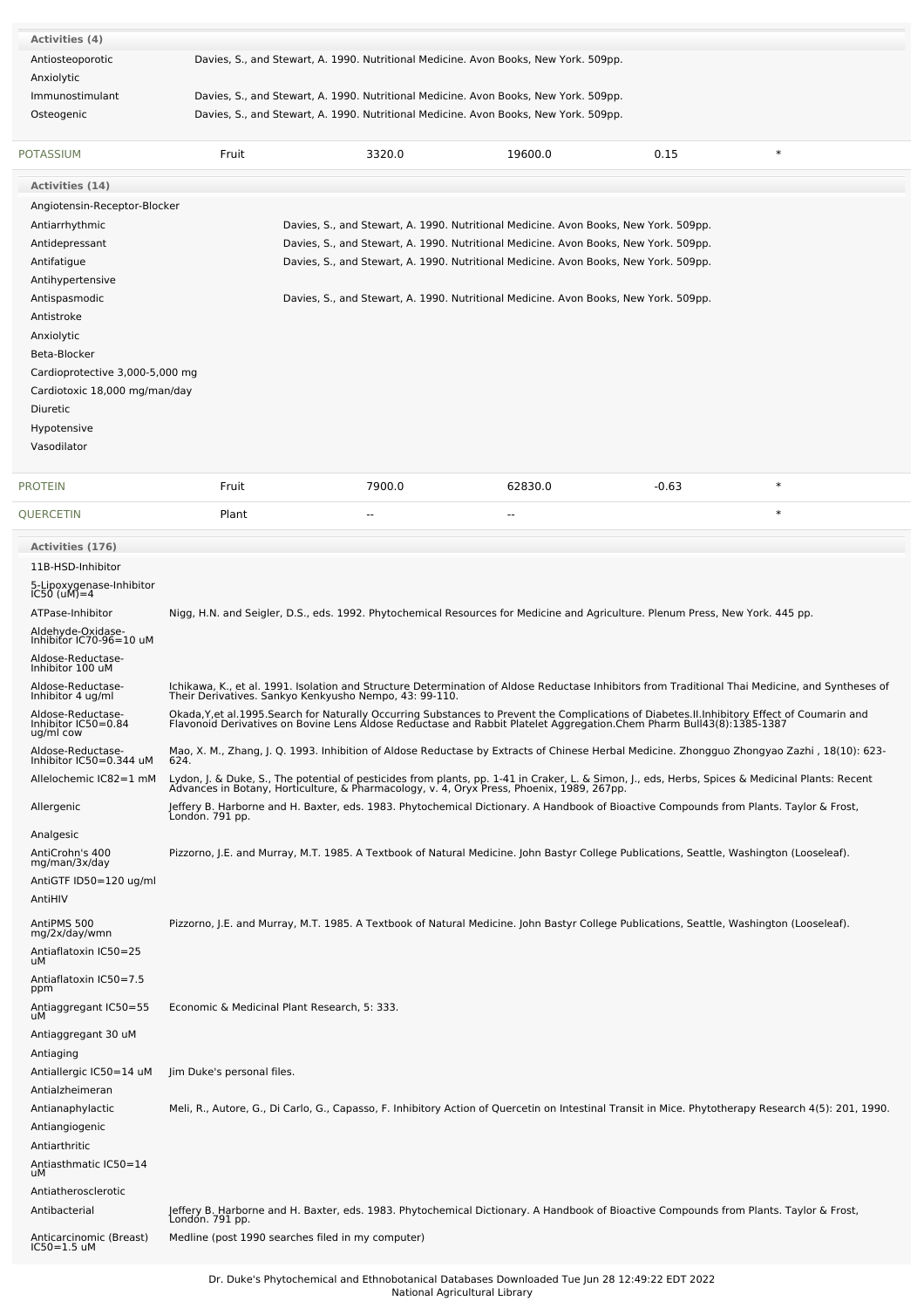| Anticariogenic ID50=120<br>ug/ml                     |                                                                                                                                                                                                                                   |
|------------------------------------------------------|-----------------------------------------------------------------------------------------------------------------------------------------------------------------------------------------------------------------------------------|
| Anticataract                                         |                                                                                                                                                                                                                                   |
| Anticolitic 400<br>mg/man/3x/day                     | Pizzorno, J.E. and Murray, M.T. 1985. A Textbook of Natural Medicine. John Bastyr College Publications, Seattle, Washington (Looseleaf).                                                                                          |
| Anticomplementary                                    |                                                                                                                                                                                                                                   |
| Anticystitic 1,000<br>mg/day/4 weeks                 |                                                                                                                                                                                                                                   |
| Antidepressant                                       |                                                                                                                                                                                                                                   |
| Antidermatitic                                       | Pizzorno, J.E. and Murray, M.T. 1985. A Textbook of Natural Medicine. John Bastyr College Publications, Seattle, Washington (Looseleaf).                                                                                          |
| Antidiabetic<br>Antielastase IC50=0.8<br>ug/ml       |                                                                                                                                                                                                                                   |
| Antiencephalitic                                     | Economic & Medicinal Plant Research, 5: 199.                                                                                                                                                                                      |
| Antiescherichic<br>Antiestrogenic                    |                                                                                                                                                                                                                                   |
| Antifeedant IC52=<br><1,000 ppm diet                 | Lydon, J. & Duke, S., The potential of pesticides from plants, pp. 1-41 in Craker, L. & Simon, J., eds, Herbs, Spices & Medicinal Plants: Recent<br>Advances in Botany, Horticulture, & Pharmacology, v. 4, Oryx Press, Phoenix,  |
| Antifibrosarcomic                                    |                                                                                                                                                                                                                                   |
| Antiflu                                              | Vlietinck, A.J. and Dommisse, R.A. eds. 1985. Advances in Medicinal Plant Research. Wiss. Verlag. Stuttgart.                                                                                                                      |
| Antigastric<br>Antigonadotropic                      | Rastitel'nye Resursy, 21: 85.<br>Jeffery B. Harborne and H. Baxter, eds. 1983. Phytochemical Dictionary. A Handbook of Bioactive Compounds from Plants. Taylor & Frost,<br>Londón. 791 pp.                                        |
| Antihepatotoxic                                      | Joyeux, M., Rolland, A., Fleurentin, J., Mortier, F., and Dorfman, P. 1989. Tert-Butyl Hydroperoxide-Induced Injury in Isolated Rat Hepatocytes: A<br>Model for Studying Anti-Hepatotoxic Crude Drugs. Planta Medica 56(2): 171-1 |
| Antiherpetic 48-150<br>ug/ml                         |                                                                                                                                                                                                                                   |
| Antihistaminic IC50=<10<br>uМ                        |                                                                                                                                                                                                                                   |
| Antihydrophobic                                      | Vlietinck, A.J. and Dommisse, R.A. eds. 1985. Advances in Medicinal Plant Research. Wiss. Verlag. Stuttgart.                                                                                                                      |
| Antihypertensive                                     | Huang, K. C. 1993. The Pharmacology of Chinese Herbs. CRC Press, Boca Raton, FL 388 pp.                                                                                                                                           |
| Antiinflammatory 20-150<br>mg/kg                     | Fitoterapia No.5-1990.                                                                                                                                                                                                            |
| Antileishmanic IC50=64                               |                                                                                                                                                                                                                                   |
| Antileukemic IC50=10<br>uМ                           | Economic & Medicinal Plant Research, 5: 225.                                                                                                                                                                                      |
| Antileukemic IC50=>10<br>ug/ml                       | Life Sciences 55: 1061.                                                                                                                                                                                                           |
| Antileukemic 5.5-60 uM                               |                                                                                                                                                                                                                                   |
| Antileukotriene<br>Antilipoperoxidant<br>$IC67 = 50$ | Pizzorno, J.E. and Murray, M.T. 1985. A Textbook of Natural Medicine. John Bastyr College Publications, Seattle, Washington (Looseleaf).                                                                                          |
| Antimalarial IC50=1-6.4<br>ug/ml                     | Medicinal and Poisonous Plants of the Tropics. Leeuwenberg, A.J.M., ed. Pudoc, Wageningen. 1987.                                                                                                                                  |
| Antimelanomic                                        |                                                                                                                                                                                                                                   |
| Antimetastatic                                       |                                                                                                                                                                                                                                   |
| Antimutagenic ID50=2-5<br>nМ                         | Phenolic Compounds in Food and Their Effects on Health. Antioxidants & Cancer Prevention. Huang, M.T., Ho, C.T. and Lee, C.Y. eds. 1992. ACS<br>Symposium Series 507.ACS, Washington 402 pp.                                      |
| Antimutagenic<br>ID50=0.62 ug/ml                     |                                                                                                                                                                                                                                   |
| Antimyocarditic<br>Antinitrosaminic                  | Economic & Medicinal Plant Research, 5: 199.                                                                                                                                                                                      |
| Antinociceptive                                      |                                                                                                                                                                                                                                   |
| Antioxidant IC96=300<br>ppm                          | Phenolic Compounds in Food and Their Effects on Health. Antioxidants & Cancer Prevention. Huang, M.T., Ho, C.T. and Lee, C.Y. eds. 1992. ACS<br>Symposium Series 507.ACS, Washington 402 pp.                                      |
| Antioxidant ED50=2.3<br>uМ                           | Seidel, V., Verholle, M., Malard, Y., Tillequin, F., Fruchart, J-C., Duriez, P., Bailleul, F., Teissier, E. 2000. Phenylpropanoids from Ballota nigra L.<br>Inhibit in vitro LDL Peroxidation. Phytotherapy Research, 14(2): 93-9 |
| Antioxidant 4.7 x Vit. E<br>Antioxidant IC47=10 uM   |                                                                                                                                                                                                                                   |
| Antipancreatitic                                     | Joseph, J., Nadeau, D. and Underwood, A. 2001. The Color Code. Hyperion, NY.                                                                                                                                                      |
| Antiperiodontal                                      | Pizzorno, J.E. and Murray, M.T. 1985. A Textbook of Natural Medicine. John Bastyr College Publications, Seattle, Washington (Looseleaf).                                                                                          |
| Antiperistaltic                                      |                                                                                                                                                                                                                                   |
| Antipermeability                                     |                                                                                                                                                                                                                                   |
| Antiperoxidant                                       | Planta Medica, 57: A110, 1991.                                                                                                                                                                                                    |
| Antipharyngitic                                      | Pizzorno, J.E. and Murray, M.T. 1985. A Textbook of Natural Medicine. John Bastyr College Publications, Seattle, Washington (Looseleaf).                                                                                          |
| Antiplaque                                           | Pizzorno, J.E. and Murray, M.T. 1985. A Textbook of Natural Medicine. John Bastyr College Publications, Seattle, Washington (Looseleaf).                                                                                          |
| Antiplasmodial IC50=13-<br>64                        |                                                                                                                                                                                                                                   |
| Antipodriac                                          |                                                                                                                                                                                                                                   |
| Antipolio                                            | Pizzorno, J.E. and Murray, M.T. 1985. A Textbook of Natural Medicine. John Bastyr College Publications, Seattle, Washington (Looseleaf).                                                                                          |
| Antiproliferant 10 nM                                |                                                                                                                                                                                                                                   |
| Antiprostanoid                                       |                                                                                                                                                                                                                                   |
| Antiprostatitic                                      | Joseph, J., Nadeau, D. and Underwood, A. 2001. The Color Code. Hyperion, NY.                                                                                                                                                      |
| Antipsoriac                                          | Pizzorno, J.E. and Murray, M.T. 1985. A Textbook of Natural Medicine. John Bastyr College Publications, Seattle, Washington (Looseleaf).                                                                                          |
| Antiradicular IC50=4.6<br>uМ                         | Planta Medica, 56(6): 695, 1990.                                                                                                                                                                                                  |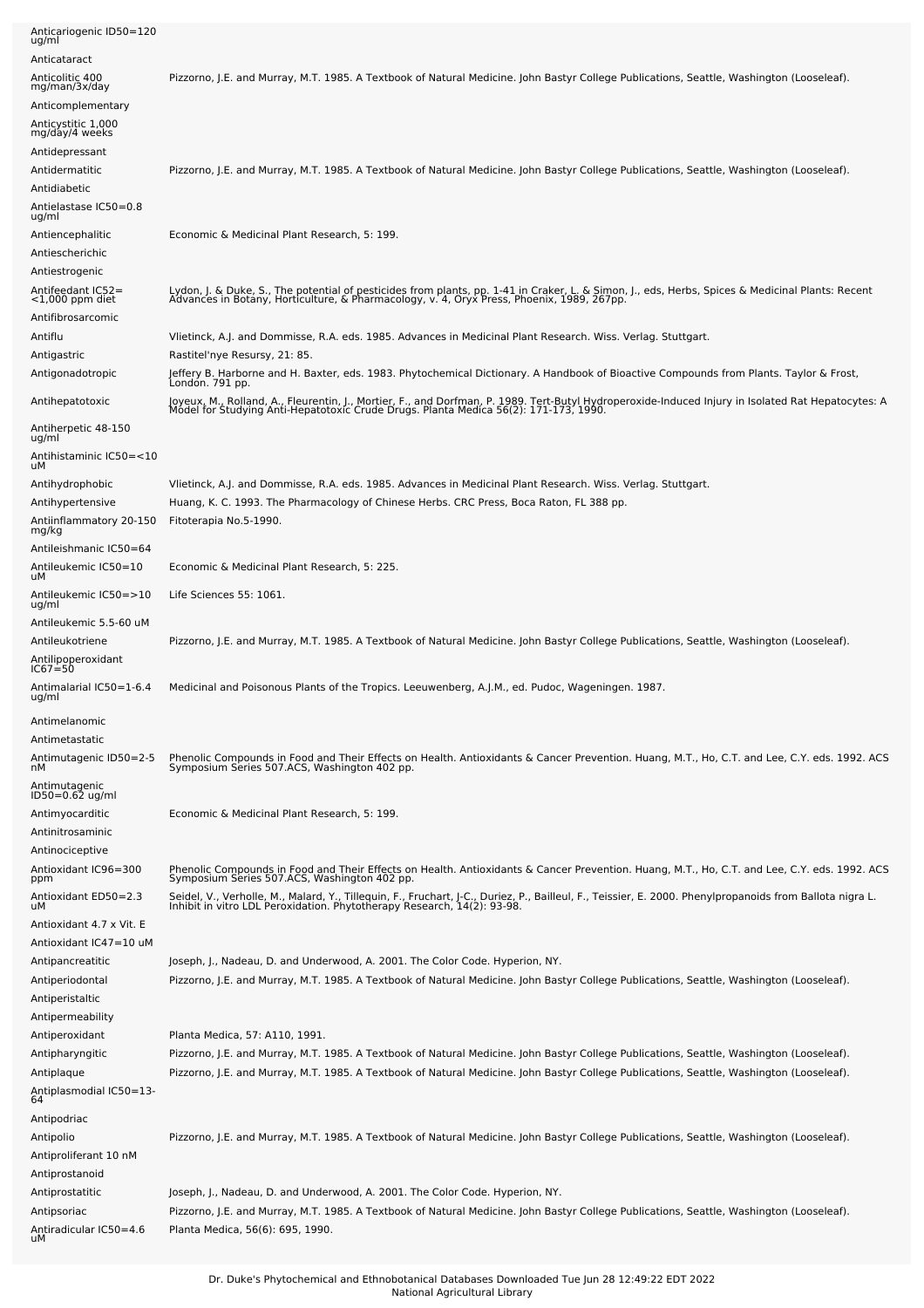| Antispasmodic                                      |                                                                                                                                                                                                                                                                                                               |
|----------------------------------------------------|---------------------------------------------------------------------------------------------------------------------------------------------------------------------------------------------------------------------------------------------------------------------------------------------------------------|
| Antistreptococcic<br>ID50=120 ug/ml                |                                                                                                                                                                                                                                                                                                               |
| Antithiamin                                        | Phenolic Compounds in Food and Their Effects on Health, 69.                                                                                                                                                                                                                                                   |
| Antithrombic                                       |                                                                                                                                                                                                                                                                                                               |
| Antitrypanosomic<br>IC50=13                        |                                                                                                                                                                                                                                                                                                               |
| Antitumor 10 uM                                    |                                                                                                                                                                                                                                                                                                               |
| Antitumor (Bladder)                                |                                                                                                                                                                                                                                                                                                               |
| Antitumor (Breast)                                 |                                                                                                                                                                                                                                                                                                               |
| Antitumor (Colon)                                  |                                                                                                                                                                                                                                                                                                               |
| Antitumor (Lung)                                   |                                                                                                                                                                                                                                                                                                               |
| Antitumor (Ovary)                                  |                                                                                                                                                                                                                                                                                                               |
| Antitumor (Skin) 20 uM                             |                                                                                                                                                                                                                                                                                                               |
| Antitumor-Promoter                                 | Pizzorno, J.E. and Murray, M.T. 1985. A Textbook of Natural Medicine. John Bastyr College Publications, Seattle, Washington (Looseleaf).                                                                                                                                                                      |
| Antiulcer                                          |                                                                                                                                                                                                                                                                                                               |
| Antiviral IC50=10 uM                               | Economic & Medicinal Plant Research, 5: 225.                                                                                                                                                                                                                                                                  |
| Antiviral 48-150 ug/ml                             | Amoros, M., Simoes, C.M.O., Girre, L., et al. Synergistic Effect Of Flavones And Flavonols Against Herpes Simplex Virus Type 1 In Cell Culture.<br>Comparison With The Antiviral Activity Of Propolis. J. of Natural Products 55(                                                                             |
| Apoptotic 20-60 uM                                 |                                                                                                                                                                                                                                                                                                               |
| Bacteristat 10 mg/ml                               |                                                                                                                                                                                                                                                                                                               |
| Bradycardiac                                       | Huang, K. C. 1993. The Pharmacology of Chinese Herbs. CRC Press, Boca Raton, FL 388 pp.                                                                                                                                                                                                                       |
| COMT-Inhibitor                                     |                                                                                                                                                                                                                                                                                                               |
| COX-2-Inhibitor <40 uM                             |                                                                                                                                                                                                                                                                                                               |
| Calmodulin-Antagonist                              | Pizzorno, J.E. and Murray, M.T. 1985. A Textbook of Natural Medicine. John Bastyr College Publications, Seattle, Washington (Looseleaf).                                                                                                                                                                      |
| Cancer-Preventive                                  | Stitt, P. A. Why George Should Eat Broccoli. Dougherty Co, Milwaukee, WI, 1990, 399 pp.                                                                                                                                                                                                                       |
| Candidicide                                        |                                                                                                                                                                                                                                                                                                               |
| Capillariprotective                                | Merck 11th Edition                                                                                                                                                                                                                                                                                            |
| Carcinogenic 40,000<br>ppm (diet) mus<br>Catabolic | Nigg, H.N. and Seigler, D.S., eds. 1992. Phytochemical Resources for Medicine and Agriculture. Plenum Press, New York. 445 pp.                                                                                                                                                                                |
| Copper-Chelator                                    |                                                                                                                                                                                                                                                                                                               |
| Cyclooxygenase-Inhibitor                           |                                                                                                                                                                                                                                                                                                               |
| Cytochrome-P450-1A2-<br>Inhibitor                  |                                                                                                                                                                                                                                                                                                               |
| Cytotoxic ED50=70<br>ug/ml                         | Matsukawa, Y., et al. The Effect of Quercetin and Other Flavonoids on Cell Cycle Progresssion and Growth of Human Gastric Cancer Cells. Planta<br>Medica, 56(6): 677, 1990.                                                                                                                                   |
| Cytotoxic IC82=100<br>ug/ml                        | Planta Medica, 57: A113, 1991.                                                                                                                                                                                                                                                                                |
| Deiodinase-Inhibitor                               | Jim Duke's personal files.                                                                                                                                                                                                                                                                                    |
| Diaphoretic?<br>Differentiator 5.5 uM              | Lawrence Review of Natural Products, Dec-90.                                                                                                                                                                                                                                                                  |
| Estrogenic 10% genistein                           |                                                                                                                                                                                                                                                                                                               |
| Fungicide                                          |                                                                                                                                                                                                                                                                                                               |
|                                                    |                                                                                                                                                                                                                                                                                                               |
| Glucosyl-Transferase-<br>Inhibitor ID50=120 ug/ml  |                                                                                                                                                                                                                                                                                                               |
| HIV-RT-Inhibitor IC50=<1<br>ug/ml<br>Hemostat      | Nakane, H., Fukushima, M., and Ono*, K. Differential Inhibition Of Reverse Transcriptase And Various DNA Polymerases By Digallic Acid And Its<br>Derivatives. Journal of Natural Products, 53(5): 1234-1240, 1990.<br>Huang, K. C. 1993. The Pharmacology of Chinese Herbs. CRC Press, Boca Raton, FL 388 pp. |
| Hepatomagenic 5,000                                | Phenolic Compounds in Food and Their Effects on Health. Antioxidants & Cancer Prevention. Huang, M.T., Ho, C.T. and Lee, C.Y. eds. 1992. ACS<br>Symposium Series 507.ACS, Washington 402 pp.                                                                                                                  |
| ppm (diet) rat<br>Hepatoprotective                 |                                                                                                                                                                                                                                                                                                               |
| Hypoglycemic 100 mg/kg<br>orl rat                  | Ivorra, M.D., Paya, M., and Villar, A. 1989. A Review of Natural Products and Plants as Potential Antidiabetic Drugs. Journal of<br>Ethnopharmacology, 27: 243-275, 1989.                                                                                                                                     |
| Inotropic                                          |                                                                                                                                                                                                                                                                                                               |
| Insulinogenic                                      | Pizzorno, J.E. and Murray, M.T. 1985. A Textbook of Natural Medicine. John Bastyr College Publications, Seattle, Washington (Looseleaf).                                                                                                                                                                      |
| Juvabional                                         | Lydon, J. & Duke, S., The potential of pesticides from plants, pp. 1-41 in Craker, L. & Simon, J., eds, Herbs, Spices & Medicinal Plants: Recent<br>Advances in Botany, Horticulture, & Pharmacology, v. 4, Oryx Press, Phoenix,                                                                              |
| Larvistat 8,000 ppm diet                           | Lydon, J. & Duke, S., The potential of pesticides from plants, pp. 1-41 in Craker, L. & Simon, J., eds, Herbs, Spices & Medicinal Plants: Recent<br>Advances in Botany, Horticulture, & Pharmacology, v. 4, Oryx Press, Phoenix,                                                                              |
| Lipoxygenase-Inhibitor<br>IC11=1.25 mM             | Oszmianski, J. and Lee, C.Y. 1990. Inhibitory Effect of Phenolics on Carotene Bleaching in Vegetables. J. Agric. Food Chem. 38: 688-690.                                                                                                                                                                      |
|                                                    |                                                                                                                                                                                                                                                                                                               |
| Lipoxygenase-Inhibitor<br>IC50=0.1-5 uM            |                                                                                                                                                                                                                                                                                                               |
| MAO-A-Inhibitor                                    |                                                                                                                                                                                                                                                                                                               |
| MMP-9-Inhibitor 20 uM                              |                                                                                                                                                                                                                                                                                                               |
| Mast-Cell-Stabilizer<br>Metal-Chelator (Copper)    |                                                                                                                                                                                                                                                                                                               |
|                                                    | Seidel, V., Verholle, M., Malard, Y., Tillequin, F., Fruchart, J-C., Duriez, P., Bailleul, F., Teissier, E. 2000. Phenylpropanoids from Ballota nigra L.<br>Inhibit in vitro LDL Peroxidation. Phytotherapy Research, 14(2): 93-9                                                                             |
| Metalloproteinase-<br>Inhibitor IC50=>42 uM        |                                                                                                                                                                                                                                                                                                               |
| Mutagenic                                          |                                                                                                                                                                                                                                                                                                               |
| NADH-Oxidase-Inhibitor                             |                                                                                                                                                                                                                                                                                                               |
| NEP-Inhibitor IC50=>42<br>uМ                       |                                                                                                                                                                                                                                                                                                               |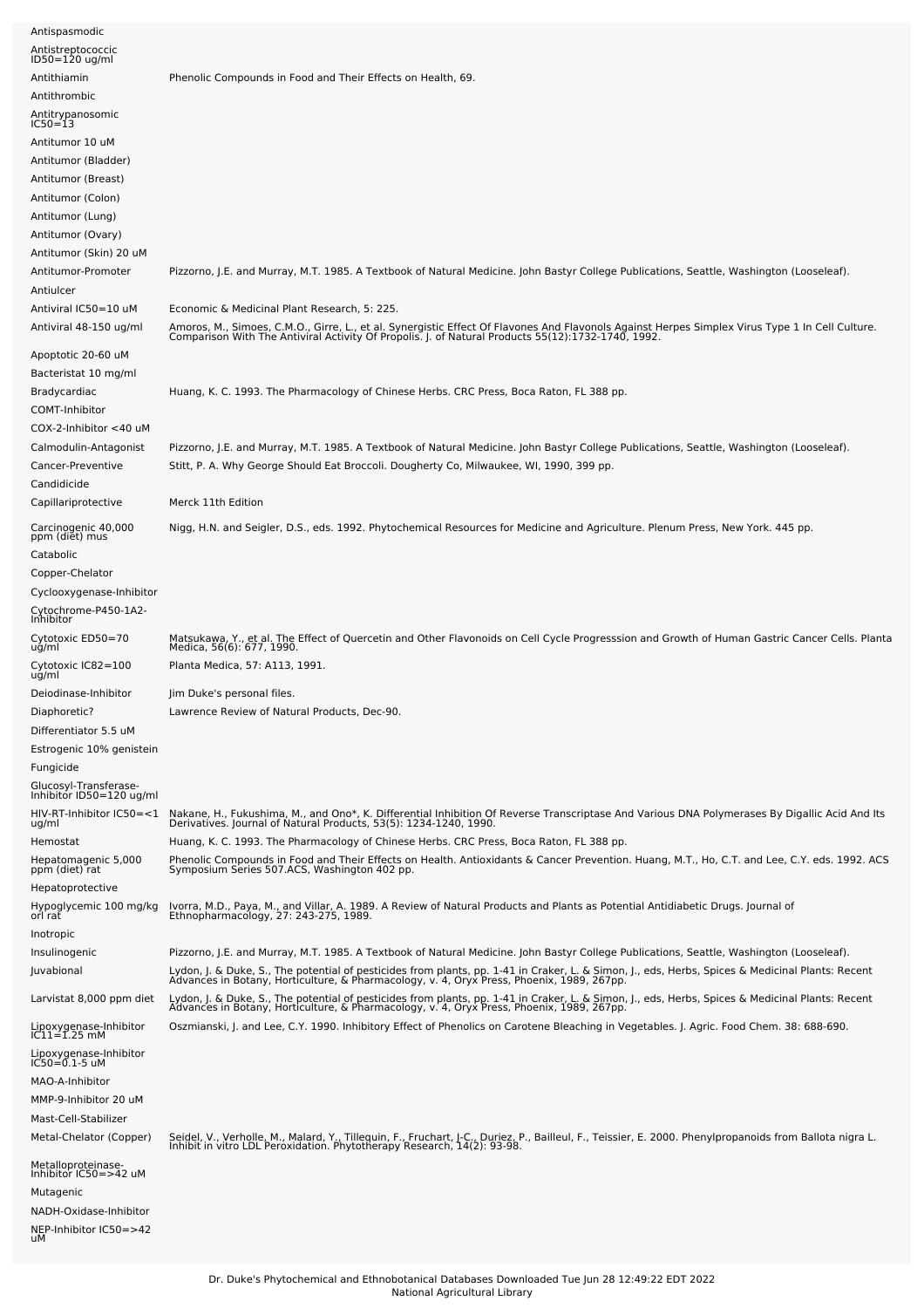| NF-kB-Inhibitor<br>NO-Inhibitor IC>50=125<br>uМ              |                                                                             |                        |                                                                                                                                                                                                                                 |         |        |
|--------------------------------------------------------------|-----------------------------------------------------------------------------|------------------------|---------------------------------------------------------------------------------------------------------------------------------------------------------------------------------------------------------------------------------|---------|--------|
| NO-Inhibitor IC50=20 uM<br>NO-Synthase-Inhibitor 5-<br>50 uM |                                                                             |                        |                                                                                                                                                                                                                                 |         |        |
| Neuroprotective 5-25 uM                                      |                                                                             |                        |                                                                                                                                                                                                                                 |         |        |
| Ornithine-Decarboxylase-<br>Inhibitor <10 uM                 |                                                                             |                        |                                                                                                                                                                                                                                 |         |        |
| P450-Inducer 5 uM                                            | Father Nature's Farmacy: The aggregate of all these three-letter citations. |                        |                                                                                                                                                                                                                                 |         |        |
| P450-Inhibitor 50-100 uM                                     | Father Nature's Farmacy: The aggregate of all these three-letter citations. |                        |                                                                                                                                                                                                                                 |         |        |
| PGE2-Inhibitor                                               |                                                                             |                        |                                                                                                                                                                                                                                 |         |        |
| PTK-Inhibitor 0.4-24 uM                                      |                                                                             |                        |                                                                                                                                                                                                                                 |         |        |
| Pesticide                                                    |                                                                             |                        |                                                                                                                                                                                                                                 |         |        |
| Phospholipase-Inhibitor                                      |                                                                             |                        |                                                                                                                                                                                                                                 |         |        |
| Plasmodicide<br>Proliferant                                  |                                                                             |                        | Neuwinger, H. D. 1996. African Ethnobotany - Poisons and Drugs. Chapman & Hall, New York. 941 pp.                                                                                                                               |         |        |
| Prostaglandin-Synthesis-<br>Inhibitor 40 ug/ml               |                                                                             |                        | Ibewuike, J. C., Ogungbamila, F. O., Ogundaini, A. O., Okeke, I. N., Bohlin, L. 1997. Antiinflammatory and Antibacterial Activities of C-<br>methylflavonol from Piliostigma thonningii. Phytotherapy Research, 11(4): 281-284. |         |        |
| Protein-Kinase-C-<br>Inhibitor                               |                                                                             |                        | Naim, M., Zehavi, U., Nagy, S., and Rouseff, R.L. Hydroxycinnamic Acids as Off-Flavor Precursors in Citrus Fruits and Their Products. Phenolic<br>Compounds in Food and Their Effects on Health, Ch.14.                         |         |        |
| Quinone-Reductase-<br>Inducer 6 uM                           |                                                                             |                        | Uda, Y., Price, K. R., Williamson, G., Rhodes, M. J. C. 1997. Induction of the Anticarcinogenic Marker Enzyme, Quinone Reductase, in Murine<br>Hepatoma Cells In Vitro by Flavonoids. Cancer Lett., 120 (2): 213-216.           |         |        |
| Quinone-Reductase-<br>Inducer 13 uM                          |                                                                             |                        |                                                                                                                                                                                                                                 |         |        |
| TNF-alpha-Inhibitor<br>IC50=3.11 uM                          |                                                                             |                        |                                                                                                                                                                                                                                 |         |        |
| Teratologic                                                  |                                                                             |                        |                                                                                                                                                                                                                                 |         |        |
| Topoisomerase-I-<br>Inhibitor IC50=12.8<br>ug/ml             |                                                                             |                        |                                                                                                                                                                                                                                 |         |        |
| Topoisomerase-I-<br>Inhibitor IC50=42 uM                     |                                                                             |                        |                                                                                                                                                                                                                                 |         |        |
| Topoisomerase-II-<br>Inhibitor IC50=1-6.9<br>ug/ml           |                                                                             |                        |                                                                                                                                                                                                                                 |         |        |
| Topoisomerase-II-<br>Inhibitor IC50=23-40 uM                 |                                                                             |                        |                                                                                                                                                                                                                                 |         |        |
| Tumorigenic 0.1% diet<br>orl rat/yr                          | Jim Duke's personal files.                                                  |                        |                                                                                                                                                                                                                                 |         |        |
| Tyrosinase-Inhibitor<br>ID50=70 uM                           |                                                                             |                        |                                                                                                                                                                                                                                 |         |        |
| Tyrosine-Kinase-Inhibitor                                    | Economic & Medicinal Plant Research, 6: 170.                                |                        |                                                                                                                                                                                                                                 |         |        |
| <b>VEGF-Inhibitor</b>                                        |                                                                             |                        |                                                                                                                                                                                                                                 |         |        |
| Vasodilator                                                  |                                                                             |                        |                                                                                                                                                                                                                                 |         |        |
| Xanthine-Oxidase-<br>Inhibitor IC50=>0.4<br>ug/ml            | Chem. & Pharm. Bull. 38: 1772.                                              |                        |                                                                                                                                                                                                                                 |         |        |
| Xanthine-Oxidase-<br>Inhibitor IC50=10.6<br>ug/ml            |                                                                             |                        |                                                                                                                                                                                                                                 |         |        |
| Xanthine-Oxidase-<br>Inhibitor 3.1 uM                        |                                                                             |                        |                                                                                                                                                                                                                                 |         |        |
| CAMP-<br>Phosphodiesterase-<br>Inhibitor                     |                                                                             |                        | Pizzorno, J.E. and Murray, M.T. 1985. A Textbook of Natural Medicine. John Bastyr College Publications, Seattle, Washington (Looseleaf).                                                                                        |         |        |
| iNOS-Inhibitor IC50=20<br>uМ                                 |                                                                             |                        |                                                                                                                                                                                                                                 |         |        |
| QUINIC-ACID                                                  | Fruit                                                                       |                        |                                                                                                                                                                                                                                 |         | $\ast$ |
| Activities (1)                                               |                                                                             |                        |                                                                                                                                                                                                                                 |         |        |
| Choleretic                                                   |                                                                             | Fitoterapia No.5-1986. |                                                                                                                                                                                                                                 |         |        |
| RIBOFLAVIN                                                   | Fruit                                                                       | 0.5                    | 3.0                                                                                                                                                                                                                             | $-0.43$ | $\ast$ |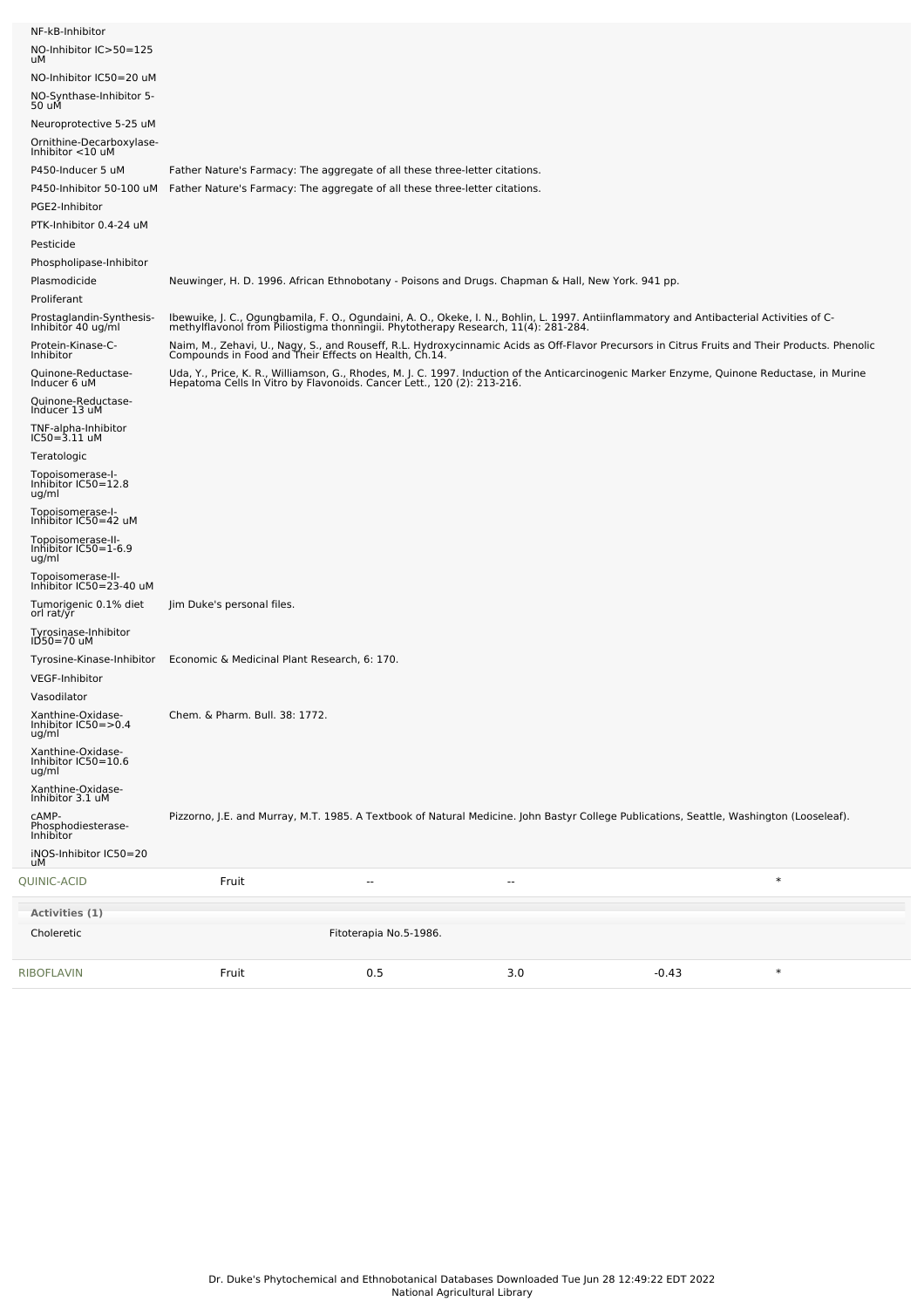| Activities (15)                     |                    |                                                                                                          |                          |         |        |
|-------------------------------------|--------------------|----------------------------------------------------------------------------------------------------------|--------------------------|---------|--------|
| AntiLyme 50 mg/day                  |                    |                                                                                                          |                          |         |        |
| Antiarabiflavinotic 2-10 mg/day orl |                    | Martindale's 28th                                                                                        |                          |         |        |
| Anticarpal-Tunnel 50 mg/day         |                    | Werbach, M. 1993. Healing with Food. Harper Collins, New York, 443 pp.                                   |                          |         |        |
| Anticataract 15 mg/day              |                    | Werbach, M. 1993. Healing with Food. Harper Collins, New York, 443 pp.                                   |                          |         |        |
| Anticephalagic                      |                    |                                                                                                          |                          |         |        |
| Anticervicaldysplasic 1.6-10 mg/day |                    |                                                                                                          |                          |         |        |
| Anticheilitic                       |                    |                                                                                                          |                          |         |        |
| Antidecubitic                       |                    |                                                                                                          |                          |         |        |
| Antiglossitic                       |                    | Davies, S., and Stewart, A. 1990. Nutritional Medicine. Avon Books, New York. 509pp.                     |                          |         |        |
| Antikeratitic                       |                    |                                                                                                          |                          |         |        |
| Antimigraine                        |                    |                                                                                                          |                          |         |        |
| Antioxidant                         |                    |                                                                                                          |                          |         |        |
| Antipellagric                       |                    |                                                                                                          |                          |         |        |
| Antiphotophobic                     |                    | Davies, S., and Stewart, A. 1990. Nutritional Medicine. Avon Books, New York. 509pp.                     |                          |         |        |
| Cancer-Preventive                   |                    | Stitt, P. A. Why George Should Eat Broccoli. Dougherty Co, Milwaukee, WI, 1990, 399 pp.                  |                          |         |        |
|                                     |                    |                                                                                                          |                          |         |        |
| SODIUM                              | Fruit              | 50.0                                                                                                     | 295.0                    | $-0.16$ | $\ast$ |
| Activities (1)                      |                    |                                                                                                          |                          |         |        |
| Hypertensive                        |                    | Davies, S., and Stewart, A. 1990. Nutritional Medicine. Avon Books, New York. 509pp.                     |                          |         |        |
| SUCCINIC-ACID                       | Plant              | $\overline{a}$                                                                                           | $\overline{\phantom{a}}$ |         | $\ast$ |
| Activities (7)                      |                    |                                                                                                          |                          |         |        |
| Additive FEMA 200-2,000             |                    | Aloe Research Council - Duke writeup of non-peer reviewd book by Coats and draft by Henry                |                          |         |        |
| Antifeedant                         |                    |                                                                                                          |                          |         |        |
| Bruchiphobe                         |                    | Jacobson, M., Glossary of Plant-Derived Insect Deterrents, CRC Press, Inc., Boca Raton, FL, 213 p, 1990. |                          |         |        |
| Cancer-Preventive                   |                    | Stitt, P. A. Why George Should Eat Broccoli. Dougherty Co, Milwaukee, WI, 1990, 399 pp.                  |                          |         |        |
| Dye                                 | Merck 11th Edition |                                                                                                          |                          |         |        |
| Perfumery                           | Merck 11th Edition |                                                                                                          |                          |         |        |
| Pesticide                           |                    |                                                                                                          |                          |         |        |
| TANNIN                              | Fruit              | $\overline{a}$                                                                                           | 9500.0                   | $-0.82$ | $\ast$ |
|                                     |                    |                                                                                                          |                          |         |        |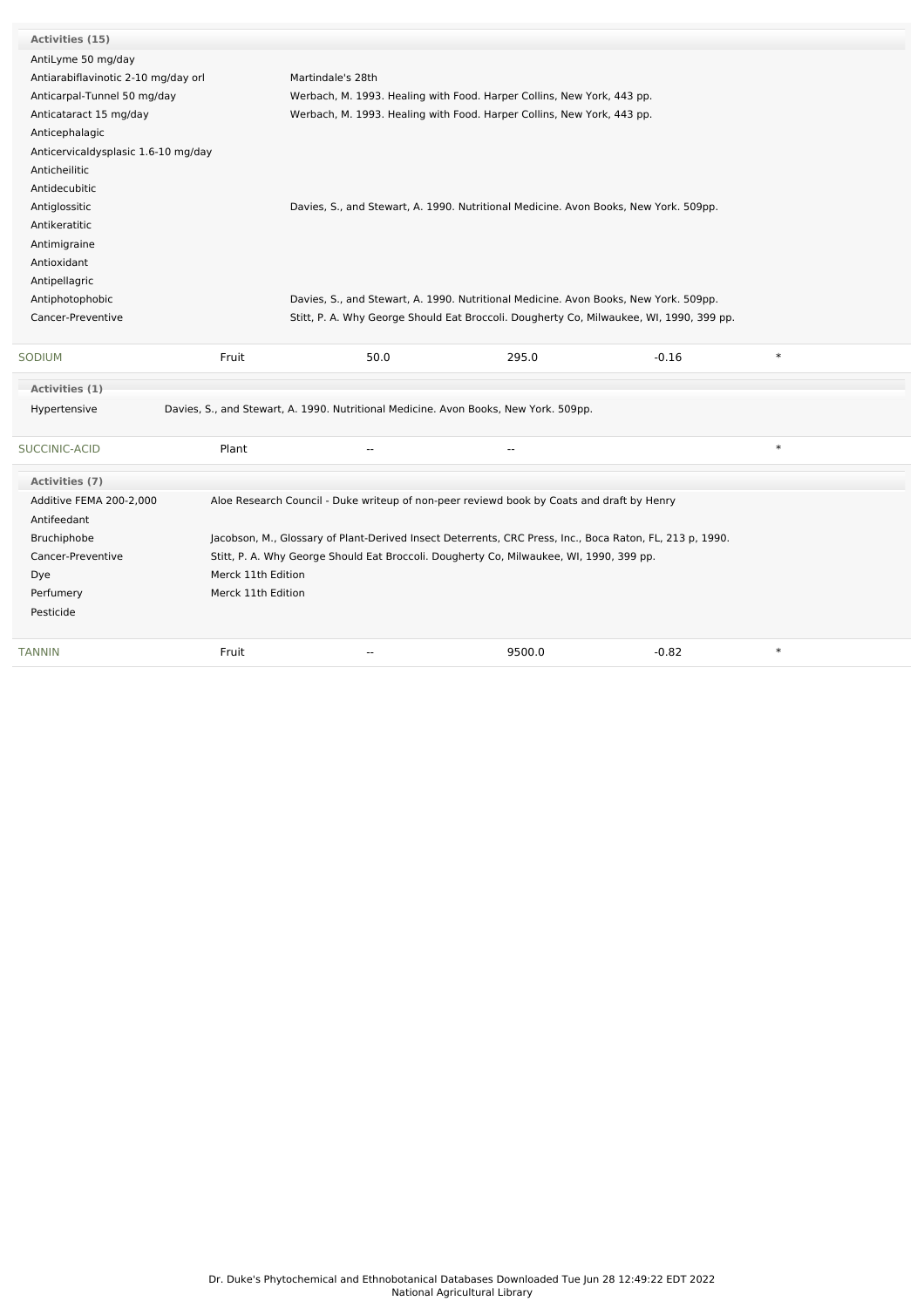| Activities (35)                           |                                                                                                                                                                                                                                   |
|-------------------------------------------|-----------------------------------------------------------------------------------------------------------------------------------------------------------------------------------------------------------------------------------|
| Anthelmintic                              |                                                                                                                                                                                                                                   |
| AntiHIV                                   |                                                                                                                                                                                                                                   |
| Antibacterial                             |                                                                                                                                                                                                                                   |
| Anticancer                                |                                                                                                                                                                                                                                   |
| Anticariogenic                            |                                                                                                                                                                                                                                   |
| Antidiarrheic                             |                                                                                                                                                                                                                                   |
| Antidysenteric                            |                                                                                                                                                                                                                                   |
| Antihepatotoxic                           |                                                                                                                                                                                                                                   |
| Antihypertensive                          |                                                                                                                                                                                                                                   |
| Antilipolytic                             |                                                                                                                                                                                                                                   |
| Antimutagenic                             |                                                                                                                                                                                                                                   |
| Antinephritic                             | Uchida, U., Ohta, H., Niwa, M., Mori, A., Nonaka, G-i., Nishioka, I., and Zaki, M. 1989. Prolongation of Life Span of Stroke-Prone Spontaneously<br>Hypertensive Rats (SHRSP) Ingesting Persimmon Tannin. Chem. Pharm. Bull. 38(4 |
| Antiophidic                               | Economic & Medicinal Plant Research, 5: 363.                                                                                                                                                                                      |
| Antioxidant<br>IC50=1.44 ug/ml            |                                                                                                                                                                                                                                   |
| Antioxidant 1/3<br>quercetin              |                                                                                                                                                                                                                                   |
| Antiradicular 500<br>mg/kg/day orl mus    | Uchida, U., Ohta, H., Niwa, M., Mori, A., Nonaka, G-i., Nishioka, I., and Zaki, M. 1989. Prolongation of Life Span of Stroke-Prone Spontaneously<br>Hypertensive Rats (SHRSP) Ingesting Persimmon Tannin. Chem. Pharm. Bull. 38(4 |
| Antiradicular 1/3<br>quercetin            |                                                                                                                                                                                                                                   |
| Antirenitic                               | Uchida, U., Ohta, H., Niwa, M., Mori, A., Nonaka, G-i., Nishioka, I., and Zaki, M. 1989. Prolongation of Life Span of Stroke-Prone Spontaneously<br>Hypertensive Rats (SHRSP) Ingesting Persimmon Tannin. Chem. Pharm. Bull. 38(4 |
| Antitumor<br>Antitumor-Promoter           |                                                                                                                                                                                                                                   |
|                                           |                                                                                                                                                                                                                                   |
| Antiulcer                                 |                                                                                                                                                                                                                                   |
| Antiviral                                 | HerbalGram No. 22 - Spring 1990, page 14.                                                                                                                                                                                         |
| Cancer-Preventive                         |                                                                                                                                                                                                                                   |
| Carcinogenic                              |                                                                                                                                                                                                                                   |
| Chelator<br>Cyclooxygenase-<br>Inhibitor  |                                                                                                                                                                                                                                   |
| Glucosyl-<br>Transférase-Inhibitor        |                                                                                                                                                                                                                                   |
| Hepatoprotective                          |                                                                                                                                                                                                                                   |
| Immunosuppressant                         |                                                                                                                                                                                                                                   |
| Lipoxygenase-<br>Inhibitor                |                                                                                                                                                                                                                                   |
| MAO-Inhibitor                             |                                                                                                                                                                                                                                   |
| Ornithine-<br>Decarboxylase-<br>Inhibitor |                                                                                                                                                                                                                                   |
| Pesticide                                 |                                                                                                                                                                                                                                   |
| Psychotropic                              | Uchida, U., Ohta, H., Niwa, M., Mori, A., Nonaka, G-i., Nishioka, I., and Zaki, M. 1989. Prolongation of Life Span of Stroke-Prone Spontaneously<br>Hypertensive Rats (SHRSP) Ingesting Persimmon Tannin. Chem. Pharm. Bull. 38(4 |
| Xanthine-Oxidase-<br>Inhibitor            |                                                                                                                                                                                                                                   |
|                                           |                                                                                                                                                                                                                                   |

[THIAMIN](file:///phytochem/chemicals/show/17086) Fruit 0.2 1.0 -0.55 \*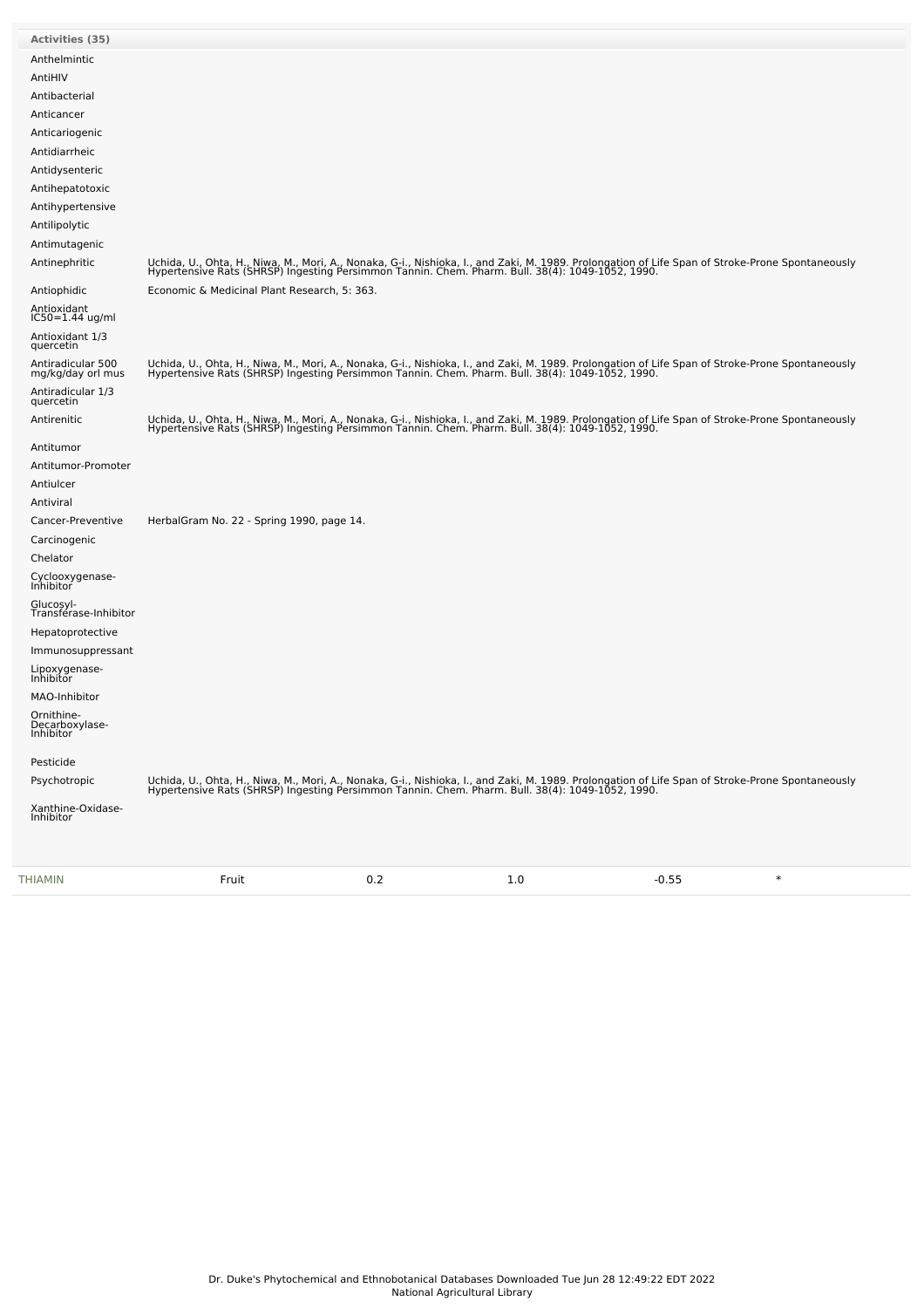| <b>Activities (31)</b>           |                                                                                                                                                                                                        |
|----------------------------------|--------------------------------------------------------------------------------------------------------------------------------------------------------------------------------------------------------|
| Analgesic 1-4 g/day              | Werbach, M. 1993. Healing with Food. Harper Collins, New York, 443 pp.                                                                                                                                 |
| AntiLyme 50 mg                   |                                                                                                                                                                                                        |
| Antialcoholic 50-100 mg/day      |                                                                                                                                                                                                        |
| Antialzheimeran 100-3,000        | Werbach, M. 1993. Healing with Food. Harper Collins, New York, 443 pp.                                                                                                                                 |
| mg/day                           |                                                                                                                                                                                                        |
| Antianorectic                    | Jeffery B. Harborne and H. Baxter, eds. 1983. Phytochemical Dictionary. A Handbook of Bioactive Compounds from Plants. Taylor & Frost,                                                                 |
|                                  | London. 791 pp.                                                                                                                                                                                        |
| Antibackache 1-4 g/day           | Werbach, M. 1993. Healing with Food. Harper Collins, New York, 443 pp.                                                                                                                                 |
| Antiberiberi                     |                                                                                                                                                                                                        |
| Anticanker                       |                                                                                                                                                                                                        |
| Anticardiospasmic                |                                                                                                                                                                                                        |
| Anticataract                     |                                                                                                                                                                                                        |
| Anticolitic                      |                                                                                                                                                                                                        |
| Antidecubitic                    |                                                                                                                                                                                                        |
| Antideliriant                    |                                                                                                                                                                                                        |
| Antidementia                     |                                                                                                                                                                                                        |
| Antidyspeptic                    |                                                                                                                                                                                                        |
|                                  |                                                                                                                                                                                                        |
| Antiencephalopathic              | Martindale's 29th                                                                                                                                                                                      |
| Antifatigue                      | Jeffery B. Harborne and H. Baxter, eds. 1983. Phytochemical Dictionary. A Handbook of Bioactive Compounds from Plants. Taylor & Frost,<br>Londón. 791 pp.                                              |
| Antigastritic                    | Jeffery B. Harborne and H. Baxter, eds. 1983. Phytochemical Dictionary. A Handbook of Bioactive Compounds from Plants. Taylor & Frost,                                                                 |
|                                  | London. 791 pp.                                                                                                                                                                                        |
| Antihangover 50 mg               |                                                                                                                                                                                                        |
| Antiheartburn                    |                                                                                                                                                                                                        |
| Antiherpetic                     |                                                                                                                                                                                                        |
| Antimigraine                     |                                                                                                                                                                                                        |
| Antimyocarditic                  |                                                                                                                                                                                                        |
| Antineuralgic 1-4 g/day          | Werbach, M. 1993. Healing with Food. Harper Collins, New York, 443 pp.                                                                                                                                 |
| Antineurasthenic                 |                                                                                                                                                                                                        |
| Antineuritic                     |                                                                                                                                                                                                        |
| Antineuropathic 50 mg            | Werbach, M. 1993. Healing with Food. Harper Collins, New York, 443 pp.                                                                                                                                 |
| Antipoliomyelitic                |                                                                                                                                                                                                        |
| Insectifuge 75-150               | Martindale's 28th                                                                                                                                                                                      |
| mg/man/day                       |                                                                                                                                                                                                        |
| Neuroprotective                  |                                                                                                                                                                                                        |
|                                  |                                                                                                                                                                                                        |
| Pesticide                        |                                                                                                                                                                                                        |
|                                  |                                                                                                                                                                                                        |
| TOCOPHEROL                       | $\ast$<br>Fruit<br>--<br>--                                                                                                                                                                            |
| <b>Activities (93)</b>           |                                                                                                                                                                                                        |
| 5-HETE-Inhibitor                 |                                                                                                                                                                                                        |
|                                  |                                                                                                                                                                                                        |
| Allergenic                       |                                                                                                                                                                                                        |
| Analgesic 100 IU 3 x day         | Werbach, M. 1993. Healing with Food. Harper Collins, New York, 443 pp.                                                                                                                                 |
| AntiMD                           |                                                                                                                                                                                                        |
| AntiMS                           |                                                                                                                                                                                                        |
| AntiPMS 300 IU 2 x day           |                                                                                                                                                                                                        |
| Antiaggregant                    | Martindale's 28th                                                                                                                                                                                      |
| Antiaging                        |                                                                                                                                                                                                        |
| Antialzheimeran 2,000 IU         | Challem, J., Berkson, Burt, and Smith, Melissa Dianne. 2000. Syndrome X - The complete nutritional program to prevent and reservse<br>insulin resistance. John Wiley & Sons, New York. 272 pp. \$24.95 |
|                                  | Challem, J., Berkson, Burt, and Smith, Melissa Dianne. 2000. Syndrome X - The complete nutritional program to prevent and reservse<br>insulin resistance. John Wiley & Sons, New York. 272 pp. \$24.95 |
| Antianginal 1,067                |                                                                                                                                                                                                        |
| mg/man/day                       |                                                                                                                                                                                                        |
| Antiarteriosclerotic             |                                                                                                                                                                                                        |
| Antiarthritic                    |                                                                                                                                                                                                        |
| Antiatherosclerotic              | Pizzorno, J.E. and Murray, M.T. 1985. A Textbook of Natural Medicine. John Bastyr College Publications, Seattle, Washington (Looseleaf).                                                               |
| Antibronchitic                   |                                                                                                                                                                                                        |
| Anticancer (Breast) IC50=125     |                                                                                                                                                                                                        |
| ug/ml                            |                                                                                                                                                                                                        |
| Anticariogenic                   |                                                                                                                                                                                                        |
| Anticataract                     |                                                                                                                                                                                                        |
| Antichorea                       |                                                                                                                                                                                                        |
| Antichoreic                      |                                                                                                                                                                                                        |
| Anticonvulsant                   |                                                                                                                                                                                                        |
| Anticoronary 100-200 IU/day      |                                                                                                                                                                                                        |
| Antidecubitic                    | Davies, S., and Stewart, A. 1990. Nutritional Medicine. Avon Books, New York. 509pp.                                                                                                                   |
| Antidementia                     |                                                                                                                                                                                                        |
| Antidermatitic                   |                                                                                                                                                                                                        |
| Antidiabetic 600-1,200<br>mg/day |                                                                                                                                                                                                        |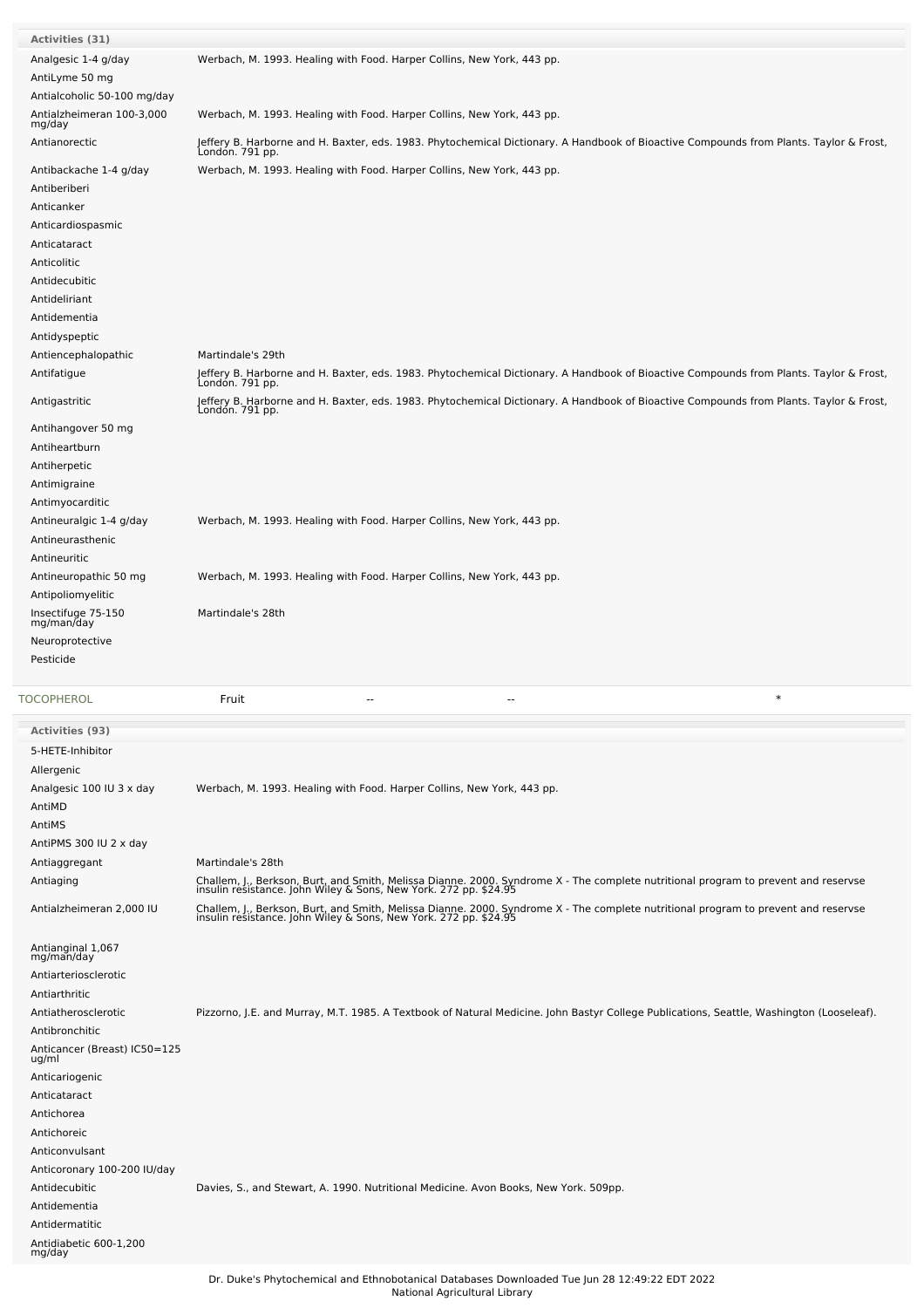| Antidysmenorrheic                        | Davies, S., and Stewart, A. 1990. Nutritional Medicine. Avon Books, New York. 509pp.                                                                                                                         |
|------------------------------------------|--------------------------------------------------------------------------------------------------------------------------------------------------------------------------------------------------------------|
| Antiepitheleomic                         |                                                                                                                                                                                                              |
| Antifibrositic                           | Martindale's 28th                                                                                                                                                                                            |
| Antiglycosation                          | Challem, J., Berkson, Burt, and Smith, Melissa Dianne. 2000. Syndrome X - The complete nutritional program to prevent and reservse<br>insulin resistance. John Wiley & Sons, New York. 272 pp. \$24.95       |
|                                          |                                                                                                                                                                                                              |
| Antiherpetic                             | Martindale's 28th                                                                                                                                                                                            |
| Antiinfertility                          |                                                                                                                                                                                                              |
| Antiinflammatory                         |                                                                                                                                                                                                              |
| Antiischemic                             |                                                                                                                                                                                                              |
| Antileukemic 100-250 uM                  |                                                                                                                                                                                                              |
| Antileukotriene                          | Pizzorno, J.E. and Murray, M.T. 1985. A Textbook of Natural Medicine. John Bastyr College Publications, Seattle, Washington (Looseleaf).                                                                     |
| Antilithic 600 mg/day                    | Werbach, M. 1993. Healing with Food. Harper Collins, New York, 443 pp.                                                                                                                                       |
| Antilupus                                |                                                                                                                                                                                                              |
| Antimaculitic                            |                                                                                                                                                                                                              |
|                                          |                                                                                                                                                                                                              |
| Antimastalgic                            | Davies, S., and Stewart, A. 1990. Nutritional Medicine. Avon Books, New York. 509pp.                                                                                                                         |
| Antimelanomic                            |                                                                                                                                                                                                              |
| Antimyoclonic                            | Pizzorno, J.E. and Murray, M.T. 1985. A Textbook of Natural Medicine. John Bastyr College Publications, Seattle, Washington (Looseleaf).                                                                     |
| Antineuritic                             | Martindale's 29th                                                                                                                                                                                            |
| Antineuropathic                          |                                                                                                                                                                                                              |
| Antinitrosaminic                         |                                                                                                                                                                                                              |
| Antiophthalmic                           |                                                                                                                                                                                                              |
| Antiosteoarthritic                       | Davies, S., and Stewart, A. 1990. Nutritional Medicine. Avon Books, New York. 509pp.                                                                                                                         |
| Antioxidant IC50=30 ug/ml                |                                                                                                                                                                                                              |
| Antioxidant IC95=650 uM                  |                                                                                                                                                                                                              |
| Antioxidant IC36=10 uM                   |                                                                                                                                                                                                              |
| Antiparkinsonian                         |                                                                                                                                                                                                              |
|                                          |                                                                                                                                                                                                              |
| Antiproliferant IC50=150<br>ug/ml        |                                                                                                                                                                                                              |
| Antiradicular                            | Pizzorno, J.E. and Murray, M.T. 1985. A Textbook of Natural Medicine. John Bastyr College Publications, Seattle, Washington (Looseleaf).                                                                     |
| Antiretinopathic?                        | Martindale's 29th                                                                                                                                                                                            |
| Antirheumatic                            |                                                                                                                                                                                                              |
| Antisenility                             |                                                                                                                                                                                                              |
| Antisickling                             | Martindale's 28th                                                                                                                                                                                            |
|                                          | Martindale's 28th                                                                                                                                                                                            |
| Antispasmodic 300<br>mg/man/day          |                                                                                                                                                                                                              |
|                                          |                                                                                                                                                                                                              |
| Antisterility                            |                                                                                                                                                                                                              |
| Antistroke                               | Davies, S., and Stewart, A. 1990. Nutritional Medicine. Avon Books, New York. 509pp.                                                                                                                         |
| Antisunburn                              |                                                                                                                                                                                                              |
| Antisyndrome-X                           |                                                                                                                                                                                                              |
|                                          | Challem, J., Berkson, Burt, and Smith, Melissa Dianne. 2000. Syndrome X - The complete nutritional program to prevent and reservse<br>$\mu$ insulin resistance. John Wiley & Sons, New York. 272 pp. \$24.95 |
|                                          |                                                                                                                                                                                                              |
| Antithalassemic                          | Davies, S., and Stewart, A. 1990. Nutritional Medicine. Avon Books, New York. 509pp.                                                                                                                         |
| Antithrombotic 600 IU/day                | Werbach, M. 1993. Healing with Food. Harper Collins, New York, 443 pp.                                                                                                                                       |
| Antithromboxane-B2                       | Challem, J., Berkson, Burt, and Smith, Melissa Dianne. 2000. Syndrome X - The complete nutritional program to prevent and reservse<br>insulin resistance. John Wiley & Sons, New York. 272 pp. \$24.95       |
| Antitoxemic                              |                                                                                                                                                                                                              |
|                                          |                                                                                                                                                                                                              |
| Antitumor 7 uM ckn                       | Hagerman, A.E. Tannin-Protein Interactions. Phenolic Compounds in Food and Their Effects on Health, Ch.19.                                                                                                   |
| Antitumor (Breast) IC50=125<br>ug/ml     | Challem, J., Berkson, Burt, and Smith, Melissa Dianne. 2000. Syndrome X - The complete nutritional program to prevent and reservse<br>insulin resistance. John Wiley & Sons, New York. 272 pp. \$24.95       |
| Antitumor (Breast) 100-250               |                                                                                                                                                                                                              |
| uМ                                       |                                                                                                                                                                                                              |
| Antitumor (Colorectal) 500-<br>10,000 uM |                                                                                                                                                                                                              |
| Antitumor (Prostate) 100-250             |                                                                                                                                                                                                              |
| uМ                                       |                                                                                                                                                                                                              |
| Antitumor (Stomach)                      |                                                                                                                                                                                                              |
| Antiulcerogenic 67 mg/man/3              |                                                                                                                                                                                                              |
| x/day/orl                                |                                                                                                                                                                                                              |
| Apoptotic 100-250 uM                     |                                                                                                                                                                                                              |
| Calcium-Antagonist                       |                                                                                                                                                                                                              |
| Cancer-Preventive                        | Stitt, P. A. Why George Should Eat Broccoli. Dougherty Co, Milwaukee, WI, 1990, 399 pp.                                                                                                                      |
| Cardioprotective                         |                                                                                                                                                                                                              |
| Cerebroprotective                        | Huang, K. C. 1993. The Pharmacology of Chinese Herbs. CRC Press, Boca Raton, FL 388 pp.                                                                                                                      |
| Circulatory-Stimulant                    | Davies, S., and Stewart, A. 1990. Nutritional Medicine. Avon Books, New York. 509pp.                                                                                                                         |
| Circulotonic                             |                                                                                                                                                                                                              |
| Hepatoprotective                         |                                                                                                                                                                                                              |
| Hypocholesterolemic 100-450              |                                                                                                                                                                                                              |
| IU/man/day                               |                                                                                                                                                                                                              |
| Hypoglycemic 600 IU/man/day              | Challem, J., Berkson, Burt, and Smith, Melissa Dianne. 2000. Syndrome X - The complete nutritional program to prevent and reservse<br>insulin resistance. John Wiley & Sons, New York. 272 pp. \$24.95       |
| Immunomodulator                          |                                                                                                                                                                                                              |
| Immunostimulant 60-800 IU                |                                                                                                                                                                                                              |